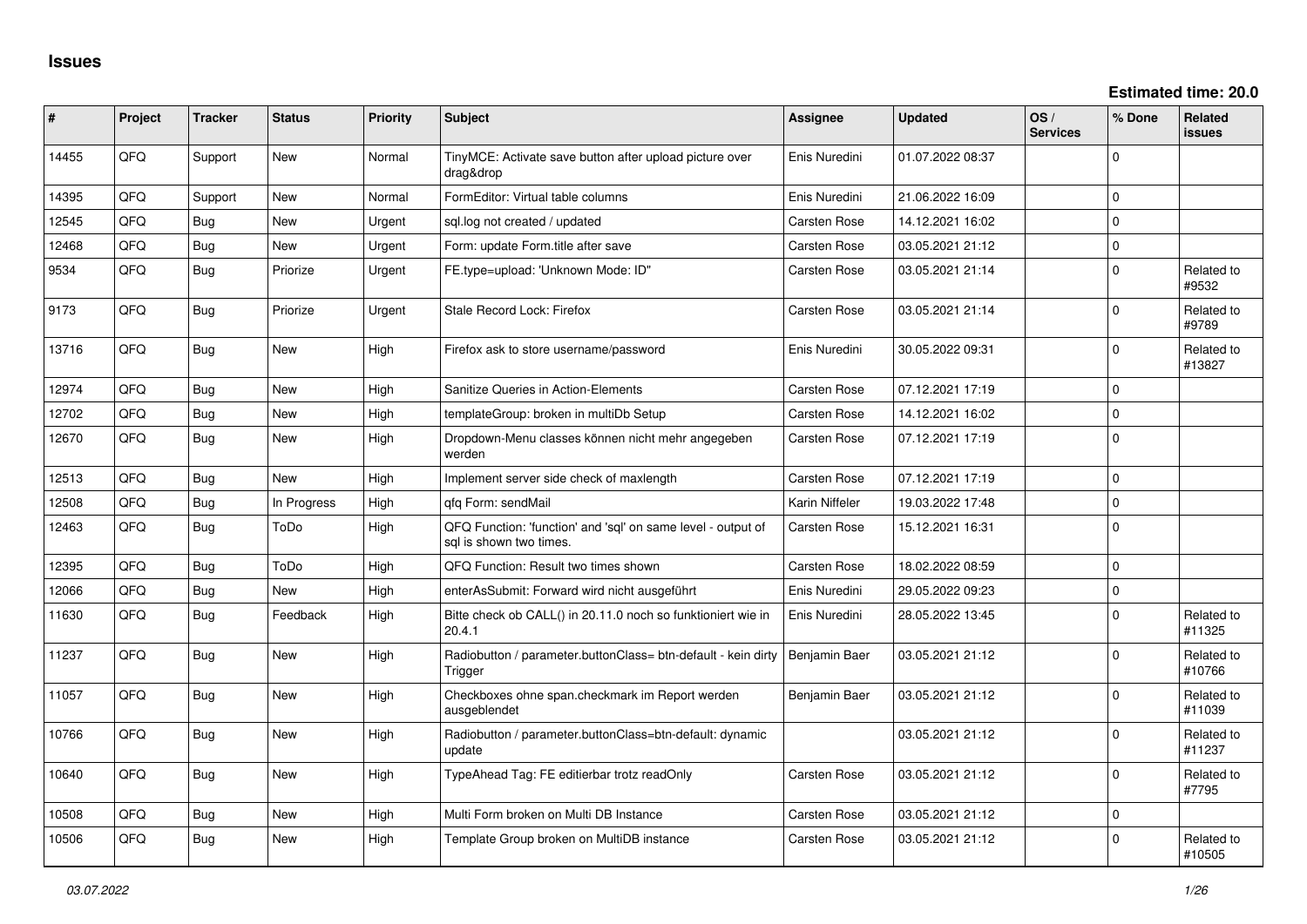| #     | Project | <b>Tracker</b> | <b>Status</b>     | <b>Priority</b> | <b>Subject</b>                                                                                         | <b>Assignee</b>     | <b>Updated</b>   | OS/<br><b>Services</b> | % Done      | <b>Related</b><br>issues                                             |
|-------|---------|----------------|-------------------|-----------------|--------------------------------------------------------------------------------------------------------|---------------------|------------------|------------------------|-------------|----------------------------------------------------------------------|
| 10081 | QFQ     | Bug            | New               | High            | Stale record lock after 'forbidden' character                                                          | Carsten Rose        | 03.05.2021 21:12 |                        | $\Omega$    | Related to<br>#10082.<br>Related to<br>#9789                         |
| 9789  | QFQ     | Bug            | In Progress       | High            | Record Lock: release to early on 'leave page'                                                          | Carsten Rose        | 10.01.2022 09:25 |                        | 100         | Related to<br>#10081,<br>Related to<br>#9173,<br>Related to<br>#8702 |
| 9531  | QFQ     | Bug            | New               | High            | FE File: Dynamic Update / modeSql / required detected even<br>it not set                               | Carsten Rose        | 11.06.2021 20:32 |                        | $\Omega$    | Related to<br>#12398                                                 |
| 9347  | QFQ     | <b>Bug</b>     | <b>New</b>        | High            | FE.type=upload with dynamic show/hidden: required not<br>detected                                      | <b>Carsten Rose</b> | 12.06.2021 10:40 |                        | $\Omega$    | Related to<br>#5305,<br>Related to<br>#12398                         |
| 9121  | QFQ     | <b>Bug</b>     | Priorize          | High            | sip links have r and __dbIndexData set                                                                 | Carsten Rose        | 12.06.2021 10:41 |                        | $\mathbf 0$ |                                                                      |
| 8891  | QFQ     | Bug            | New               | High            | formSubmitLog: do not log passwords                                                                    | Enis Nuredini       | 25.03.2022 09:06 |                        | $\Omega$    |                                                                      |
| 8668  | QFQ     | <b>Bug</b>     | New               | High            | Pill disabled: dyamic mode 'hidden' not respected - FE is still<br>required                            | <b>Carsten Rose</b> | 03.05.2021 21:14 |                        | $\Omega$    |                                                                      |
| 8431  | QFQ     | Bug            | New               | High            | autocron.php with wrong path                                                                           | Carsten Rose        | 03.05.2021 21:14 |                        | $\mathbf 0$ |                                                                      |
| 8083  | QFQ     | <b>Bug</b>     | <b>New</b>        | High            | FormEditor: primary table list does not respect<br>'indexDb={{indexData:Y}}'                           | Carsten Rose        | 03.05.2021 21:14 |                        | $\Omega$    | Has<br>duplicate<br>#6678                                            |
| 7899  | QFQ     | <b>Bug</b>     | <b>New</b>        | High            | Fe.type=password / retype / required: always complain<br>about missing value                           | Carsten Rose        | 03.05.2021 21:14 |                        | $\Omega$    |                                                                      |
| 7650  | QFQ     | Bug            | <b>New</b>        | High            | Optional do not show 'required' sign on FormElement                                                    | Carsten Rose        | 03.05.2021 21:14 |                        | $\mathbf 0$ |                                                                      |
| 6116  | QFQ     | <b>Bug</b>     | Priorize          | High            | value of checkbox not saved                                                                            | Carsten Rose        | 07.12.2021 17:19 |                        | $\Omega$    |                                                                      |
| 5459  | QFQ     | Bug            | New               | High            | Multi DB: spread system tables between 'QFQ' and<br>'Data'-DB                                          | Carsten Rose        | 03.05.2021 21:14 |                        | $\Omega$    | Related to<br>#4720                                                  |
| 5221  | QFQ     | <b>Bug</b>     | New               | High            | Download Dialog: Bleibt stehen in FF wenn Datei<br>automatisch gespeichert wird.                       | Carsten Rose        | 03.05.2021 21:14 |                        | $\Omega$    |                                                                      |
| 4279  | QFQ     | Bug            | Some day<br>maybe | High            | config.linkVars lost                                                                                   | Carsten Rose        | 03.05.2021 21:14 |                        | $\Omega$    |                                                                      |
| 3570  | QFQ     | <b>Bug</b>     | Some day<br>maybe | High            | Formular mit prmitnew permitEdit=Always wird nicht<br>aufgerufen (ist leer)                            | Carsten Rose        | 03.05.2021 21:14 |                        | $\mathbf 0$ |                                                                      |
| 3109  | QFQ     | <b>Bug</b>     | Some day<br>maybe | High            | RealUrl: Links werden nicht korrekt gerendert                                                          | Carsten Rose        | 03.05.2021 21:14 |                        | 0           |                                                                      |
| 3061  | QFQ     | Bug            | Some day<br>maybe | High            | winstitute: mysql connection durcheinander - nmhp17<br>(ag7)/QFQ arbeitet mit DB/Tabellen von biostat. | Carsten Rose        | 03.05.2021 21:14 |                        | $\mathbf 0$ |                                                                      |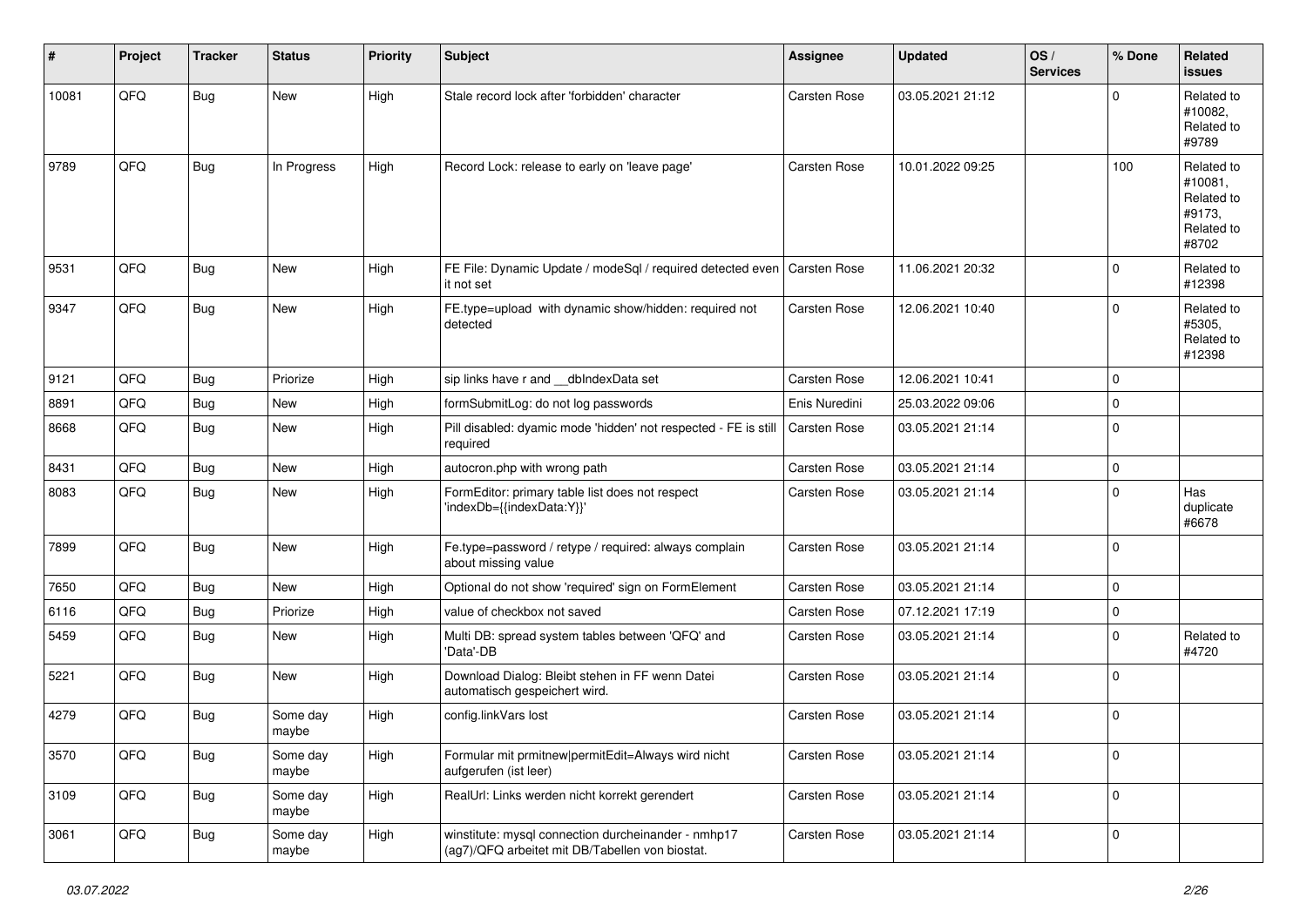| #     | Project | <b>Tracker</b> | <b>Status</b> | <b>Priority</b> | <b>Subject</b>                                                                           | Assignee            | <b>Updated</b>   | OS/<br><b>Services</b> | % Done      | Related<br><b>issues</b>                         |
|-------|---------|----------------|---------------|-----------------|------------------------------------------------------------------------------------------|---------------------|------------------|------------------------|-------------|--------------------------------------------------|
| 14377 | QFQ     | Bug            | <b>New</b>    | Normal          | Documentation > General Tips: white page after migration                                 | Enis Nuredini       | 19.06.2022 16:37 |                        | $\mathbf 0$ |                                                  |
| 14323 | QFQ     | Bug            | In Progress   | Normal          | Report: render=both single - no impact                                                   | <b>Carsten Rose</b> | 19.06.2022 18:31 |                        | $\mathbf 0$ |                                                  |
| 14322 | QFQ     | Bug            | New           | Normal          | Form Load: by default no scroll (save & close should be<br>visible)                      | Enis Nuredini       | 15.06.2022 14:12 |                        | $\mathbf 0$ | Related to<br>#14321,<br>Related to<br>#6232     |
| 14305 | QFQ     | Bug            | <b>New</b>    | Normal          | Inline Report editing does not create history entries                                    | <b>Carsten Rose</b> | 10.06.2022 11:55 |                        | $\mathbf 0$ |                                                  |
| 14304 | QFQ     | Bug            | <b>New</b>    | Normal          | table sorter view safer does not work                                                    | Carsten Rose        | 10.06.2022 11:49 |                        | $\mathbf 0$ |                                                  |
| 14303 | QFQ     | Bug            | ToDo          | Normal          | datetime broken with picker                                                              | Enis Nuredini       | 17.06.2022 09:02 |                        | $\mathbf 0$ | Related to<br>#12630                             |
| 14283 | QFQ     | <b>Bug</b>     | Priorize      | Normal          | HEIC / HEIF convert doesn't trigger                                                      | <b>Carsten Rose</b> | 19.06.2022 16:37 |                        | $\mathbf 0$ |                                                  |
| 14245 | QFQ     | Bug            | New           | Normal          | Form Save Btn bleibt disabled wenn Datumsfeld über<br>Datepicker geändert                | Enis Nuredini       | 27.05.2022 13:45 |                        | $\Omega$    | Related to<br>#13689                             |
| 14233 | QFQ     | Bug            | <b>New</b>    | Normal          | AS _link: question - HTML is not rendered                                                | Carsten Rose        | 28.05.2022 11:02 |                        | $\mathbf 0$ |                                                  |
| 14175 | QFQ     | Bug            | In Progress   | Normal          | Opening a form with no QFQ Session cookie fails                                          | <b>Carsten Rose</b> | 03.06.2022 10:40 |                        | $\mathbf 0$ |                                                  |
| 14091 | QFQ     | Bug            | <b>New</b>    | Normal          | inconsistent template path for twig                                                      | Carsten Rose        | 19.04.2022 18:36 |                        | $\mathbf 0$ |                                                  |
| 14077 | QFQ     | Bug            | New           | Normal          | As _link: Attribute 'class' missing by r:1 and r:3 - but should<br>set                   | <b>Carsten Rose</b> | 28.05.2022 11:02 |                        | $\mathbf 0$ | Related to<br>#5342,<br>Related to<br>#4343      |
| 13943 | QFQ     | Bug            | Priorize      | Normal          | unable to find formgroup                                                                 | Enis Nuredini       | 28.05.2022 11:03 |                        | $\mathbf 0$ |                                                  |
| 13899 | QFQ     | <b>Bug</b>     | ToDo          | Normal          | Selenium: zum laufen bringen                                                             | Enis Nuredini       | 25.03.2022 10:24 |                        | $\mathbf 0$ |                                                  |
| 13767 | QFQ     | <b>Bug</b>     | Feedback      | Normal          | date/time-picker: required shows up/down button orange                                   | Enis Nuredini       | 16.05.2022 23:16 |                        | $\mathbf 0$ |                                                  |
| 13706 | QFQ     | Bug            | New           | Normal          | Wrong CheckType in FieldElement LastStatus of Form Cron                                  | <b>Carsten Rose</b> | 21.01.2022 18:20 |                        | $\mathbf 0$ |                                                  |
| 13689 | QFQ     | Bug            | <b>New</b>    | Normal          | Enter auf Eingabefeld mit ungültigem Wert führt zu blurry<br>Seite                       | Enis Nuredini       | 28.05.2022 10:53 |                        | $\mathbf 0$ | Related to<br>#14245, Has<br>duplicate<br>#11891 |
| 13659 | QFQ     | <b>Bug</b>     | <b>New</b>    | Normal          | wrong sanitize class applied to R-store                                                  | Carsten Rose        | 15.01.2022 14:23 |                        | $\mathbf 0$ |                                                  |
| 13647 | QFQ     | <b>Bug</b>     | <b>New</b>    | Normal          | Autofocus funktioniert nicht auf Chrome                                                  | Benjamin Baer       | 19.03.2022 17:44 |                        | $\mathbf 0$ |                                                  |
| 13592 | QFQ     | Bug            | New           | Normal          | QFQ Build Queue: das vergeben von Tags klappt nicht. Es<br>werden keine Releases gebaut. | Carsten Rose        | 19.03.2022 17:45 |                        | $\mathbf 0$ |                                                  |
| 13528 | QFQ     | <b>Bug</b>     | <b>New</b>    | Normal          | gfg.io > releases: es wird kein neues Release angelegt                                   | Benjamin Baer       | 19.03.2022 17:46 |                        | $\mathbf 0$ |                                                  |
| 13460 | QFQ     | <b>Bug</b>     | New           | Normal          | Doc: Password set/reset  password should not processed<br>with 'html encode'             | Carsten Rose        | 19.03.2022 17:46 |                        | $\mathbf 0$ |                                                  |
| 13451 | QFQ     | Bug            | <b>New</b>    | Normal          | Character Counter / Max Character: Problem in Safari                                     | Carsten Rose        | 15.04.2022 17:18 |                        | $\pmb{0}$   |                                                  |
| 13332 | QFQ     | Bug            | New           | Normal          | Multi Form: Required Felder werden visuell nicht markiert.                               | Carsten Rose        | 19.03.2022 17:47 |                        | $\pmb{0}$   |                                                  |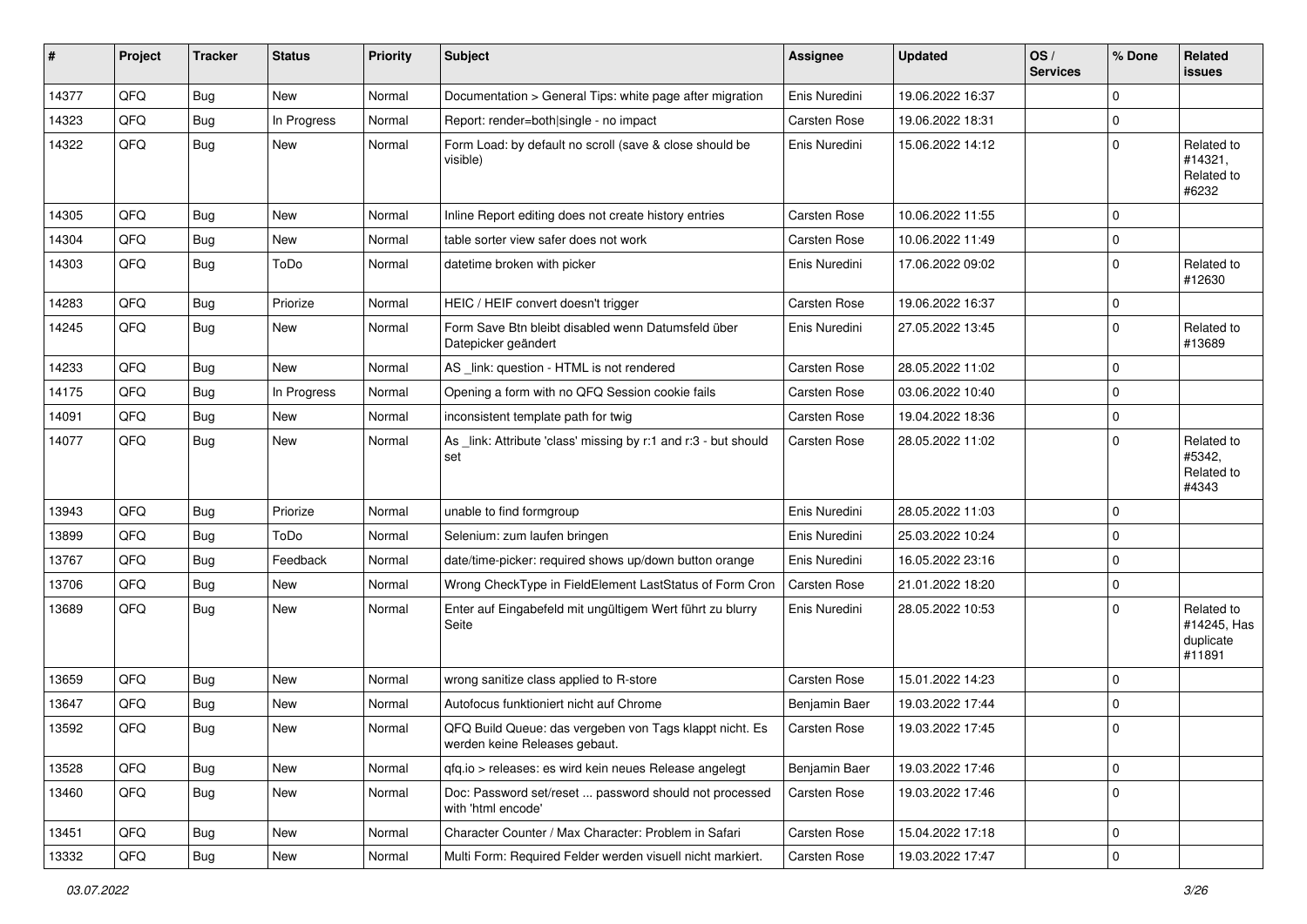| #     | Project    | <b>Tracker</b> | <b>Status</b> | <b>Priority</b> | Subject                                                                                                                                             | <b>Assignee</b>     | <b>Updated</b>   | OS/<br><b>Services</b> | % Done      | Related<br><b>issues</b>                      |
|-------|------------|----------------|---------------|-----------------|-----------------------------------------------------------------------------------------------------------------------------------------------------|---------------------|------------------|------------------------|-------------|-----------------------------------------------|
| 13331 | QFQ        | Bug            | <b>New</b>    | Normal          | Multi Form: Clear Icon misplaced                                                                                                                    | <b>Carsten Rose</b> | 19.03.2022 17:47 |                        | $\mathbf 0$ |                                               |
| 12989 | QFQ        | Bug            | <b>New</b>    | Normal          | empty string does not trigger dynamic update                                                                                                        | Enis Nuredini       | 28.05.2022 11:09 |                        | $\mathbf 0$ |                                               |
| 12716 | QFQ        | Bug            | <b>New</b>    | Normal          | template group: Pattern only applied to first instance                                                                                              | <b>Carsten Rose</b> | 19.03.2022 17:47 |                        | $\Omega$    |                                               |
| 12714 | <b>OFO</b> | Bug            | <b>New</b>    | Normal          | Conversion of GIF to PDF broken when GIF contains Alpha.                                                                                            | Carsten Rose        | 19.03.2022 17:49 |                        | $\Omega$    |                                               |
| 12581 | QFQ        | Bug            | New           | Normal          | Form.forward=close: Record 'new' in new browser tab ><br>save (& close) >> Form is not reloaded with new created<br>record id and stays in mode=new | Carsten Rose        | 19.03.2022 17:48 |                        | $\mathbf 0$ |                                               |
| 12546 | QFQ        | Bug            | Feedback      | Normal          | Branch 'Development' - Unit Tests mit dirty workaround<br>angepasst                                                                                 | <b>Carsten Rose</b> | 19.03.2022 17:48 |                        | $\mathbf 0$ |                                               |
| 12520 | QFQ        | <b>Bug</b>     | <b>New</b>    | Normal          | Switch FE User: still active even FE User session expired                                                                                           | <b>Carsten Rose</b> | 19.03.2022 17:48 |                        | $\mathbf 0$ |                                               |
| 12512 | QFQ        | Bug            | <b>New</b>    | Normal          | Some MySQL Installation can't use 'stored procedures'                                                                                               | Carsten Rose        | 19.03.2022 17:48 |                        | $\mathbf 0$ |                                               |
| 12327 | QFQ        | Bug            | <b>New</b>    | Normal          | Copy to clipboard: Glyphicon can not be changed                                                                                                     | Carsten Rose        | 27.12.2021 17:59 |                        | $\mathbf 0$ |                                               |
| 12325 | QFQ        | Bug            | Priorize      | Normal          | MultiDB form.dblndex not working for report syntax                                                                                                  | <b>Carsten Rose</b> | 07.09.2021 13:37 |                        | $\mathbf 0$ | Related to<br>#12145.<br>Related to<br>#12314 |
| 12187 | QFQ        | Bug            | <b>New</b>    | Normal          | Trigger FormAsFile() via Report: probably problem with multi<br>DB setup                                                                            | <b>Carsten Rose</b> | 20.03.2021 21:20 |                        | $\Omega$    |                                               |
| 12133 | QFQ        | Bug            | <b>New</b>    | Normal          | NPM, phpSpreadSheet aktualisieren                                                                                                                   | Carsten Rose        | 15.03.2021 09:04 |                        | $\mathbf 0$ |                                               |
| 12045 | <b>OFO</b> | Bug            | <b>New</b>    | Normal          | templateGroup afterSave FE: Aufruf ohne<br>sqlHonorFormElements funktioniert nicht                                                                  | <b>Carsten Rose</b> | 18.02.2021 16:33 |                        | $\Omega$    |                                               |
| 12040 | QFQ        | Bug            | <b>New</b>    | Normal          | FE Mode 'hidden' für zwei FEs auf einer Zeile                                                                                                       | <b>Carsten Rose</b> | 18.02.2021 10:13 |                        | $\mathbf 0$ |                                               |
| 11752 | QFQ        | Bug            | <b>New</b>    | Normal          | checkbox renders multiple input elements with same name                                                                                             | Carsten Rose        | 17.12.2020 14:58 |                        | $\Omega$    | Related to<br>#11750                          |
| 11715 | QFQ        | Bug            | <b>New</b>    | Normal          | acceptZeroAsRequired and requiredOffButMark do not<br>coincide                                                                                      |                     | 08.12.2020 12:13 |                        | $\mathbf 0$ |                                               |
| 11695 | QFQ        | Bug            | <b>New</b>    | Normal          | MultiForm required FE Error                                                                                                                         | Carsten Rose        | 04.12.2020 13:34 |                        | $\mathbf 0$ |                                               |
| 11668 | QFQ        | <b>Bug</b>     | <b>New</b>    | Normal          | Play function.sql - problem with mysql                                                                                                              | <b>Carsten Rose</b> | 03.05.2021 20:48 |                        | $\mathbf 0$ |                                               |
| 11667 | QFQ        | Bug            | <b>New</b>    | Normal          | MySQL mariadb-server-10.3: Incorrect datetime value                                                                                                 | <b>Carsten Rose</b> | 03.05.2021 20:48 |                        | $\mathbf 0$ |                                               |
| 11522 | QFQ        | <b>Bug</b>     | New           | Normal          | Aus/Einblenden von Reitern                                                                                                                          |                     | 13.11.2020 14:58 |                        | $\mathbf 0$ |                                               |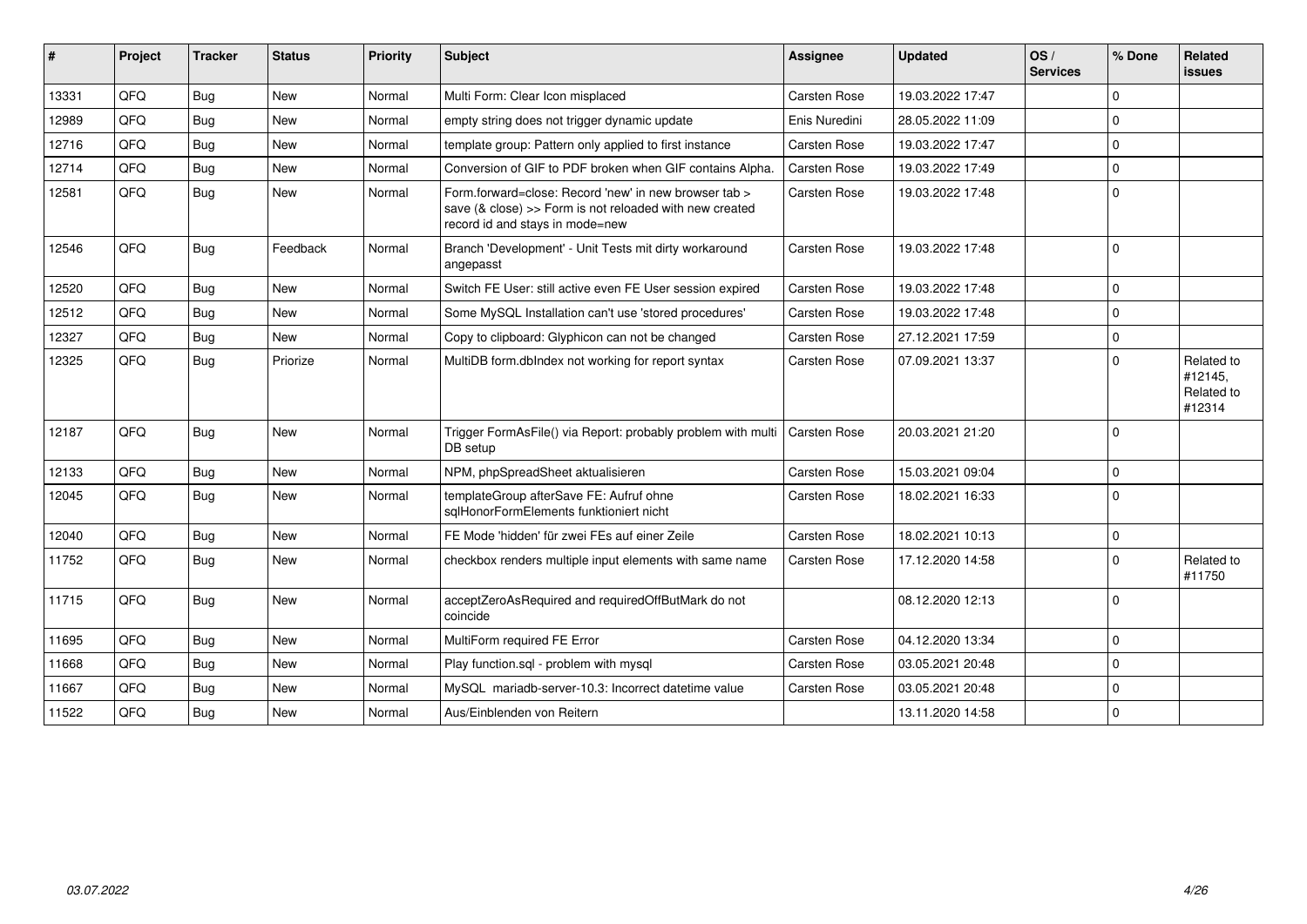| #     | Project | <b>Tracker</b> | <b>Status</b> | <b>Priority</b> | <b>Subject</b>                                                                      | <b>Assignee</b>     | <b>Updated</b>   | OS/<br><b>Services</b> | % Done      | Related<br><b>issues</b>                                                                                                       |
|-------|---------|----------------|---------------|-----------------|-------------------------------------------------------------------------------------|---------------------|------------------|------------------------|-------------|--------------------------------------------------------------------------------------------------------------------------------|
| 11517 | QFQ     | <b>Bug</b>     | In Progress   | Normal          | extraButtonInfo Broken for multiple FormElements                                    | <b>Carsten Rose</b> | 12.05.2022 13:12 |                        | $\Omega$    | Related to<br>#7890.<br>Related to<br>#3811, Has<br>duplicate<br>#10905, Has<br>duplicate<br>#10553, Has<br>duplicate<br>#6779 |
| 11347 | QFQ     | <b>Bug</b>     | Feedback      | Normal          | If Bedingungen funktionieren nicht korrekt                                          | Christoph Fuchs     | 21.03.2021 20:37 |                        | $\mathbf 0$ |                                                                                                                                |
| 11239 | QFQ     | <b>Bug</b>     | <b>New</b>    | Normal          | Radiobutton (plain): horizontales Rendern abhängig vom<br>Datentyp in der Datenbank | <b>Carsten Rose</b> | 30.09.2020 18:37 |                        | $\mathbf 0$ |                                                                                                                                |
| 10937 | QFQ     | <b>Bug</b>     | <b>New</b>    | Normal          | Fehler mit abhängigen Select- Feldern beim Positionieren                            | Carsten Rose        | 12.11.2020 23:45 |                        | $\mathbf 0$ |                                                                                                                                |
| 10890 | QFQ     | Bug            | <b>New</b>    | Normal          | AutoCron hangs                                                                      |                     | 20.07.2020 13:56 |                        | $\mathbf 0$ |                                                                                                                                |
| 10759 | QFQ     | <b>Bug</b>     | <b>New</b>    | Normal          | emptyMeansNull - Feld falsch aktualisiert                                           |                     | 12.11.2020 23:45 |                        | $\mathbf 0$ |                                                                                                                                |
| 10704 | QFQ     | Bug            | New           | Normal          | wkhtml problem rendering fullCalendar.js / fabric.js >><br>successor: puppeteer     | Carsten Rose        | 12.11.2020 23:45 |                        | $\Omega$    | Related to<br>#5024,<br>Related to<br>#4650.<br>Related to<br>#10715                                                           |
| 10661 | QFQ     | Bug            | In Progress   | Normal          | Typo3 Warnungen                                                                     | <b>Carsten Rose</b> | 07.09.2021 13:23 |                        | $\Omega$    | Related to<br>#12440                                                                                                           |
| 10658 | QFQ     | <b>Bug</b>     | <b>New</b>    | Normal          | processReadOnly broken                                                              | <b>Carsten Rose</b> | 27.05.2020 17:55 |                        | $\mathbf 0$ |                                                                                                                                |
| 10588 | QFQ     | <b>Bug</b>     | New           | Normal          | typeahed Tag: Doku anpassen                                                         | Carsten Rose        | 12.11.2020 23:45 |                        | $\mathbf 0$ |                                                                                                                                |
| 10324 | QFQ     | <b>Bug</b>     | <b>New</b>    | Normal          | Excel Export mit Template funktioniert nur, wenn Template<br>vor uid kommt          |                     | 30.03.2020 11:20 |                        | $\mathbf 0$ | Related to<br>#10257                                                                                                           |
| 10322 | QFQ     | <b>Bug</b>     | <b>New</b>    | Normal          | FormElement / Radio: missing column 'enum' >> FE not<br>reported                    | <b>Carsten Rose</b> | 07.05.2020 09:37 |                        | $\mathbf 0$ |                                                                                                                                |
| 10082 | QFQ     | Bug            | New           | Normal          | FE.type=SELECT - 'sanatize' Class                                                   | Carsten Rose        | 07.05.2020 09:36 |                        | $\mathbf 0$ | Related to<br>#10081                                                                                                           |
| 9975  | QFQ     | Bug            | Priorize      | Normal          | Dropdown Menu: 'r:3' broken                                                         | <b>Carsten Rose</b> | 01.02.2020 10:13 |                        | $\Omega$    |                                                                                                                                |
| 9958  | QFQ     | <b>Bug</b>     | Priorize      | Normal          | Broken subrecord query: no error message                                            | Carsten Rose        | 05.02.2021 15:15 |                        | $\mathbf 0$ |                                                                                                                                |
| 9947  | QFQ     | <b>Bug</b>     | Priorize      | Normal          | Unwanted error message if missing 'typeAheadSqlPrefetch'                            | <b>Carsten Rose</b> | 01.02.2020 10:13 |                        | $\mathbf 0$ |                                                                                                                                |
| 9898  | QFQ     | <b>Bug</b>     | Feedback      | Normal          | Formular trotz Timeout gespeichert                                                  | Benjamin Baer       | 01.02.2020 15:56 |                        | $\mathbf 0$ |                                                                                                                                |
| 9862  | QFQ     | Bug            | Priorize      | Normal          | Failed writing to sql mail qfq.log should throw an exception                        | Carsten Rose        | 01.02.2020 10:13 |                        | $\mathbf 0$ |                                                                                                                                |
| 9855  | QFQ     | <b>Bug</b>     | New           | Normal          | <b>Required Check</b>                                                               |                     | 01.02.2020 15:56 |                        | $\mathbf 0$ |                                                                                                                                |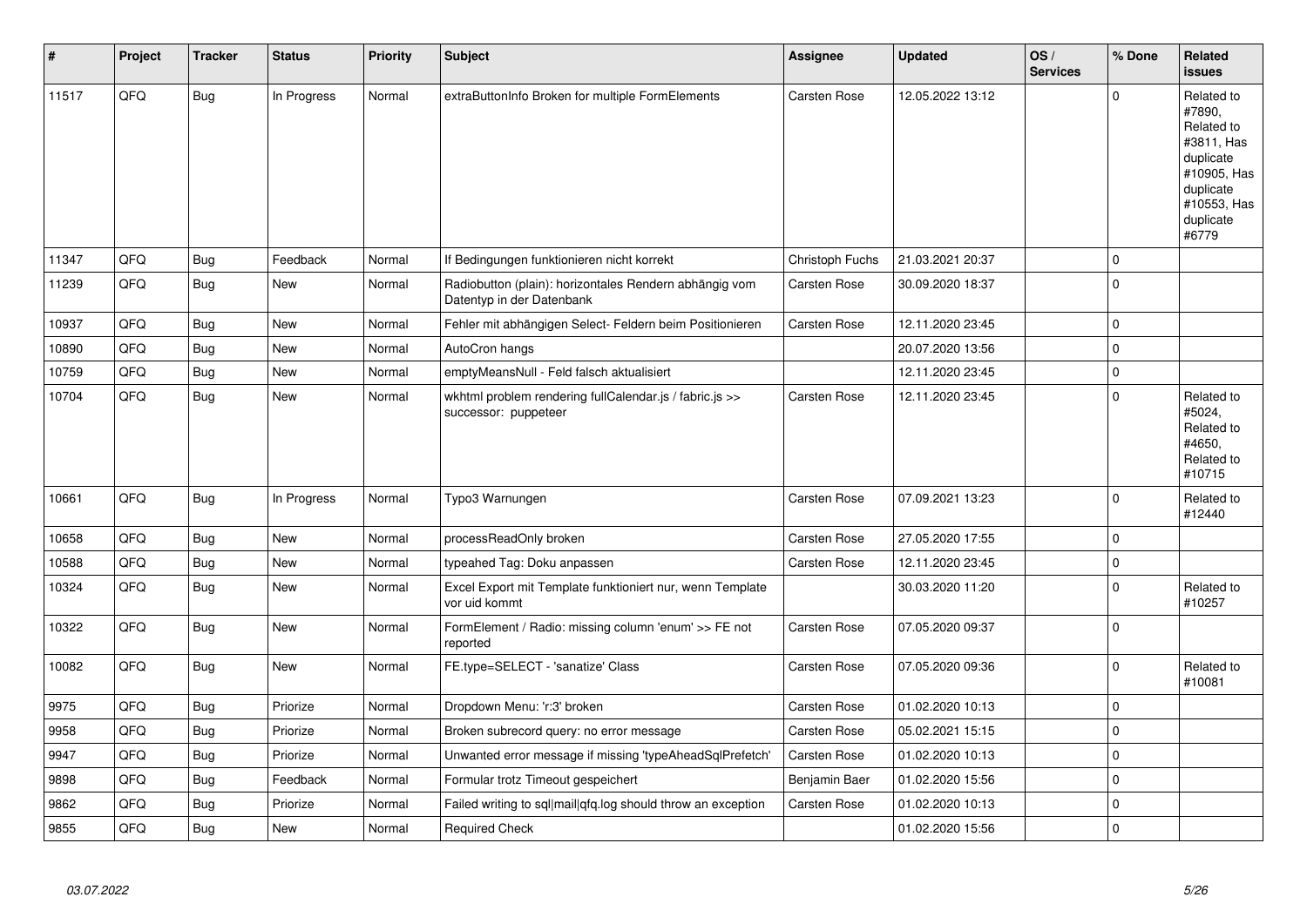| #    | Project | <b>Tracker</b> | <b>Status</b>     | <b>Priority</b> | <b>Subject</b>                                                                                           | <b>Assignee</b>     | <b>Updated</b>   | OS/<br><b>Services</b> | % Done      | Related<br><b>issues</b>                                                |
|------|---------|----------------|-------------------|-----------------|----------------------------------------------------------------------------------------------------------|---------------------|------------------|------------------------|-------------|-------------------------------------------------------------------------|
| 9834 | QFQ     | Bug            | Priorize          | Normal          | Input elements with tag 'disabled' are missing on<br>form-submit: server option 'processReadOnly' broken | Carsten Rose        | 07.12.2021 16:43 |                        | $\Omega$    | Related to<br>#9691,<br>Related to<br>#5305, Has<br>duplicate<br>#12331 |
| 9783 | QFQ     | Bug            | <b>New</b>        | Normal          | Email with special characters                                                                            | <b>Carsten Rose</b> | 01.02.2020 23:22 |                        | 0           |                                                                         |
| 9773 | QFQ     | Bug            | <b>New</b>        | Normal          | form.parameter.formModeGlobal=requiredOff                                                                | <b>Carsten Rose</b> | 01.02.2020 15:56 |                        | $\mathbf 0$ |                                                                         |
| 9691 | QFQ     | <b>Bug</b>     | In Progress       | Normal          | Checkbox: dynamic update > readonly                                                                      | Carsten Rose        | 01.02.2020 23:22 |                        | 50          | Related to<br>#9834                                                     |
| 9669 | QFQ     | Bug            | Some day<br>maybe | Normal          | Checkbox / Template Group: radio/checkbox visible broken<br>after 'add'                                  | Carsten Rose        | 16.06.2021 13:47 |                        | $\mathbf 0$ | Related to<br>#8091                                                     |
| 9535 | QFQ     | Bug            | Feedback          | Normal          | Report:  AS ' vertical' - column to wide - vertical >> rot45,<br>rot <sub>90</sub>                       | Benjamin Baer       | 01.02.2020 15:56 |                        | $\mathbf 0$ |                                                                         |
| 9533 | QFQ     | <b>Bug</b>     | <b>New</b>        | Normal          | FE.type=upload: Check in 'beforeSave' if upload is given                                                 | <b>Carsten Rose</b> | 01.02.2020 23:22 |                        | $\pmb{0}$   | Related to<br>#11523                                                    |
| 9317 | QFQ     | <b>Bug</b>     | <b>New</b>        | Normal          | FE.type=note: with dynamic show/hidden an empty label<br>causes trouble                                  | Carsten Rose        | 01.02.2020 23:22 |                        | $\pmb{0}$   |                                                                         |
| 9281 | QFQ     | <b>Bug</b>     | Some day<br>maybe | Normal          | Allow STRICT_TRANS_TABLES                                                                                | Carsten Rose        | 02.01.2021 18:43 |                        | $\mathbf 0$ |                                                                         |
| 9275 | QFQ     | <b>Bug</b>     | New               | Normal          | autcron: t3 page, which takes to long to respond, is not<br>reported properly                            | <b>Carsten Rose</b> | 01.02.2020 23:22 |                        | 100         |                                                                         |
| 9177 | QFQ     | Bug            | New               | Normal          | Bug? QFQ tries to save an action FE, which has real<br>existing column name                              | <b>Carsten Rose</b> | 01.02.2020 23:22 |                        | $\mathbf 0$ |                                                                         |
| 9127 | QFQ     | <b>Bug</b>     | <b>New</b>        | Normal          | Error Message: change 'roll over' color - text not readable                                              | Carsten Rose        | 01.02.2020 23:22 |                        | $\pmb{0}$   |                                                                         |
| 9126 | QFQ     | Bug            | Some day<br>maybe | Normal          | hidden Form elements are present in page source                                                          |                     | 02.01.2021 18:41 |                        | $\Omega$    |                                                                         |
| 9077 | QFQ     | Bug            | New               | Normal          | typeAheadSql: report broken SQL                                                                          | Carsten Rose        | 29.06.2022 22:35 |                        | $\Omega$    | Related to<br>#4018                                                     |
| 9024 | QFQ     | Bug            | Some day<br>maybe | Normal          | QFQ Einarbeitung                                                                                         |                     | 01.02.2020 15:56 |                        | $\pmb{0}$   |                                                                         |
| 9020 | QFQ     | <b>Bug</b>     | Some day<br>maybe | Normal          | radio mit buttonClass und dynamicUpdate lassen sich nicht<br>kombinieren                                 |                     | 11.12.2019 16:01 |                        | $\mathbf 0$ |                                                                         |
| 9013 | QFQ     | Bug            | New               | Normal          | Error in Twig template not handled                                                                       | Carsten Rose        | 20.10.2021 13:43 |                        | $\pmb{0}$   |                                                                         |
| 8316 | QFQ     | Bug            | Feedback          | Normal          | Documentation/Behaviour for Nested Queries and<br>Record-Store confusing                                 | Nicola Chiapolini   | 20.11.2019 09:14 |                        | $\Omega$    |                                                                         |
| 8106 | QFQ     | Bug            | Some day<br>maybe | Normal          | Dynamic Update: Feld kann nicht auf empty zurückgesetzt<br>werden                                        | Carsten Rose        | 11.12.2019 16:01 |                        | $\mathbf 0$ |                                                                         |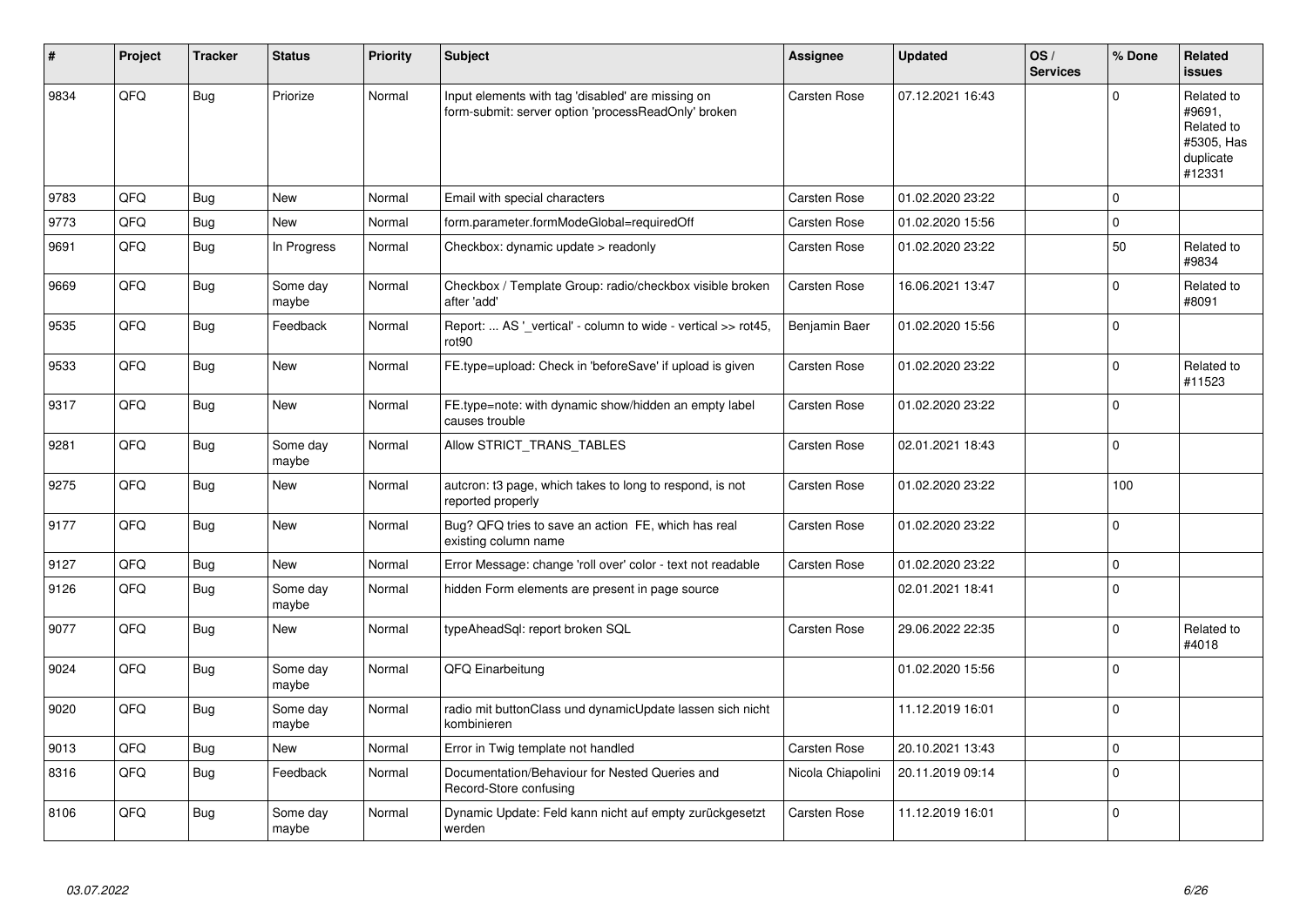| #    | Project | <b>Tracker</b> | <b>Status</b>     | <b>Priority</b> | <b>Subject</b>                                                                                                   | <b>Assignee</b>     | <b>Updated</b>   | OS/<br><b>Services</b> | % Done      | <b>Related</b><br><b>issues</b> |
|------|---------|----------------|-------------------|-----------------|------------------------------------------------------------------------------------------------------------------|---------------------|------------------|------------------------|-------------|---------------------------------|
| 8049 | QFQ     | Bug            | <b>New</b>        | Normal          | FE.type=note, column 'value': text moves some pixel to top<br>after save                                         | Carsten Rose        | 01.02.2020 23:22 |                        | $\mathbf 0$ |                                 |
| 8037 | QFQ     | Bug            | Priorize          | Normal          | FE.type=upload (advanced mode): {{slaveId:V}} missing<br>during dynamic update                                   | <b>Carsten Rose</b> | 01.02.2020 10:13 |                        | $\mathbf 0$ |                                 |
| 7890 | QFQ     | Bug            | <b>New</b>        | Normal          | FormElement 'required': extraButtonInfo not aligned                                                              | Carsten Rose        | 11.06.2021 21:17 |                        | $\mathbf 0$ | Related to<br>#11517            |
| 7795 | QFQ     | Bug            | <b>New</b>        | Normal          | Readonly Form: Typeahead-Felder                                                                                  | <b>Carsten Rose</b> | 01.02.2020 23:22 |                        | $\mathbf 0$ | Related to<br>#10640            |
| 7685 | QFQ     | Bug            | New               | Normal          | Open FormElement from QFQ error message and save<br>modified record: error about missing {{formId:F}}            | <b>Carsten Rose</b> | 01.02.2020 23:22 |                        | $\mathbf 0$ |                                 |
| 7656 | QFQ     | Bug            | Priorize          | Normal          | FE with required, 'pattern' and 'extraButtonLock': always<br>complain about missing value                        | <b>Carsten Rose</b> | 01.02.2020 10:13 |                        | $\mathbf 0$ |                                 |
| 7616 | QFQ     | Bug            | Priorize          | Normal          | Selectlist with Enum & Dynamic Update                                                                            | <b>Carsten Rose</b> | 01.02.2020 10:13 |                        | $\mathbf 0$ |                                 |
| 7574 | QFQ     | <b>Bug</b>     | New               | Normal          | Substitute error: form element not reported / dont parse<br>Form.note                                            | <b>Carsten Rose</b> | 01.02.2020 23:21 |                        | $\mathbf 0$ |                                 |
| 7547 | QFQ     | <b>Bug</b>     | <b>New</b>        | Normal          | Error Message in afterSave: wrong parameter column<br>reported                                                   | Carsten Rose        | 01.02.2020 23:22 |                        | $\mathbf 0$ |                                 |
| 7524 | QFQ     | Bug            | New               | Normal          | QFQ throws a 'General Error' if 'fileadmin/protected/log/' is<br>not writeable                                   | Carsten Rose        | 01.02.2020 23:22 |                        | $\mathbf 0$ |                                 |
| 7513 | QFQ     | Bug            | <b>New</b>        | Normal          | Radios not correct aligned                                                                                       | <b>Carsten Rose</b> | 01.02.2020 23:22 |                        | $\mathbf 0$ |                                 |
| 7512 | QFQ     | Bug            | New               | Normal          | FE: inputType=number >> 'pattern' is not respected                                                               | Carsten Rose        | 01.02.2020 23:22 |                        | $\mathbf 0$ |                                 |
| 7402 | QFQ     | <b>Bug</b>     | Some day<br>maybe | Normal          | thumbnail cache: outdated picture when permission denied<br>and permission resolved.                             |                     | 01.02.2020 23:20 |                        | $\mathbf 0$ |                                 |
| 7281 | QFQ     | <b>Bug</b>     | Some day<br>maybe | Normal          | Subrecords: on large screen separator line too short                                                             |                     | 01.02.2020 23:19 |                        | $\mathbf 0$ |                                 |
| 7261 | QFQ     | <b>Bug</b>     | New               | Normal          | Report pathFilename for user without path, only the filename                                                     | <b>Carsten Rose</b> | 01.02.2020 23:21 |                        | $\mathbf 0$ |                                 |
| 7219 | QFQ     | Bug            | <b>New</b>        | Normal          | typeSheadSql / typeAheadSqlPrefetch: change to curly<br>braces                                                   | Carsten Rose        | 01.02.2020 23:21 |                        | $\mathbf 0$ |                                 |
| 7101 | QFQ     | Bug            | Some day<br>maybe | Normal          | 'form' in SIP and 'report' - breaks                                                                              |                     | 01.02.2020 23:20 |                        | $\mathbf 0$ |                                 |
| 7014 | QFQ     | <b>Bug</b>     | <b>New</b>        | Normal          | Sending invalid emails succeeds when<br>debug.redirectAllMailTo is set                                           | <b>Carsten Rose</b> | 01.02.2020 23:21 |                        | $\mathbf 0$ |                                 |
| 7002 | QFQ     | <b>Bug</b>     | New               | Normal          | Dynamic Update: row does not disappear / appear                                                                  | Carsten Rose        | 01.02.2020 23:22 |                        | $\pmb{0}$   |                                 |
| 6912 | QFQ     | <b>Bug</b>     | New               | Normal          | error Message Var 'deadline' already set in SIP - in Form<br>with FE.value={{deadline:R:::{{deadlinePeriod:Y}}}} | Carsten Rose        | 01.02.2020 23:21 |                        | $\mathbf 0$ |                                 |
| 6677 | QFQ     | Bug            | New               | Normal          | Error message FE Action Element: no/wrong FE reference<br>who cause the problem.                                 | Carsten Rose        | 01.02.2020 23:21 |                        | $\mathbf 0$ |                                 |
| 6574 | QFQ     | <b>Bug</b>     | Priorize          | Normal          | qfq.log: Fehlermeldung wurde angezeigt, aber nicht geloggt                                                       | Carsten Rose        | 01.02.2020 10:13 |                        | $\pmb{0}$   |                                 |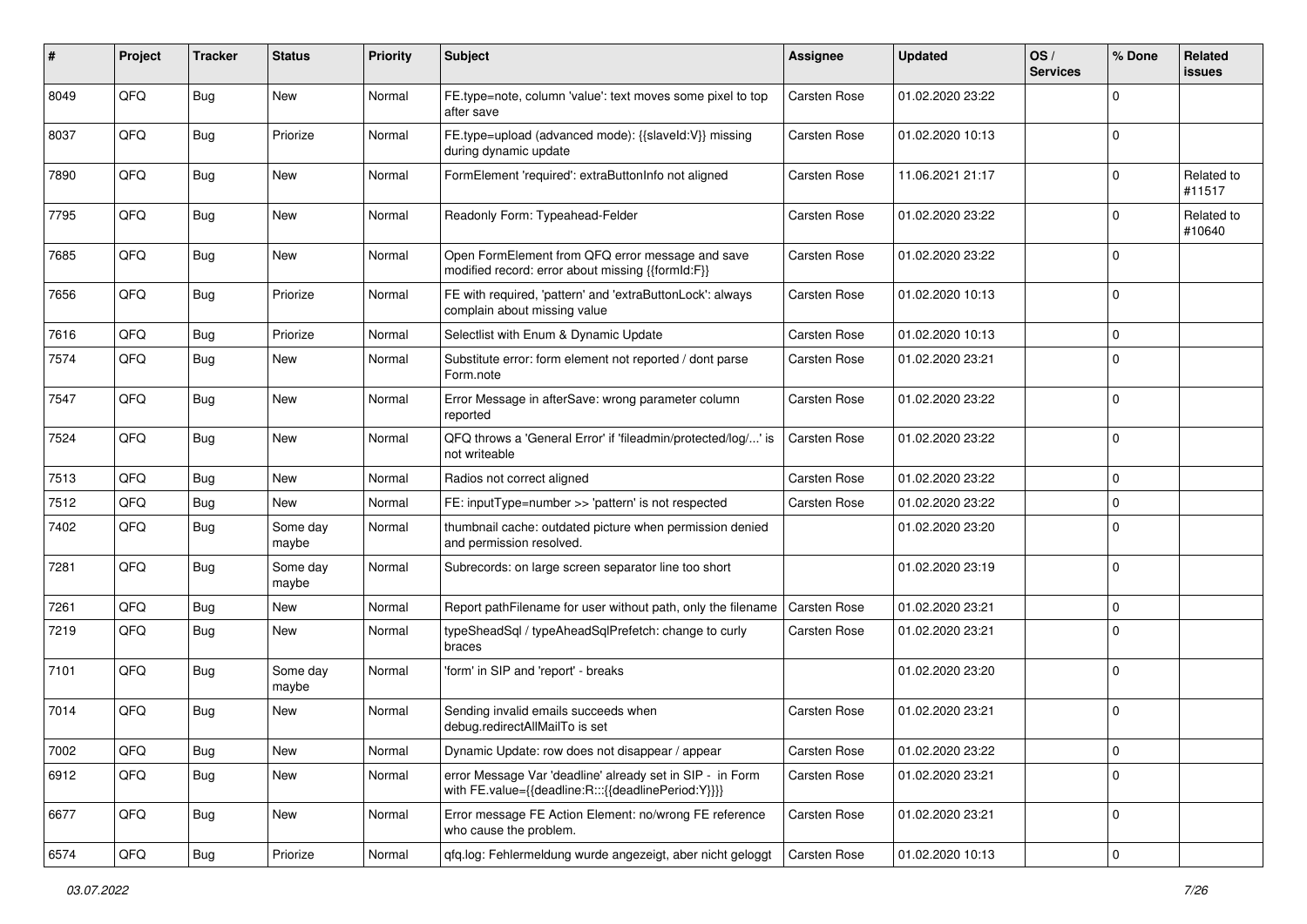| #    | Project | <b>Tracker</b> | <b>Status</b>     | <b>Priority</b> | <b>Subject</b>                                                                                                       | <b>Assignee</b>     | <b>Updated</b>   | OS/<br><b>Services</b> | % Done      | Related<br><b>issues</b>                       |
|------|---------|----------------|-------------------|-----------------|----------------------------------------------------------------------------------------------------------------------|---------------------|------------------|------------------------|-------------|------------------------------------------------|
| 6566 | QFQ     | Bug            | Priorize          | Normal          | Link Function 'delete': provided parameter missing on page<br>reload                                                 | Benjamin Baer       | 03.01.2022 08:08 |                        | $\mathbf 0$ |                                                |
| 6483 | QFQ     | Bug            | <b>New</b>        | Normal          | R Store funktioniert nicht bei 'Report Notation' im FE                                                               | <b>Carsten Rose</b> | 01.02.2020 23:21 |                        | $\mathbf 0$ |                                                |
| 6462 | QFQ     | Bug            | New               | Normal          | File Upload: Nutzlose Fehlermeldung wenn Datei zu gross                                                              | <b>Carsten Rose</b> | 01.02.2020 23:21 |                        | $\mathbf 0$ | Related to<br>#6139                            |
| 6140 | QFQ     | Bug            | Priorize          | Normal          | QFQ DnD Sort: Locked fields                                                                                          | Benjamin Baer       | 21.03.2022 09:56 |                        | $\mathbf 0$ |                                                |
| 5991 | QFQ     | Bug            | Some day<br>maybe | Normal          | URLs with ' ' or long parameter are problematic                                                                      | <b>Carsten Rose</b> | 01.02.2020 23:19 |                        | $\mathbf 0$ |                                                |
| 5877 | QFQ     | Bug            | Some day<br>maybe | Normal          | FE.type=note:bsColumn strange behaviour                                                                              |                     | 01.02.2020 23:19 |                        | $\mathbf 0$ |                                                |
| 5768 | QFQ     | Bug            | Some day<br>maybe | Normal          | '{{pageLanguage:T}}' missing if QFQ is called via api                                                                | <b>Carsten Rose</b> | 01.02.2020 23:19 |                        | $\mathbf 0$ |                                                |
| 5706 | QFQ     | Bug            | Some day<br>maybe | Normal          | upload: fileDestination needs to be sanatized                                                                        | <b>Carsten Rose</b> | 01.02.2020 23:19 |                        | $\mathbf 0$ |                                                |
| 5576 | QFQ     | Bug            | New               | Normal          | Using MySQL 'DROP' requires privilege - wich is not really<br>necessary.                                             | <b>Carsten Rose</b> | 01.02.2020 23:21 |                        | $\mathbf 0$ |                                                |
| 5559 | QFQ     | Bug            | New               | Normal          | FE.type = Upload: 'accept' might contain variables                                                                   | <b>Carsten Rose</b> | 11.05.2020 21:23 |                        | $\mathsf 0$ |                                                |
| 5557 | QFQ     | Bug            | Some day<br>maybe | Normal          | Form load: STORE_RECORD filled, but should be empty                                                                  | <b>Carsten Rose</b> | 01.02.2020 23:19 |                        | $\mathbf 0$ |                                                |
| 5305 | QFQ     | Bug            | <b>New</b>        | Normal          | Upload FormElement: nicht disabled by readonly Form                                                                  | Carsten Rose        | 16.06.2021 13:43 |                        | $\mathbf 0$ | Related to<br>#9347,<br>Related to<br>#9834    |
| 5021 | QFQ     | Bug            | Some day<br>maybe | Normal          | FE.typ=extra - during save displays error 'datum2' already<br>filled in STORE_SIP - the value is stored nevertheless | Carsten Rose        | 01.02.2020 23:19 |                        | $\mathbf 0$ | Related to<br>#3875                            |
| 4771 | QFQ     | Bug            | Some day<br>maybe | Normal          | qfq: select-down-values empty after save (edit-form for<br>program administrators)                                   | <b>Carsten Rose</b> | 01.02.2020 23:20 |                        | $\mathbf 0$ | Related to<br>#4549, Has<br>duplicate<br>#4282 |
| 4756 | QFQ     | Bug            | <b>New</b>        | Normal          | Form dirty even nothing changes                                                                                      | <b>Carsten Rose</b> | 11.12.2019 16:16 |                        | $\mathbf 0$ |                                                |
| 4659 | QFQ     | Bug            | Some day<br>maybe | Normal          | infoButtonExtra                                                                                                      | Carsten Rose        | 01.02.2020 23:20 |                        | $\mathbf 0$ |                                                |
| 4651 | QFQ     | Bug            | Some day<br>maybe | Normal          | "Loading document" Modal wird angezeigt bei uzhcd type=2   Carsten Rose<br>Ansicht                                   |                     | 01.02.2020 23:20 |                        | $\mathbf 0$ |                                                |
| 4583 | QFQ     | Bug            | Some day<br>maybe | Normal          | Dynamic Update bei TypeAhead Feldern                                                                                 | Carsten Rose        | 01.02.2020 23:19 |                        | $\mathbf 0$ |                                                |
| 4549 | QFQ     | <b>Bug</b>     | Some day<br>maybe | Normal          | TemplateGroups: FE.type SELECT loose selected value<br>after save                                                    | Carsten Rose        | 01.02.2020 23:20 |                        | $\mathbf 0$ | Related to<br>#4548,<br>Related to<br>#4771    |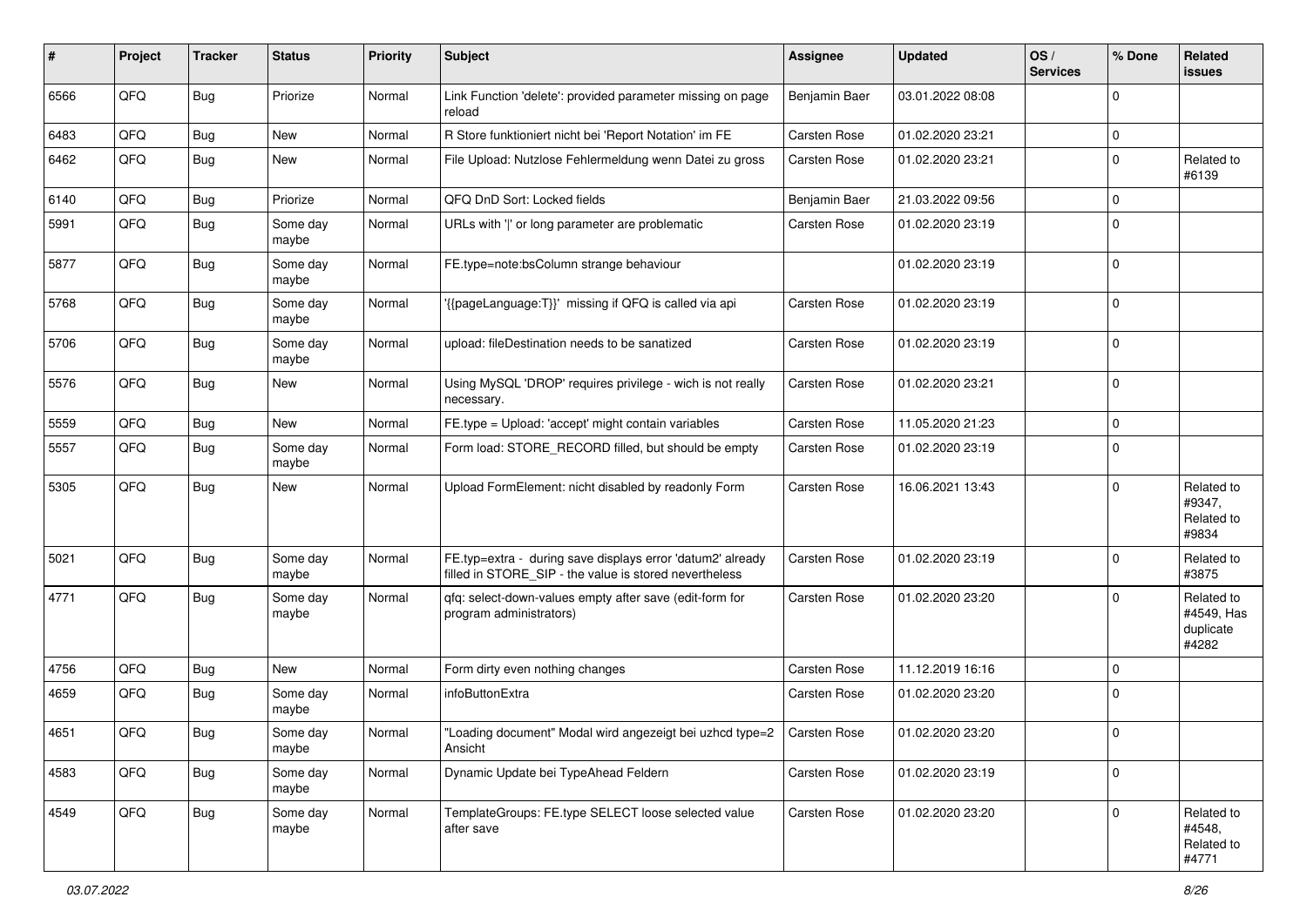| #    | Project | <b>Tracker</b> | <b>Status</b>     | <b>Priority</b> | <b>Subject</b>                                                                                                                                           | Assignee            | <b>Updated</b>   | OS/<br><b>Services</b> | % Done      | <b>Related</b><br><b>issues</b> |
|------|---------|----------------|-------------------|-----------------|----------------------------------------------------------------------------------------------------------------------------------------------------------|---------------------|------------------|------------------------|-------------|---------------------------------|
| 4546 | QFQ     | <b>Bug</b>     | Some day<br>maybe | Normal          | NH: SIP storage is destroyed                                                                                                                             |                     | 01.02.2020 23:20 |                        | $\Omega$    |                                 |
| 4528 | QFQ     | Bug            | Some day<br>maybe | Normal          | extraButtonLock mit SQLAhead Bug                                                                                                                         | Carsten Rose        | 01.02.2020 23:19 |                        | $\Omega$    |                                 |
| 4457 | QFQ     | Bug            | Priorize          | Normal          | typeahead: pressing return to select an item, saves the form<br>and closes the form.                                                                     | Benjamin Baer       | 03.01.2022 08:01 |                        | $\Omega$    | Related to<br>#4398             |
| 4454 | QFQ     | <b>Bug</b>     | Some day<br>maybe | Normal          | Required Elements: multiple elements in a row - whole row<br>marked if only one input is empty.                                                          | Benjamin Baer       | 01.02.2020 23:20 |                        | $\Omega$    |                                 |
| 4441 | QFQ     | Bug            | Some day<br>maybe | Normal          | \$ SERVER Vars sollten nur aus dem Store genommen<br>werden - Code entsprechend anpassen.                                                                |                     | 11.12.2019 16:02 |                        | $\mathbf 0$ |                                 |
| 4398 | QFQ     | Bug            | Some day<br>maybe | Normal          | Typeahead: mouse click in a prefilled input opens a single<br>item dropdown with the current value - click on it seems to<br>set the value, not the key. | Benjamin Baer       | 01.02.2020 23:20 |                        | $\Omega$    | Related to<br>#4457             |
| 4328 | QFQ     | Bug            | Some day<br>maybe | Normal          | Error Message: Show FE name/number on problems in FE                                                                                                     | Carsten Rose        | 01.02.2020 23:20 |                        | $\mathbf 0$ |                                 |
| 4293 | QFQ     | Bug            | Some day<br>maybe | Normal          | Download broken if token 'd:' is missing - but no error<br>message                                                                                       | Carsten Rose        | 11.12.2019 16:03 |                        | $\Omega$    | Related to<br>#7514             |
| 4138 | QFQ     | <b>Bug</b>     | Some day<br>maybe | Normal          | _style fehlt                                                                                                                                             |                     | 11.12.2019 16:03 |                        | $\Omega$    |                                 |
| 4122 | QFQ     | <b>Bug</b>     | Some day<br>maybe | Normal          | file: Render Mode hat keinen Effekt                                                                                                                      |                     | 11.12.2019 16:03 |                        | $\mathbf 0$ |                                 |
| 4092 | QFQ     | Bug            | Some day<br>maybe | Normal          | 1) Logging verbessern wann welches FE warum ausgefuehrt<br>wird, 2) Documentation: Best Practice Template Group                                          | Carsten Rose        | 01.02.2020 23:19 |                        | $\Omega$    | Related to<br>#3504             |
| 4008 | QFQ     | <b>Bug</b>     | Some day<br>maybe | Normal          | FormElemen.type=sendmail: wrong 'TO' if 'real<br>name <rea@mail.to>' is used</rea@mail.to>                                                               | Carsten Rose        | 11.12.2019 16:03 |                        | $\Omega$    |                                 |
| 3895 | QFQ     | <b>Bug</b>     | Some day<br>maybe | Normal          | typeahead pedantic: on lehrkredit Idap webpass - if only one<br>person is in dropdown, such person can't be selected                                     | <b>Carsten Rose</b> | 11.12.2019 16:03 |                        | $\mathbf 0$ |                                 |
| 3882 | QFQ     | Bug            | Some day<br>maybe | Normal          | templateGroup: disable 'add' if limit is reached - funktioniert<br>nicht wenn bereits records existierten                                                | <b>Carsten Rose</b> | 11.12.2019 16:03 |                        | $\mathbf 0$ |                                 |
| 3811 | QFQ     | <b>Bug</b>     | Some day<br>maybe | Normal          | Dynamic Update: extraButtonInfo - Text aktualisieren                                                                                                     | Carsten Rose        | 11.12.2019 16:03 |                        | $\Omega$    | Related to<br>#11517            |
| 3782 | QFQ     | Bug            | Priorize          | Normal          | Bei fehlerhafter Eingabe (z.B. Datum) sollte das erwartete<br>Format angezeigt werden                                                                    | Carsten Rose        | 01.02.2020 10:13 |                        | $\Omega$    |                                 |
| 3750 | QFQ     | <b>Bug</b>     | Some day<br>maybe | Normal          | FE in a row: if one violates check, all are red                                                                                                          | <b>Carsten Rose</b> | 11.12.2019 16:03 |                        | $\mathbf 0$ |                                 |
| 3682 | QFQ     | <b>Bug</b>     | Some day<br>maybe | Normal          | Dynamic update: Radio buttons                                                                                                                            | Carsten Rose        | 11.12.2019 16:02 |                        | $\Omega$    |                                 |
| 3613 | QFQ     | Bug            | Some day<br>maybe | Normal          | note /note unchecked -> note div (col-md) wird weiterhin<br>gerendert                                                                                    | Elias Villiger      | 01.02.2020 23:19 |                        | 100         |                                 |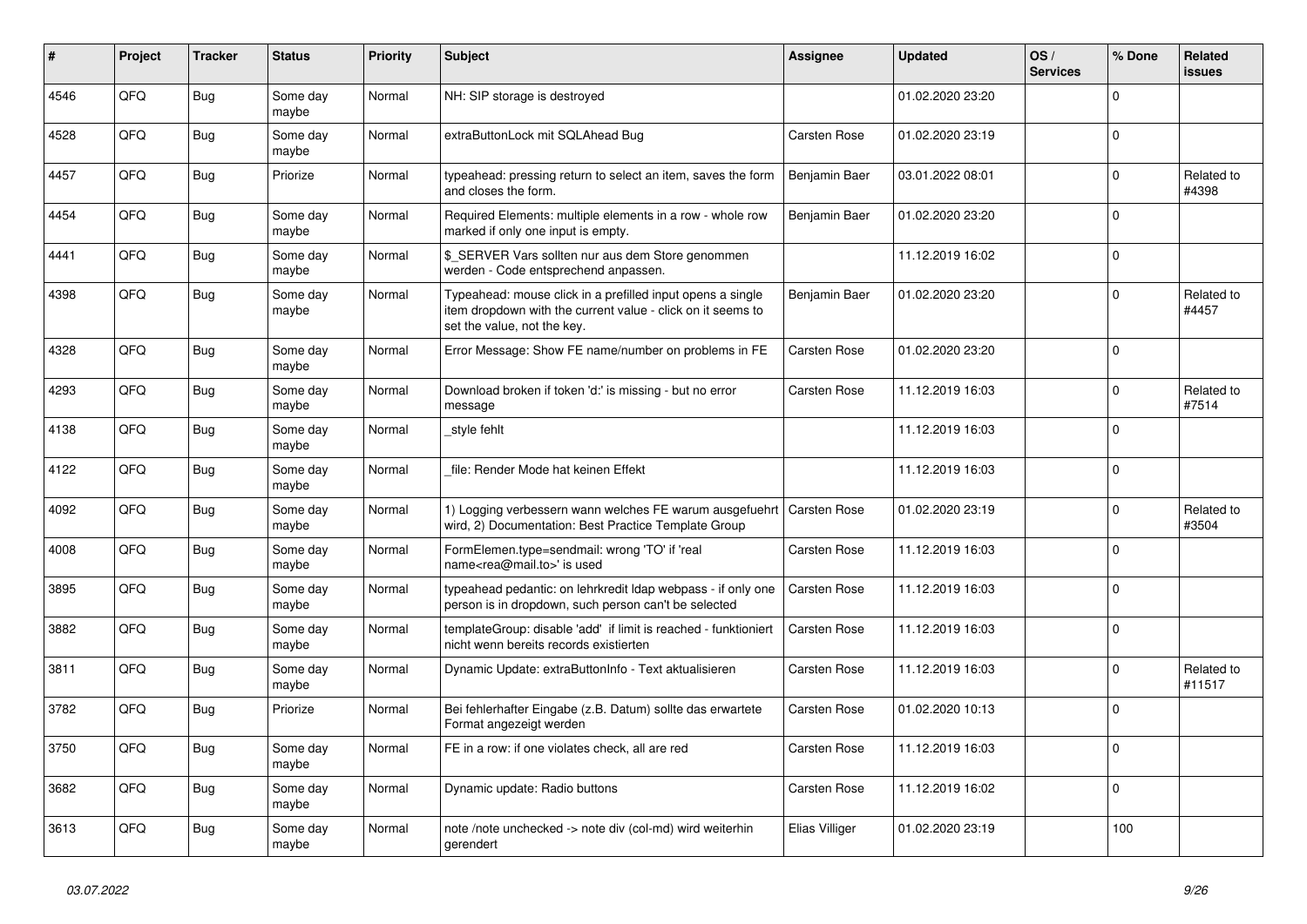| #     | Project | <b>Tracker</b> | <b>Status</b>     | <b>Priority</b> | <b>Subject</b>                                                                                                                        | Assignee      | <b>Updated</b>   | OS/<br><b>Services</b> | % Done       | Related<br>issues                                                      |
|-------|---------|----------------|-------------------|-----------------|---------------------------------------------------------------------------------------------------------------------------------------|---------------|------------------|------------------------|--------------|------------------------------------------------------------------------|
| 3588  | QFQ     | Bug            | Some day<br>maybe | Normal          | templateGroup: versteckte Elemente werden weiterhin<br>gespeichert.                                                                   | Carsten Rose  | 11.12.2019 16:02 |                        | $\mathbf 0$  |                                                                        |
| 3547  | QFQ     | Bug            | New               | Normal          | FE of type 'note' causes writing of empty fields.                                                                                     | Carsten Rose  | 01.02.2020 23:21 |                        | $\mathbf 0$  |                                                                        |
| 3349  | QFQ     | Bug            | Some day<br>maybe | Normal          | config.qfq.ini: a) vertraegt keine '=' im Value (z.B. Passwort),<br>b) Values sollten in ticks einschliessbar sein (spaces, )         | Carsten Rose  | 11.12.2019 16:02 |                        | $\Omega$     |                                                                        |
| 3130  | QFQ     | Bug            | Some day<br>maybe | Normal          | Debug Info's nicht korrekt nach 'New > Save'.                                                                                         | Carsten Rose  | 11.12.2019 16:03 |                        | $\mathbf 0$  | Related to<br>#3253                                                    |
| 2665  | QFQ     | Bug            | Priorize          | Normal          | Dynamic Update funktioniert nicht, wenn beim<br>entsprechenden FormElement eine size angegeben ist.                                   | Benjamin Baer | 03.01.2022 08:12 |                        | 30           |                                                                        |
| 2643  | QFQ     | Bug            | Some day<br>maybe | Normal          | Zend / PHP Webinars anschauen                                                                                                         | Carsten Rose  | 01.02.2020 15:56 |                        | 0            |                                                                        |
| 2063  | QFQ     | Bug            | Some day<br>maybe | Normal          | Pills auf 'inaktiv' setzen falls keine Element auf dem Pill<br>sichtbar sind.                                                         | Benjamin Baer | 11.12.2019 16:03 |                        | $\Omega$     | Related to<br>#3752                                                    |
| 11195 | QFQ     | Bug            | New               | Low             | Dynamic Update: Note not updated if new text is empty<br>(v20.4)                                                                      |               | 25.09.2020 11:14 |                        | $\mathbf 0$  |                                                                        |
| 7456  | QFQ     | Bug            | Some day<br>maybe | Low             | Todos in Code: solve or make ticket                                                                                                   | Carsten Rose  | 16.09.2021 15:10 |                        | $\Omega$     |                                                                        |
| 11850 | QFQ     | Feature        | <b>New</b>        | Urgent          | Wizard Form: basierend auf einer Tabelle eine Form<br>anlegen.                                                                        |               | 03.05.2021 21:12 |                        | $\mathbf 0$  | Blocked by<br>#8082                                                    |
| 880   | QFQ     | Feature        | Some day<br>maybe | Urgent          | Security: PHP, SQL Injection, XSS                                                                                                     |               | 03.05.2021 21:14 |                        | $\Omega$     | Related to<br>#14320                                                   |
| 14187 | QFQ     | Feature        | New               | High            | qfq.log: show current URL                                                                                                             | Carsten Rose  | 28.05.2022 11:02 |                        | $\mathbf 0$  | Related to<br>#13933,<br>Related to<br>#12532,<br>Related to<br>#11893 |
| 13757 | QFQ     | Feature        | <b>New</b>        | High            | QR / Bar-Code Plugin                                                                                                                  | Enis Nuredini | 19.03.2022 17:43 |                        | $\Omega$     |                                                                        |
| 12544 | QFQ     | Feature        | New               | High            | a) ' AS _link' new also as ' AS _format', b) sortierung via<br>'display: none;', c) '_format' benoeitgt nicht zwingend<br>u/U/p/m/z/d | Carsten Rose  | 14.12.2021 16:03 |                        | $\Omega$     |                                                                        |
| 12532 | QFQ     | Feature        | <b>New</b>        | High            | SIP-Parameter bei Seitenaufruf in Browser-Console<br>anzeigen                                                                         | Carsten Rose  | 07.12.2021 17:19 |                        | $\Omega$     | Related to<br>#11893.<br>Related to<br>#14187                          |
| 12186 | QFQ     | Feature        | New               | High            | TinyMCE Config für Objekte                                                                                                            | Carsten Rose  | 07.12.2021 17:19 |                        | 0            | <b>Blocks</b><br>#12632                                                |
| 11893 | QFQ     | Feature        | New               | High            | Broken SIP: a) only report one time, b) only report in main<br>column                                                                 | Carsten Rose  | 12.05.2021 12:13 |                        | $\mathbf{0}$ | Related to<br>#12532,<br>Related to<br>#14187                          |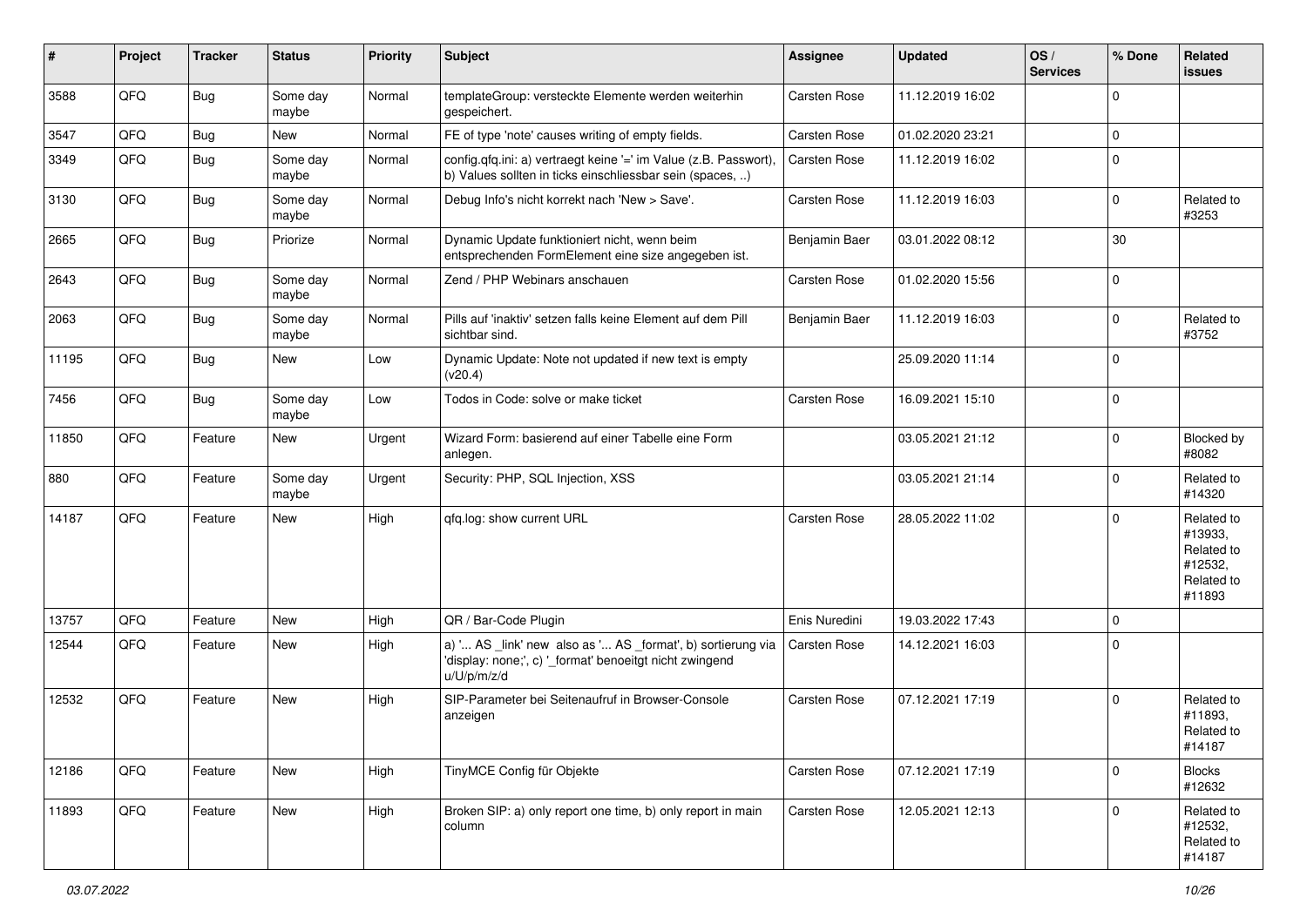| #     | Project | <b>Tracker</b> | <b>Status</b>     | <b>Priority</b> | <b>Subject</b>                                                                               | Assignee            | <b>Updated</b>   | OS/<br><b>Services</b> | % Done      | Related<br><b>issues</b>                        |
|-------|---------|----------------|-------------------|-----------------|----------------------------------------------------------------------------------------------|---------------------|------------------|------------------------|-------------|-------------------------------------------------|
| 10114 | QFQ     | Feature        | <b>New</b>        | High            | Symbol (Link): 'G:' (Glyphicon) replaced by 'i:' (icon)                                      |                     | 07.12.2021 17:19 |                        | $\Omega$    | Related to<br>#3797,<br>Related to<br>#4194     |
| 9548  | QFQ     | Feature        | Feedback          | High            | FormElement: Pattern mismatch - optional report only on<br>focus lost                        | Benjamin Baer       | 03.05.2021 21:14 |                        | $\mathbf 0$ |                                                 |
| 9517  | QFQ     | Feature        | In Progress       | High            | Input multiple tags with typeahead                                                           | <b>Carsten Rose</b> | 03.05.2021 21:14 |                        | 40          | Related to<br>#10150                            |
| 9052  | QFQ     | Feature        | Feedback          | High            | Report: CodeMirror with SQL Syntax Highlight in FE                                           | Enis Nuredini       | 08.06.2022 10:25 |                        | $\Omega$    |                                                 |
| 8962  | QFQ     | Feature        | <b>New</b>        | High            | allow for form fields with identical names                                                   | Carsten Rose        | 03.05.2021 21:14 |                        | $\mathbf 0$ |                                                 |
| 8204  | QFQ     | Feature        | Priorize          | High            | Position 'required mark'                                                                     | <b>Carsten Rose</b> | 16.06.2021 13:44 |                        | $\pmb{0}$   |                                                 |
| 8082  | QFQ     | Feature        | Priorize          | High            | Contact form without saving record                                                           | Carsten Rose        | 07.12.2021 15:20 |                        | $\mathbf 0$ | Related to<br>#8587,<br><b>Blocks</b><br>#11850 |
| 7850  | QFQ     | Feature        | <b>New</b>        | High            | Upload records: non 'pathFileName' column                                                    | <b>Carsten Rose</b> | 03.05.2021 21:14 |                        | $\mathbf 0$ |                                                 |
| 7602  | QFQ     | Feature        | ToDo              | High            | Multi Select: with checkboxes                                                                | Benjamin Baer       | 22.03.2022 09:07 |                        | $\mathbf 0$ |                                                 |
| 5715  | QFQ     | Feature        | New               | High            | PDF Caching                                                                                  | Carsten Rose        | 03.05.2021 21:14 |                        | $\mathbf 0$ | Related to<br>#5851,<br>Related to<br>#6357     |
| 4258  | QFQ     | Feature        | Some day<br>maybe | High            | System Defaults: Forms                                                                       | Carsten Rose        | 03.05.2021 21:14 |                        | $\mathbf 0$ |                                                 |
| 3990  | QFQ     | Feature        | Some day<br>maybe | High            | custom class definition: add space automatically                                             | Carsten Rose        | 03.05.2021 21:14 |                        | $\mathbf 0$ |                                                 |
| 3967  | QFQ     | Feature        | Some day<br>maybe | High            | Report: Checkbox, Radio, Dropdown, Input welches ohne<br>Submit funktioniert - 'Inline-Form' | Carsten Rose        | 03.05.2021 21:14 |                        | $\mathbf 0$ |                                                 |
| 3848  | QFQ     | Feature        | Some day<br>maybe | High            | Antivirus check fuer Upload files in qfq?                                                    | Carsten Rose        | 03.05.2021 21:14 |                        | $\mathbf 0$ | Related to<br>#4131                             |
| 3727  | QFQ     | Feature        | <b>New</b>        | High            | Security: Session Hijacking erschweren                                                       | Carsten Rose        | 03.05.2021 21:14 |                        | $\mathbf 0$ |                                                 |
| 14376 | QFQ     | Feature        | <b>New</b>        | Normal          | QFQ Bootstrap: if missing, create stored procedures                                          | Enis Nuredini       | 19.06.2022 16:37 |                        | $\mathbf 0$ |                                                 |
| 14371 | QFQ     | Feature        | Priorize          | Normal          | LDAP via REPORT                                                                              | Carsten Rose        | 19.06.2022 16:37 |                        | $\mathbf 0$ |                                                 |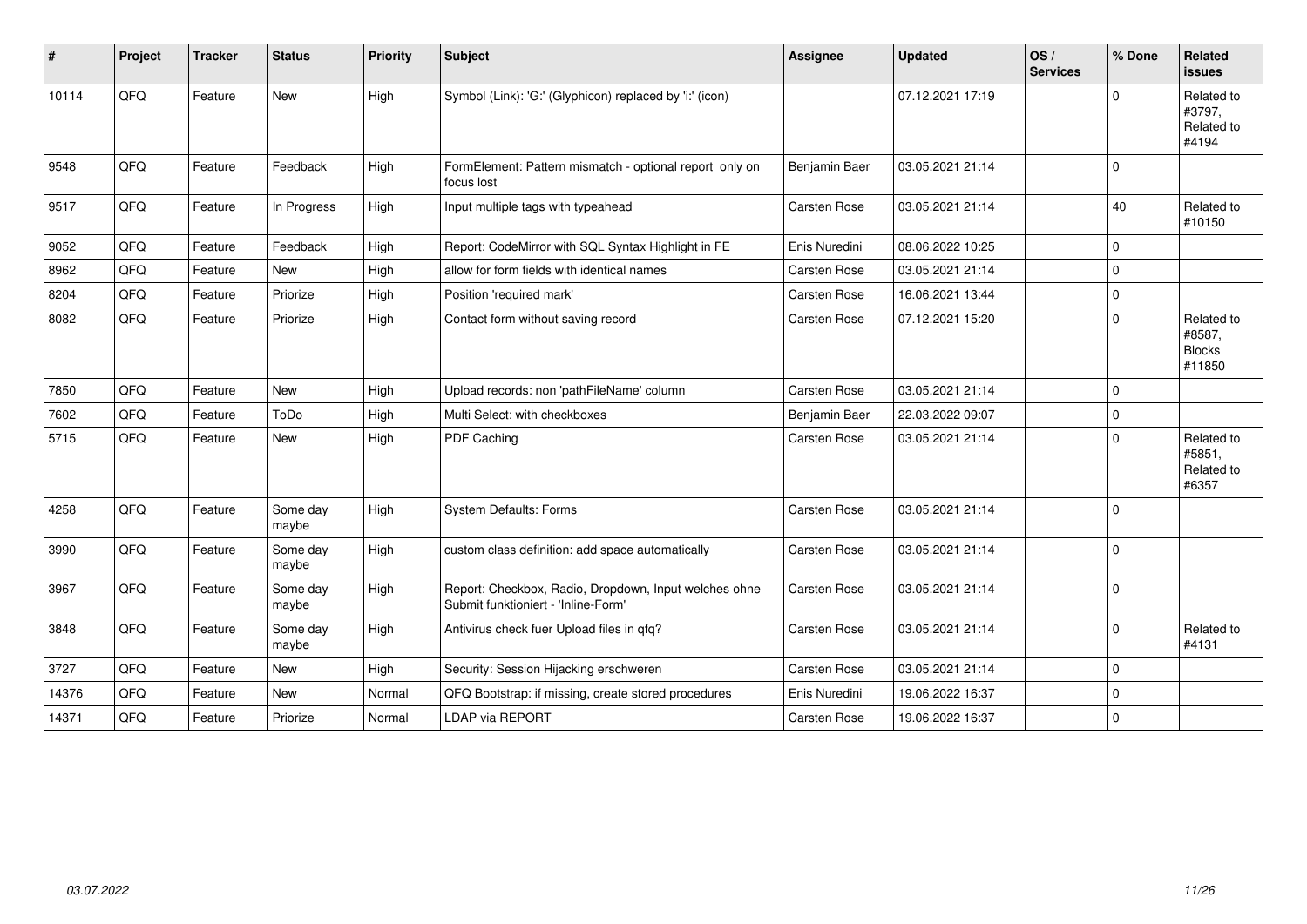| $\vert$ # | Project | <b>Tracker</b> | <b>Status</b>              | Priority | <b>Subject</b>                                                                       | <b>Assignee</b>        | <b>Updated</b>   | OS/<br><b>Services</b> | % Done       | Related<br><b>issues</b>                                                                                                                                              |
|-----------|---------|----------------|----------------------------|----------|--------------------------------------------------------------------------------------|------------------------|------------------|------------------------|--------------|-----------------------------------------------------------------------------------------------------------------------------------------------------------------------|
| 14320     | QFQ     | Feature        | ToDo                       | Normal   | Allow specific HTML Tags and Attributes: general, TinyMCE                            | Enis Nuredini          | 17.06.2022 10:44 |                        | $\mathbf{0}$ | Related to<br>#12664,<br>Related to<br>#12039,<br>Related to<br>#11702,<br>Related to<br>#7239,<br>Related to<br>#3708,<br>Related to<br>#3646,<br>Related to<br>#880 |
| 14290     | QFQ     | Feature        | Priorize                   | Normal   | FormEditor: Show Table Definition                                                    | <b>Carsten Rose</b>    | 19.06.2022 16:37 |                        | $\Omega$     |                                                                                                                                                                       |
| 14227     | QFQ     | Feature        | New                        | Normal   | Selenium Konkurrenz: cypress.io                                                      | Enis Nuredini          | 28.05.2022 11:02 |                        | $\pmb{0}$    |                                                                                                                                                                       |
| 14185     | QFQ     | Feature        | New                        | Normal   | External/Autocron.php - better suitable directory                                    | Support: System        | 28.05.2022 11:03 |                        | $\mathsf 0$  |                                                                                                                                                                       |
| 14090     | QFQ     | Feature        | <b>New</b>                 | Normal   | Nützliche _script funktionen                                                         | Carsten Rose           | 28.05.2022 11:03 |                        | $\mathbf 0$  |                                                                                                                                                                       |
| 14028     | QFQ     | Feature        | <b>New</b>                 | Normal   | Required notification: visual nicer                                                  | Enis Nuredini          | 28.05.2022 11:01 |                        | $\mathbf{0}$ |                                                                                                                                                                       |
| 13945     | QFQ     | Feature        | <b>New</b>                 | Normal   | As link: content before/after link                                                   | Enis Nuredini          | 28.05.2022 11:01 |                        | $\mathbf 0$  | Related to<br>#12262                                                                                                                                                  |
| 13900     | QFQ     | Feature        | Priorize                   | Normal   | Selenium: Check das Cookie/PDF funktioniert                                          | Enis Nuredini          | 25.03.2022 12:45 |                        | $\mathbf 0$  |                                                                                                                                                                       |
| 13843     | QFQ     | Feature        | New                        | Normal   | Create JWT via QFQ                                                                   | <b>Carsten Rose</b>    | 19.03.2022 17:42 |                        | $\mathsf 0$  |                                                                                                                                                                       |
| 13841     | QFQ     | Feature        | New                        | Normal   | Create PDF via iText - evaluate                                                      | <b>Carsten Rose</b>    | 19.03.2022 17:42 |                        | $\mathsf 0$  |                                                                                                                                                                       |
| 13700     | QFQ     | Feature        | New                        | Normal   | Redesign gfg.io Seite                                                                | <b>Carsten Rose</b>    | 19.03.2022 17:43 |                        | $\mathsf 0$  |                                                                                                                                                                       |
| 13609     | QFQ     | Feature        | New                        | Normal   | QFQ Introduction: Seite aufloesen                                                    | Philipp<br>Gröbelbauer | 28.05.2022 11:02 |                        | $\mathsf 0$  |                                                                                                                                                                       |
| 13608     | QFQ     | Feature        | Some day<br>maybe          | Normal   | Automatic Browser Language Redirect                                                  | Enis Nuredini          | 17.06.2022 08:35 |                        | $\mathbf 0$  |                                                                                                                                                                       |
| 13572     | QFQ     | Feature        | Feedback                   | Normal   | Form Load: misleading error message on trying to load non<br>existent primary record | Enis Nuredini          | 16.05.2022 23:16 |                        | 100          |                                                                                                                                                                       |
| 13566     | QFQ     | Feature        | Ready to sync<br>(develop) | Normal   | Delete config-example.qfq.php file                                                   | Carsten Rose           | 23.12.2021 09:25 |                        | $\mathbf 0$  |                                                                                                                                                                       |
| 13467     | QFQ     | Feature        | New                        | Normal   | ChangeLog Generator                                                                  | <b>Carsten Rose</b>    | 19.03.2022 17:46 |                        | $\mathbf 0$  | Related to<br>#11460                                                                                                                                                  |
| 13354     | QFQ     | Feature        | <b>New</b>                 | Normal   | Using Websocket in QFQ                                                               | <b>Carsten Rose</b>    | 10.11.2021 15:47 |                        | $\mathsf 0$  |                                                                                                                                                                       |
| 13330     | QFQ     | Feature        | In Progress                | Normal   | Multi Form: Upload                                                                   | Carsten Rose           | 07.11.2021 12:40 |                        | 50           | Related to<br>#9706                                                                                                                                                   |
| 12679     | QFQ     | Feature        | <b>New</b>                 | Normal   | tablesorter: custom column width                                                     | Carsten Rose           | 16.06.2021 11:10 |                        | $\mathbf 0$  |                                                                                                                                                                       |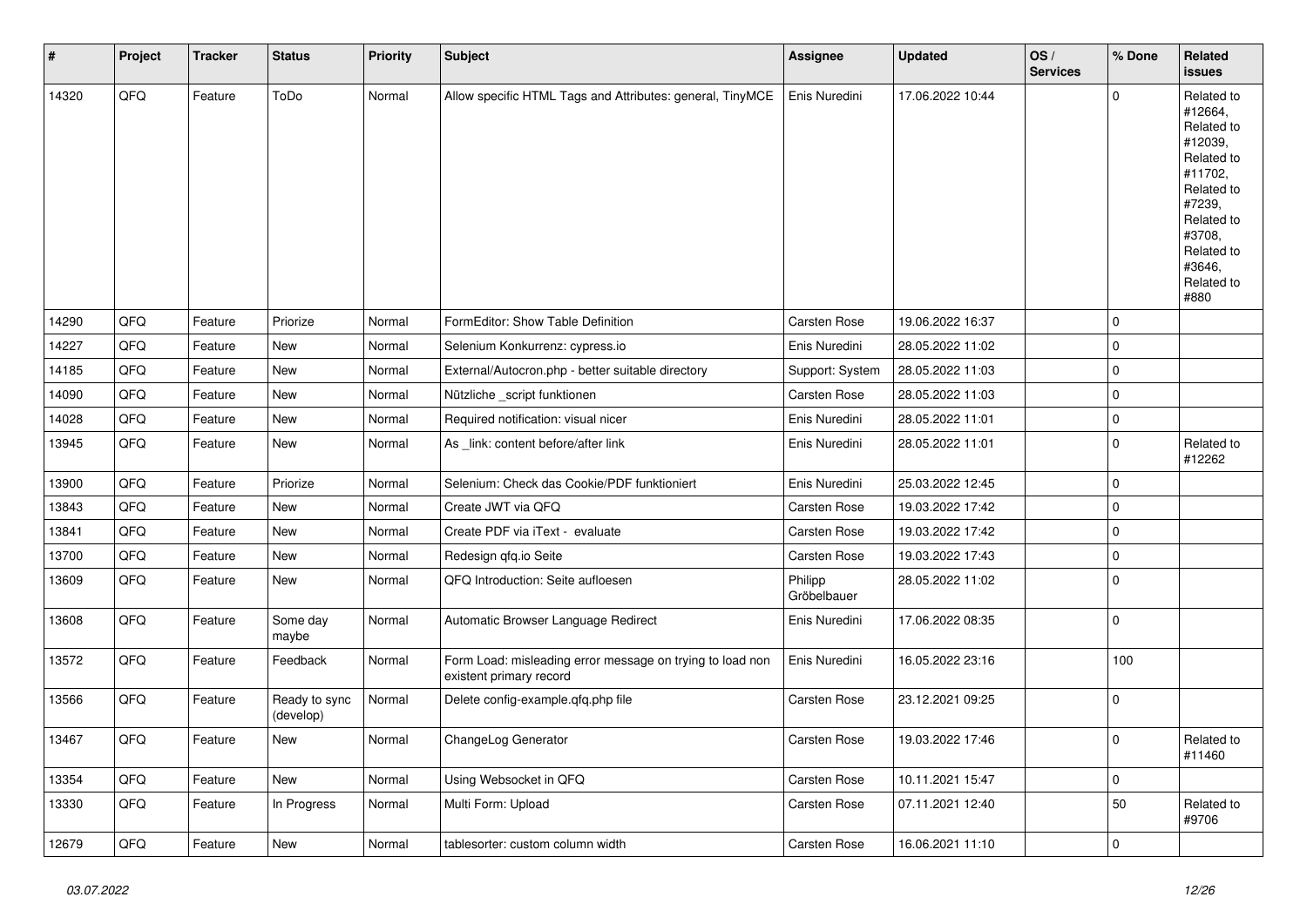| #     | Project | <b>Tracker</b> | <b>Status</b>     | <b>Priority</b> | <b>Subject</b>                                                                              | Assignee            | <b>Updated</b>   | OS/<br><b>Services</b> | % Done      | Related<br><b>issues</b>                                               |
|-------|---------|----------------|-------------------|-----------------|---------------------------------------------------------------------------------------------|---------------------|------------------|------------------------|-------------|------------------------------------------------------------------------|
| 12664 | QFQ     | Feature        | <b>New</b>        | Normal          | TinyMCE: report/remove malicous HTML/JS Code                                                | Carsten Rose        | 19.03.2022 17:47 |                        | $\Omega$    | Related to<br>#14320                                                   |
| 12632 | QFQ     | Feature        | <b>New</b>        | Normal          | TinyMCE: Prepare CSS classes for images                                                     | <b>Carsten Rose</b> | 04.06.2021 14:35 |                        | 100         | Blocked by<br>#12186                                                   |
| 12630 | QFQ     | Feature        | In Progress       | Normal          | Input: date[time]: min / max values                                                         | Enis Nuredini       | 20.06.2022 18:31 |                        | $\Omega$    | Related to<br>#10096,<br>Related to<br>#14302.<br>Related to<br>#14303 |
| 12611 | QFQ     | Feature        | Some day<br>maybe | Normal          | Refactoring: Bootstrap with Lazy Loading                                                    | Carsten Rose        | 08.06.2022 10:37 |                        | $\Omega$    | Related to<br>#12490,<br>Related to<br>#10013,<br>Related to<br>#7732  |
| 12603 | QFQ     | Feature        | New               | Normal          | Dropdown (Select), Radio, checkbox:<br>itemListAlways={{!SELECT key, value}}                | Carsten Rose        | 19.03.2022 17:47 |                        | $\Omega$    |                                                                        |
| 12584 | QFQ     | Feature        | Feedback          | Normal          | T3 v10 migration script: replace alias-patterns (v11)                                       | Carsten Rose        | 28.05.2022 11:12 |                        | 100         |                                                                        |
| 12556 | QFQ     | Feature        | <b>New</b>        | Normal          | Pills Title: colored = static or dynamic on allrequiredgiven                                | Benjamin Baer       | 19.03.2022 17:49 |                        | $\mathbf 0$ |                                                                        |
| 12504 | QFQ     | Feature        | Priorize          | Normal          | sql.log: report fe.id                                                                       | <b>Carsten Rose</b> | 05.05.2021 22:09 |                        | 0           |                                                                        |
| 12503 | QFQ     | Feature        | Priorize          | Normal          | Detect dangerous UPDATE statement with missing WHERE                                        | Carsten Rose        | 05.05.2021 22:09 |                        | 0           |                                                                        |
| 12490 | QFQ     | Feature        | New               | Normal          | Loading Plugins in QFQ - see what tinymce does. (lazy<br>loading)                           | Benjamin Baer       | 08.06.2022 10:37 |                        | $\Omega$    | Related to<br>#12611,<br>Related to<br>#10013,<br>Related to<br>#7732  |
| 12480 | QFQ     | Feature        | <b>New</b>        | Normal          | If QFQ upgrade is running, block further request                                            | <b>Carsten Rose</b> | 03.05.2021 20:45 |                        | $\mathbf 0$ |                                                                        |
| 12477 | QFQ     | Feature        | New               | Normal          | Support for refactoring: Form, FormElement, diverse<br>Tabellen/Spalten, tt-content Records | Carsten Rose        | 03.05.2021 20:45 |                        | $\Omega$    |                                                                        |
| 12476 | QFQ     | Feature        | New               | Normal          | clearMe: a) should trigger 'dirty', b) sticky on textarea resize                            | Benjamin Baer       | 04.01.2022 08:40 |                        | $\Omega$    | Related to<br>#9528                                                    |
| 12474 | QFQ     | Feature        | <b>New</b>        | Normal          | Check BaseConfigURL if it is given and the the last char is '/'                             | <b>Carsten Rose</b> | 03.05.2021 20:45 |                        | $\Omega$    |                                                                        |
| 12465 | QFQ     | Feature        | <b>New</b>        | Normal          | QFQ Function: use in FE to fill StoreRecord                                                 | <b>Carsten Rose</b> | 05.05.2021 21:58 |                        | $\Omega$    |                                                                        |
| 12452 | QFQ     | Feature        | Priorize          | Normal          | BaseURL: alsways with '/' at the end                                                        | <b>Carsten Rose</b> | 19.06.2022 13:45 |                        | $\Omega$    | Related to<br>#10782                                                   |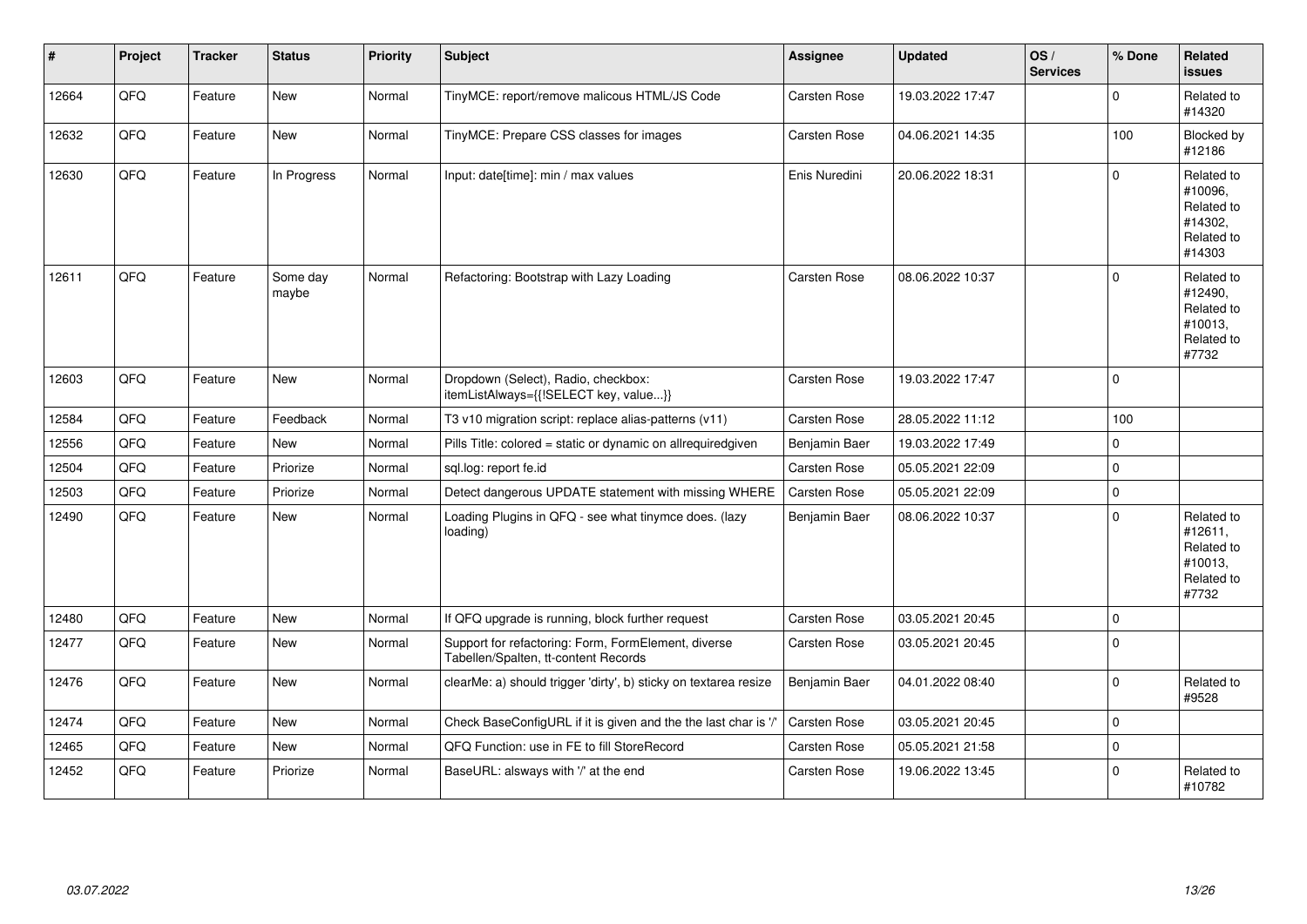| #     | Project | <b>Tracker</b> | <b>Status</b>     | <b>Priority</b> | <b>Subject</b>                                                                                                      | Assignee      | Updated          | OS/<br><b>Services</b> | % Done      | Related<br>issues                                                           |
|-------|---------|----------------|-------------------|-----------------|---------------------------------------------------------------------------------------------------------------------|---------------|------------------|------------------------|-------------|-----------------------------------------------------------------------------|
| 12440 | QFQ     | Feature        | In Progress       | Normal          | Typo3 V10 upgrade (durchfuehren und testen)                                                                         | Carsten Rose  | 21.03.2022 09:53 |                        | 50          | Related to<br>#12357,<br>Related to<br>#12067,<br>Related to<br>#10661      |
| 12439 | QFQ     | Feature        | In Progress       | Normal          | TinyMCE Paste from Word & Character Count/Limit                                                                     | Carsten Rose  | 05.05.2021 22:15 |                        | 0           |                                                                             |
| 12413 | QFQ     | Feature        | New               | Normal          | STORE_TYPO3: enhance for {{be_users.email:T}},<br>{{fe_users.email:T}}                                              | Carsten Rose  | 03.05.2021 20:45 |                        | $\mathbf 0$ | Related to<br>#12412,<br>Related to<br>#10012                               |
| 12412 | QFQ     | Feature        | New               | Normal          | Action/Escape qualifier 'e' (empty), '0': if given, an empty<br>string (or '0') will be treated as 'not found'      | Carsten Rose  | 08.05.2021 09:40 |                        | $\mathbf 0$ | Related to<br>#12413,<br>Related to<br>#10012                               |
| 12400 | QFQ     | Feature        | <b>New</b>        | Normal          | Tutorial ist in QFQ Doku, Wird in der Suche gefunden, es<br>gibt aber kein Menupunkt - Inhalt ueberpruefen          | Carsten Rose  | 03.05.2021 20:45 |                        | $\mathbf 0$ |                                                                             |
| 12337 | QFQ     | Feature        | Some day<br>maybe | Normal          | Database.php: better caching                                                                                        | Carsten Rose  | 16.09.2021 15:10 |                        | $\mathbf 0$ |                                                                             |
| 12330 | QFQ     | Feature        | New               | Normal          | Copy to input field / text area / TinyMCE                                                                           | Carsten Rose  | 07.04.2021 09:01 |                        | $\pmb{0}$   |                                                                             |
| 12315 | QFQ     | Feature        | Some day<br>maybe | Normal          | Form History (Diffs) / Backups                                                                                      | Carsten Rose  | 16.09.2021 15:10 |                        | $\mathbf 0$ |                                                                             |
| 12269 | QFQ     | Feature        | New               | Normal          | 2FA - Login                                                                                                         | Carsten Rose  | 03.05.2021 20:45 |                        | $\pmb{0}$   |                                                                             |
| 12262 | QFQ     | Feature        | ToDo              | Normal          | Form buttons on top: more customable                                                                                | Enis Nuredini | 17.06.2022 10:44 |                        | $\Omega$    | Related to<br>#13945, Has<br>duplicate<br>#4046, Has<br>duplicate<br>#10080 |
| 12163 | QFQ     | Feature        | <b>New</b>        | Normal          | Checkbox: table wrap                                                                                                | Carsten Rose  | 03.05.2021 20:51 |                        | $\mathbf 0$ |                                                                             |
| 12162 | QFQ     | Feature        | New               | Normal          | FE.type=sendmail: personalized mailing (several mails) via<br>template                                              | Carsten Rose  | 03.05.2021 20:45 |                        | $\Omega$    |                                                                             |
| 12156 | QFQ     | Feature        | New               | Normal          | Form: Optional disable 'leave page'                                                                                 |               | 03.05.2021 20:45 |                        | 0           |                                                                             |
| 12146 | QFQ     | Feature        | New               | Normal          | Autocron Job: Anzeigen wann der naechste Job ausgefuehrt   Carsten Rose<br>wird, resp das er nicht ausgefuehrt wird |               | 15.03.2021 15:23 |                        | $\pmb{0}$   |                                                                             |
| 12135 | QFQ     | Feature        | New               | Normal          | Subrecord: Notiz                                                                                                    |               | 24.04.2021 16:58 |                        | 0           |                                                                             |
| 12119 | QFQ     | Feature        | New               | Normal          | AS paged: error message missing if there ist no 'r' argument.                                                       | Carsten Rose  | 03.05.2021 20:51 |                        | 0           |                                                                             |
| 12109 | QFQ     | Feature        | New               | Normal          | Donwload Link: Plain, SIP, Persistent Link, Peristent SIP -<br>new notation                                         | Carsten Rose  | 03.05.2021 20:45 |                        | 0           | Related to<br>#12085                                                        |
| 12039 | QFQ     | Feature        | New               | Normal          | Missing htmlSpecialChar() in pre processing on form submit                                                          |               | 18.02.2021 00:09 |                        | $\pmb{0}$   | Related to<br>#14320                                                        |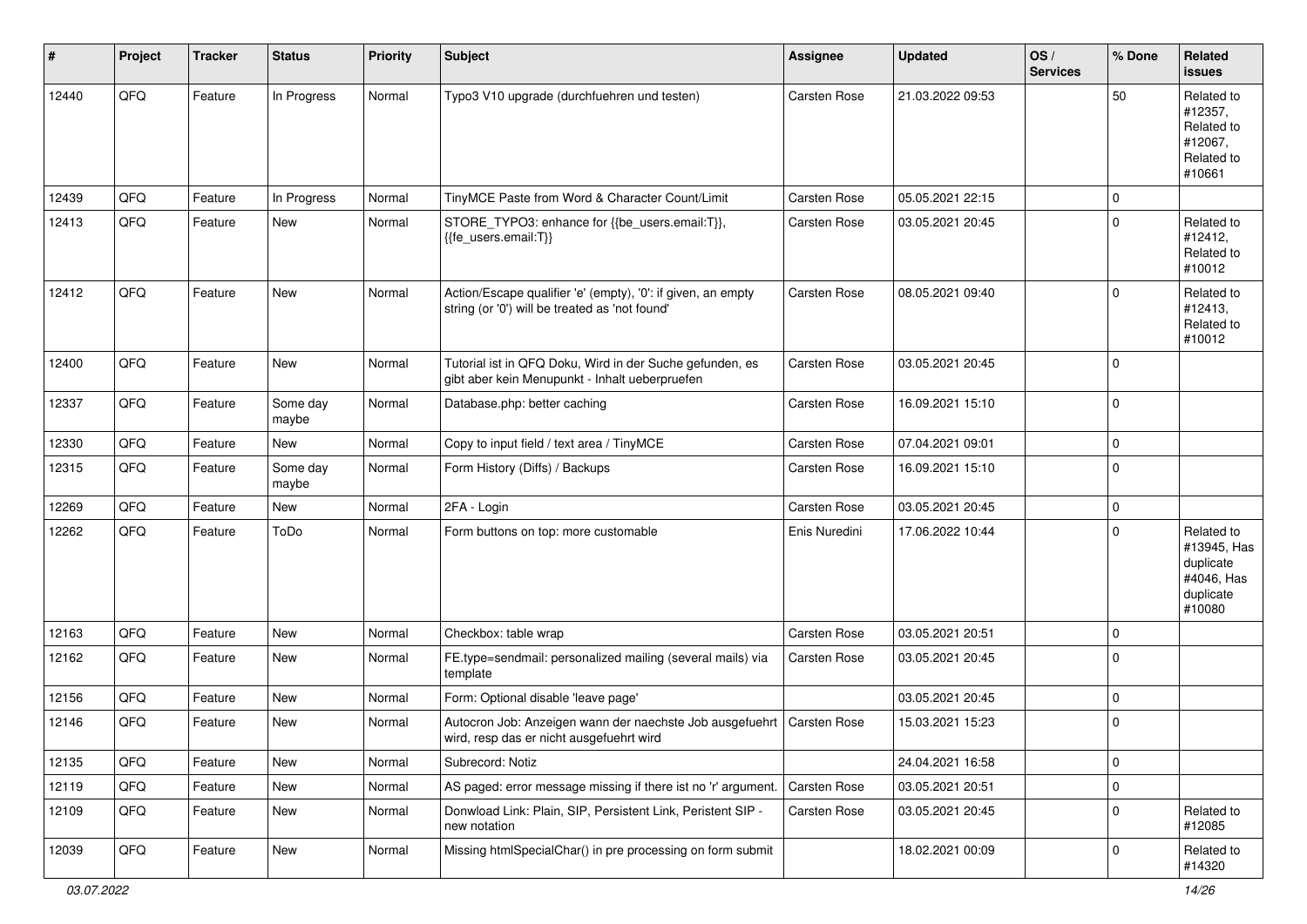| #     | Project | <b>Tracker</b> | <b>Status</b>     | <b>Priority</b> | <b>Subject</b>                                                                                       | Assignee                                               | <b>Updated</b>   | OS/<br><b>Services</b> | % Done       | Related<br><b>issues</b>                     |                      |
|-------|---------|----------------|-------------------|-----------------|------------------------------------------------------------------------------------------------------|--------------------------------------------------------|------------------|------------------------|--------------|----------------------------------------------|----------------------|
| 12038 | QFQ     | Feature        | New               | Normal          | a) STORE_VAR: filenameOnlyStripUniq, b) SP:<br>QSTRIPUNIQ()                                          |                                                        | 17.02.2021 23:55 |                        | $\mathbf 0$  |                                              |                      |
| 12024 | QFQ     | Feature        | New               | Normal          | Excel Export: text columns by default decode<br>htmlspeciachar()                                     | Carsten Rose                                           | 17.02.2021 23:55 |                        | $\mathbf 0$  | Related to<br>#12022                         |                      |
| 12023 | QFQ     | Feature        | New               | Normal          | MySQL Stored Precdure: QDECODESPECIALCHAR()                                                          | Carsten Rose                                           | 16.02.2021 11:16 |                        | $\mathbf 0$  | Related to<br>#12022                         |                      |
| 11980 | QFQ     | Feature        | In Progress       | Normal          | protected verzeichnis MUSS geschützt werden                                                          | <b>Carsten Rose</b>                                    | 07.09.2021 13:30 |                        | $\mathbf 0$  |                                              |                      |
| 11955 | QFQ     | Feature        | New               | Normal          | subrecord: new title option to set <th> attributes - e.g. to<br/>customize tablesorter options.</th> | attributes - e.g. to<br>customize tablesorter options. | Carsten Rose     | 03.05.2021 20:47       |              | $\mathbf 0$                                  | Related to<br>#11775 |
| 11892 | QFQ     | Feature        | New               | Normal          | tablesorter: columns with links are hard to order - new<br>qualifier 'Y: <ord>'</ord>                | Enis Nuredini                                          | 23.03.2022 09:22 |                        | $\mathbf 0$  |                                              |                      |
| 11775 | QFQ     | Feature        | New               | Normal          | Subrecord Tooltip pro Feld                                                                           | Carsten Rose                                           | 18.12.2020 15:22 |                        | $\mathbf 0$  | Related to<br>#11955                         |                      |
| 11747 | QFQ     | Feature        | New               | Normal          | Maintenance Page with Redirect                                                                       | Carsten Rose                                           | 03.05.2021 20:47 |                        | $\mathbf 0$  | Related to<br>#11741                         |                      |
| 11716 | QFQ     | Feature        | <b>New</b>        | Normal          | Form an beliebiger Stelle im Report anzeigen                                                         |                                                        | 09.12.2020 09:47 |                        | $\mathbf 0$  |                                              |                      |
| 11702 | QFQ     | Feature        | New               | Normal          | HTML Special Char makes no sense for 'allbut' if '&' is<br>forbidden                                 | Carsten Rose                                           | 07.12.2021 16:35 |                        | $\mathbf 0$  | Related to<br>#5112,<br>Related to<br>#14320 |                      |
| 11535 | QFQ     | Feature        | New               | Normal          | Ability to create SQL columns in frontend QFQ forms                                                  |                                                        | 17.11.2020 12:11 |                        | $\mathbf 0$  |                                              |                      |
| 11534 | QFQ     | Feature        | <b>New</b>        | Normal          | Report: Action on selected rows - Table batchprocessing<br>feature                                   |                                                        | 18.11.2020 08:15 |                        | $\mathbf 0$  |                                              |                      |
| 11523 | QFQ     | Feature        | New               | Normal          | Mit dynamic Update erkennen, ob Upload gemacht wurde                                                 | Carsten Rose                                           | 13.11.2020 15:07 |                        | $\pmb{0}$    | Related to<br>#9533                          |                      |
| 11516 | QFQ     | Feature        | <b>New</b>        | Normal          | Multi Page Form (Previous/Next Buttons)                                                              | Carsten Rose                                           | 16.03.2021 17:52 |                        | $\mathbf 0$  |                                              |                      |
| 11504 | QFQ     | Feature        | New               | Normal          | Dynamic Update: Button text update for 'Save',' Close' &<br>'Delete'                                 | Carsten Rose                                           | 12.11.2020 23:44 |                        | $\mathbf 0$  |                                              |                      |
| 11460 | QFQ     | Feature        | New               | Normal          | Easier creation of changelog: gitchangelog                                                           | Carsten Rose                                           | 12.06.2021 10:20 |                        | $\mathbf 0$  | Related to<br>#13467                         |                      |
| 11323 | QFQ     | Feature        | Some day<br>maybe | Normal          | Report Frontend Editor Modal + Codemirror                                                            | <b>Carsten Rose</b>                                    | 16.09.2021 15:10 |                        | $\mathbf 0$  | Related to<br>#11036                         |                      |
| 11322 | QFG     | Feature        | Some day<br>maybe | Normal          | Form Element JSON - (multiline parameter field)                                                      | Carsten Rose                                           | 16.09.2021 15:10 |                        | $\mathsf{U}$ |                                              |                      |
| 11320 | QFQ     | Feature        | Priorize          | Normal          | Typo3 Version 10 support                                                                             | Carsten Rose                                           | 05.05.2021 22:09 |                        | $\mathbf 0$  |                                              |                      |
| 11217 | QFQ     | Feature        | Some day<br>maybe | Normal          | <b>Extend Script Functionality</b>                                                                   | Carsten Rose                                           | 16.09.2021 15:10 |                        | $\pmb{0}$    |                                              |                      |
| 11080 | QFQ     | Feature        | New               | Normal          | Send MQTT messages                                                                                   | Carsten Rose                                           | 29.08.2020 19:49 |                        | $\pmb{0}$    |                                              |                      |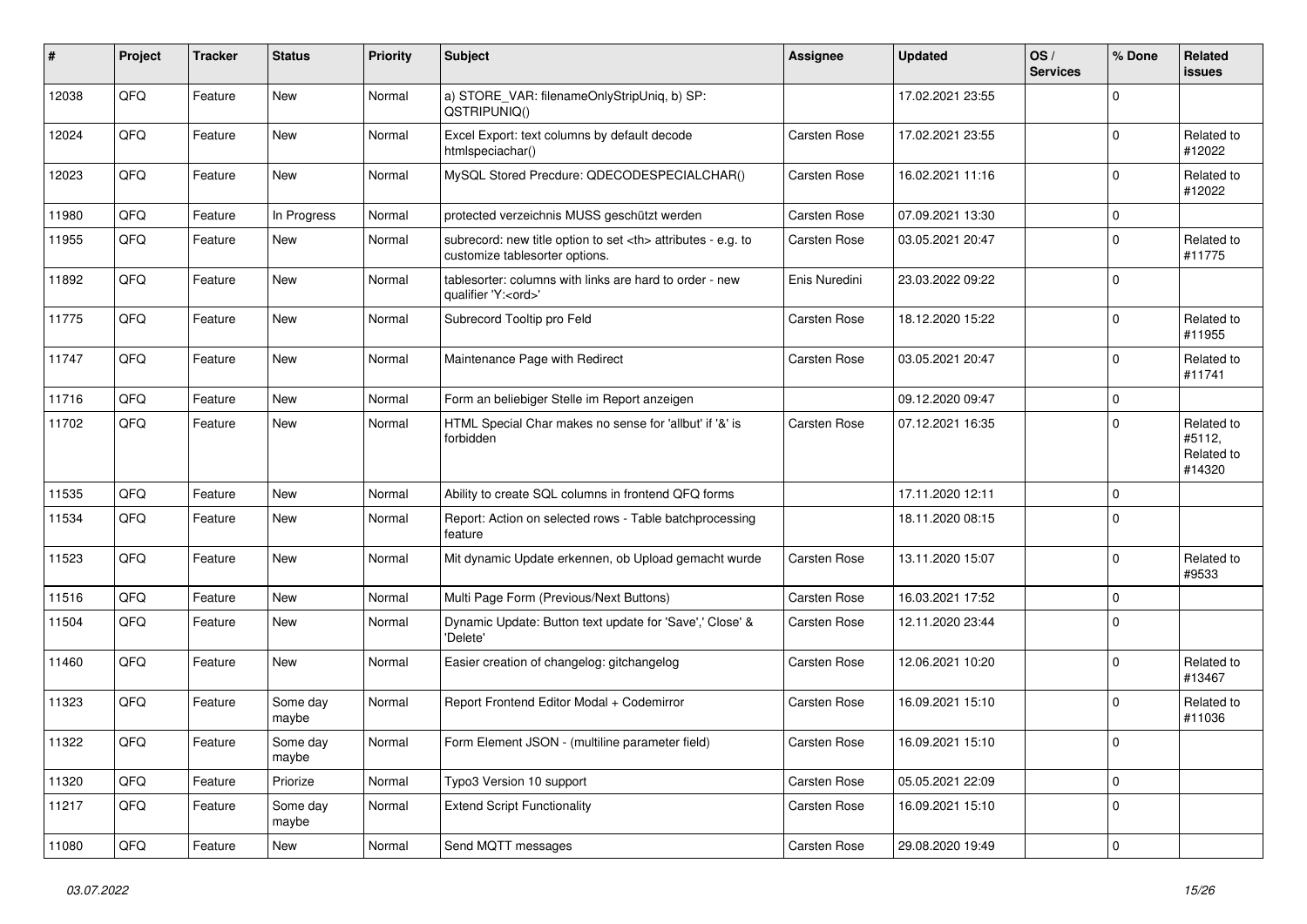| $\vert$ # | Project | <b>Tracker</b> | <b>Status</b>     | Priority | <b>Subject</b>                                                                      | Assignee            | <b>Updated</b>   | OS/<br><b>Services</b> | % Done       | <b>Related</b><br><b>issues</b>              |
|-----------|---------|----------------|-------------------|----------|-------------------------------------------------------------------------------------|---------------------|------------------|------------------------|--------------|----------------------------------------------|
| 11076     | QFQ     | Feature        | In Progress       | Normal   | SELECT  AS _websocket                                                               | <b>Carsten Rose</b> | 30.08.2020 17:49 |                        | $\Omega$     |                                              |
| 11036     | QFQ     | Feature        | Some day<br>maybe | Normal   | inline report editor permissions                                                    | Carsten Rose        | 16.09.2021 15:09 |                        | $\mathbf 0$  | Related to<br>#11323                         |
| 10996     | QFQ     | Feature        | <b>New</b>        | Normal   | Download video via sip: no seek                                                     | Carsten Rose        | 12.08.2020 14:18 |                        | $\mathbf 0$  |                                              |
| 10979     | QFQ     | Feature        | <b>New</b>        | Normal   | Ajax Calls an API - dataReport                                                      | Carsten Rose        | 11.05.2022 12:15 |                        | $\mathbf 0$  |                                              |
| 10976     | QFQ     | Feature        | <b>New</b>        | Normal   | Excel Export Verbesserungen                                                         | Carsten Rose        | 06.08.2020 10:56 |                        | $\mathsf 0$  |                                              |
| 10874     | QFQ     | Feature        | New               | Normal   | Erstellen eines Foreign Keys in der Tabelle "FormElement"                           |                     | 13.07.2020 10:11 |                        | $\mathsf 0$  |                                              |
| 10819     | QFQ     | Feature        | <b>New</b>        | Normal   | Persistent SIP - second try                                                         | <b>Carsten Rose</b> | 29.06.2020 23:02 |                        | $\mathbf 0$  | Related to<br>#6261                          |
| 10793     | QFQ     | Feature        | In Progress       | Normal   | Update NPM Packages                                                                 | <b>Carsten Rose</b> | 07.09.2021 13:25 |                        | $30\,$       |                                              |
| 10782     | QFQ     | Feature        | Feedback          | Normal   | Tiny MCE: Image Upload                                                              | Enis Nuredini       | 16.05.2022 23:16 |                        | $\mathbf 0$  | Related to<br>#12452                         |
| 10763     | QFQ     | Feature        | <b>New</b>        | Normal   | form accessed and submitted despite logout?                                         |                     | 16.06.2020 11:43 |                        | $\mathsf 0$  |                                              |
| 10745     | QFQ     | Feature        | Some day<br>maybe | Normal   | <b>Tablesorter Excel Export</b>                                                     | Carsten Rose        | 16.09.2021 15:09 |                        | $\mathbf 0$  |                                              |
| 10738     | QFQ     | Feature        | Some day<br>maybe | Normal   | CORS headers for external API requests                                              |                     | 10.06.2020 14:00 |                        | $\mathsf 0$  |                                              |
| 10716     | QFQ     | Feature        | Some day<br>maybe | Normal   | Business Logic mit Externen Skripten                                                | Carsten Rose        | 16.09.2021 15:10 |                        | $\mathbf 0$  | Related to<br>#10713,<br>Related to<br>#8217 |
| 10714     | QFQ     | Feature        | <b>New</b>        | Normal   | multi Table Form                                                                    | <b>Carsten Rose</b> | 16.03.2021 18:44 |                        | $\mathbf{0}$ |                                              |
| 10593     | QFQ     | Feature        | <b>New</b>        | Normal   | label2: text behind input element                                                   | <b>Carsten Rose</b> | 16.05.2020 10:57 |                        | $\mathbf 0$  |                                              |
| 10569     | QFQ     | Feature        | Priorize          | Normal   | link blank more safe                                                                | Enis Nuredini       | 25.03.2022 12:44 |                        | $\mathbf 0$  |                                              |
| 10463     | QFQ     | Feature        | New               | Normal   | Report link: expliztes setzen von HTML Tags (Bedarf fuer<br>'data-selenium' & 'id') | Enis Nuredini       | 23.03.2022 09:23 |                        | $\mathbf 0$  | Related to<br>#7648                          |
| 10443     | QFQ     | Feature        | In Progress       | Normal   | Konzept _api / _live                                                                | Carsten Rose        | 07.05.2020 09:39 |                        | $\mathsf 0$  |                                              |
| 10384     | QFQ     | Feature        | New               | Normal   | Parameter Exchange QFQ Instances                                                    |                     | 07.05.2020 09:38 |                        | $\mathbf 0$  |                                              |
| 10345     | QFQ     | Feature        | New               | Normal   | Templates - Patterns QFQ Style                                                      |                     | 03.05.2021 21:01 |                        | $\mathbf 0$  | Related to<br>#10713                         |
| 10124     | QFQ     | Feature        | Feedback          | Normal   | qfq AAI-Login                                                                       | Karin Niffeler      | 07.05.2020 09:36 |                        | $\mathsf 0$  |                                              |
| 10119     | QFQ     | Feature        | New               | Normal   | Dropdown (selectlist) & Type Ahead: format and catagorize<br>list                   | Carsten Rose        | 07.05.2020 09:36 |                        | $\pmb{0}$    |                                              |
| 10116     | QFQ     | Feature        | Some day<br>maybe | Normal   | TypeAhead: Tag - show inside 'input' element                                        | Carsten Rose        | 16.09.2021 15:09 |                        | $\mathbf 0$  |                                              |
| 10115     | QFQ     | Feature        | New               | Normal   | TypeAhead: static list                                                              | <b>Carsten Rose</b> | 26.02.2020 16:42 |                        | 100          |                                              |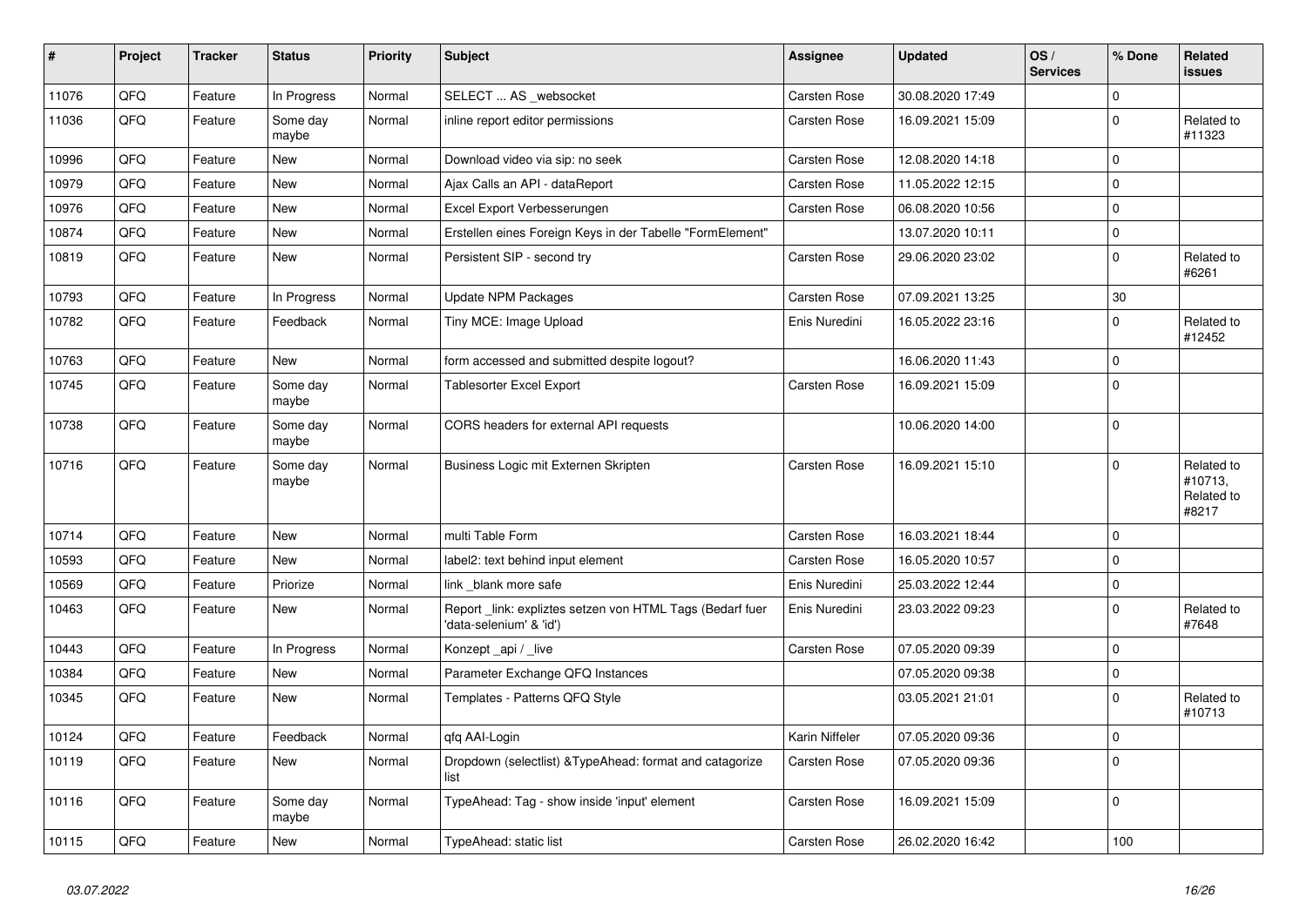| #     | Project | <b>Tracker</b> | <b>Status</b>     | <b>Priority</b> | <b>Subject</b>                                                                                                                        | <b>Assignee</b> | <b>Updated</b>   | OS/<br><b>Services</b> | % Done      | Related<br>issues                                                      |
|-------|---------|----------------|-------------------|-----------------|---------------------------------------------------------------------------------------------------------------------------------------|-----------------|------------------|------------------------|-------------|------------------------------------------------------------------------|
| 10095 | QFQ     | Feature        | Some day<br>maybe | Normal          | Generic Gitlab Integration into QFQ                                                                                                   | Carsten Rose    | 16.09.2021 15:10 |                        | $\Omega$    |                                                                        |
| 10080 | QFQ     | Feature        | New               | Normal          | Popup on 'save' / 'close': configure dialog (answer<br>yes/no/cancle/)                                                                | Carsten Rose    | 28.03.2021 20:52 |                        | $\Omega$    | Is duplicate<br>of #12262                                              |
| 10015 | QFQ     | Feature        | Priorize          | Normal          | Monospace in Textarea                                                                                                                 | Carsten Rose    | 03.02.2020 13:40 |                        | $\Omega$    |                                                                        |
| 10014 | QFQ     | Feature        | New               | Normal          | Manual.rst: describe behaviour and process order of<br>fillStoreVar, slaveId, sqlBefore,                                              | Carsten Rose    | 01.02.2020 22:31 |                        | $\Omega$    |                                                                        |
| 10013 | QFO     | Feature        | Some day<br>maybe | Normal          | FE.typ=editor: CodeMirror                                                                                                             | Carsten Rose    | 08.06.2022 10:37 |                        | $\Omega$    | Related to<br>#12611,<br>Related to<br>#12490,<br>Related to<br>#7732  |
| 10012 | QFQ     | Feature        | Priorize          | Normal          | redirectAllMailTo: {{beEmail:T}}                                                                                                      | Carsten Rose    | 08.05.2021 09:54 |                        | $\Omega$    | Related to<br>#12412.<br>Related to<br>#12413,<br>Related to<br>#10011 |
| 10011 | QFQ     | Feature        | Priorize          | Normal          | Offer new STORE TYPO3 Variable 'beUser', 'beEmail'                                                                                    | Carsten Rose    | 08.05.2021 09:51 |                        | $\Omega$    | Related to<br>#10012,<br>Related to<br>#12511                          |
| 10005 | QFQ     | Feature        | Priorize          | Normal          | Report / special column name:  AS _calendar                                                                                           | Carsten Rose    | 03.06.2020 17:28 |                        | $\Omega$    |                                                                        |
| 10003 | QFQ     | Feature        | Priorize          | Normal          | fieldset: stronger visualize group                                                                                                    | Benjamin Baer   | 12.02.2020 08:13 |                        | $\Omega$    |                                                                        |
| 9983  | QFQ     | Feature        | <b>New</b>        | Normal          | Report Notation: new keyword 'range'                                                                                                  | Carsten Rose    | 01.02.2020 15:55 |                        | $\Omega$    |                                                                        |
| 9968  | QFQ     | Feature        | Priorize          | Normal          | Tooltip in Links for Developer                                                                                                        | Carsten Rose    | 01.02.2020 23:17 |                        | $\Omega$    |                                                                        |
| 9928  | QFQ     | Feature        | Priorize          | Normal          | SpecialColumnName: a) Deprecated: ' AS "_+tag " ', b)<br>New: ' AS "_ <tag1><tag2>"'</tag2></tag1>                                    | Carsten Rose    | 01.02.2020 23:17 |                        | $\Omega$    | Related to<br>#9929                                                    |
| 9927  | QFQ     | Feature        | <b>New</b>        | Normal          | QFQ Update: a) Update nur machen wenn BE User<br>eingeloggt ist., b) Bei Fehler genaue Meldung welcher<br>Updateschritt Probleme hat. | Carsten Rose    | 22.01.2020 12:59 |                        | $\Omega$    |                                                                        |
| 9900  | QFQ     | Feature        | Priorize          | Normal          | Generic API Call: tt-content record >> JSON                                                                                           | Carsten Rose    | 01.02.2020 10:13 |                        | $\Omega$    |                                                                        |
| 9853  | QFQ     | Feature        | <b>New</b>        | Normal          | Check das SQL / QFQ / Mail Logfile geschrieben wird                                                                                   |                 | 09.01.2020 11:15 |                        | $\Omega$    |                                                                        |
| 9811  | QFQ     | Feature        | New               | Normal          | Report: tag every n'th row                                                                                                            | Carsten Rose    | 01.02.2020 23:22 |                        | $\Omega$    |                                                                        |
| 9781  | QFQ     | Feature        | New               | Normal          | Button: CSS class to make buttons smaller                                                                                             | Carsten Rose    | 01.02.2020 23:22 |                        | $\mathbf 0$ |                                                                        |
| 9777  | QFQ     | Feature        | <b>New</b>        | Normal          | Logging QFQ Variables                                                                                                                 | Carsten Rose    | 16.12.2019 17:17 |                        | $\Omega$    |                                                                        |
| 9707  | QFQ     | Feature        | New               | Normal          | SIP security: encode pageld and check pageld on decode                                                                                | Carsten Rose    | 01.02.2020 23:22 |                        | $\Omega$    |                                                                        |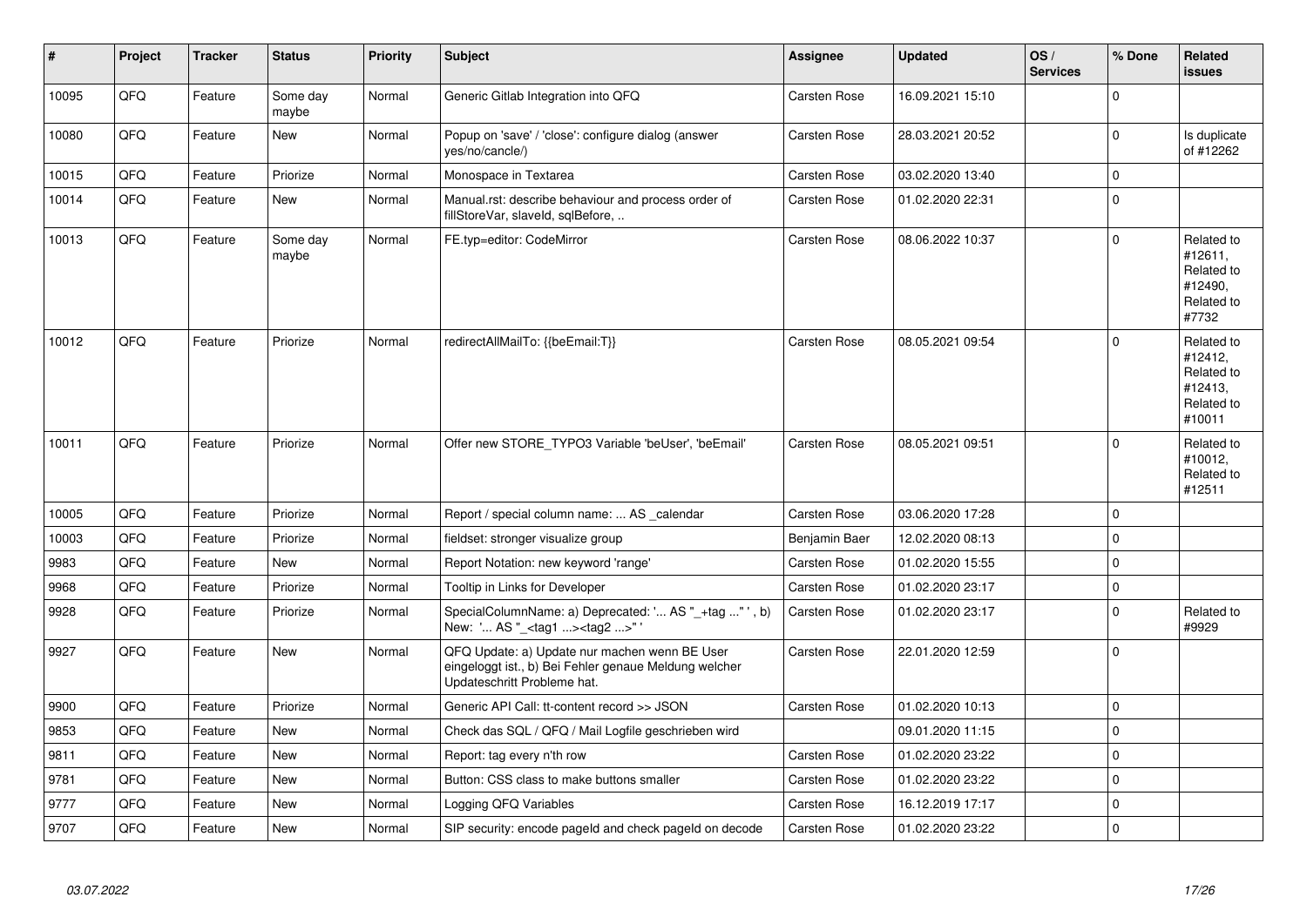| #    | Project | <b>Tracker</b> | <b>Status</b>     | <b>Priority</b> | <b>Subject</b>                                                                  | Assignee            | <b>Updated</b>   | OS/<br><b>Services</b> | % Done      | Related<br><b>issues</b>                                             |
|------|---------|----------------|-------------------|-----------------|---------------------------------------------------------------------------------|---------------------|------------------|------------------------|-------------|----------------------------------------------------------------------|
| 9706 | QFQ     | Feature        | <b>New</b>        | Normal          | Multi File Upload (hidden template group)                                       | <b>Carsten Rose</b> | 01.02.2020 23:22 |                        | $\mathbf 0$ | Related to<br>#7521,<br>Related to<br>#5562,<br>Related to<br>#13330 |
| 9704 | QFQ     | Feature        | Some day<br>maybe | Normal          | Thumbnails Generieren beim Splitten von PDF Files                               | Carsten Rose        | 11.12.2019 16:01 |                        | $\mathbf 0$ |                                                                      |
| 9668 | QFQ     | Feature        | Priorize          | Normal          | Form.mode: rename 'hidden' to 'hide'                                            | Carsten Rose        | 05.05.2021 22:14 |                        | $\mathbf 0$ | Related to<br>#6437                                                  |
| 9602 | QFQ     | Feature        | <b>New</b>        | Normal          | Form definition as JSON                                                         | Carsten Rose        | 01.02.2020 23:21 |                        | $\mathbf 0$ | Related to<br>#9600                                                  |
| 9579 | QFQ     | Feature        | Some day<br>maybe | Normal          | Multiform with Process Row                                                      | Carsten Rose        | 11.12.2019 16:01 |                        | $\mathbf 0$ |                                                                      |
| 9537 | QFQ     | Feature        | <b>New</b>        | Normal          | FormEditor: Edit fieldset in FrontEnd                                           | Carsten Rose        | 01.02.2020 23:22 |                        | $\pmb{0}$   |                                                                      |
| 9394 | QFQ     | Feature        | Priorize          | Normal          | REST: allow for non numerical ids in get requests                               | Carsten Rose        | 05.05.2021 22:10 |                        | $\pmb{0}$   |                                                                      |
| 9352 | QFQ     | Feature        | New               | Normal          | FE 'Native' fire slaveld, sqlAfter, sqllns                                      | Carsten Rose        | 01.02.2020 23:22 |                        | $\pmb{0}$   |                                                                      |
| 9348 | QFQ     | Feature        | <b>New</b>        | Normal          | defaultThumbnailSize: pre render thumbnails                                     | Carsten Rose        | 12.06.2021 09:05 |                        | $\pmb{0}$   |                                                                      |
| 9346 | QFQ     | Feature        | Priorize          | Normal          | beforeSave: check if an upload is given                                         | Carsten Rose        | 11.06.2021 21:18 |                        | $\mathbf 0$ |                                                                      |
| 9221 | QFQ     | Feature        | <b>New</b>        | Normal          | typeAhead: Zeichenlimite ausschalten                                            | Carsten Rose        | 29.06.2022 22:36 |                        | $\mathbf 0$ |                                                                      |
| 9208 | QFQ     | Feature        | <b>New</b>        | Normal          | Manage 'recent' records                                                         | Carsten Rose        | 01.02.2020 23:22 |                        | $\mathbf 0$ |                                                                      |
| 9136 | QFQ     | Feature        | <b>New</b>        | Normal          | Create ZIP files with dynamic PDFs                                              | Carsten Rose        | 01.02.2020 23:22 |                        | $\mathbf 0$ |                                                                      |
| 9135 | QFQ     | Feature        | Priorize          | Normal          | Progress Bar generic / replace old hourglass download<br>popup                  | Benjamin Baer       | 03.01.2022 07:43 |                        | $\mathbf 0$ |                                                                      |
| 9130 | QFQ     | Feature        | Some day<br>maybe | Normal          | tablesorter: Automatic Row numbering / Zeilenummer                              | Benjamin Baer       | 01.02.2020 23:22 |                        | $\pmb{0}$   |                                                                      |
| 9129 | QFQ     | Feature        | <b>New</b>        | Normal          | sqlValidate: Message as notification, not as error                              | Carsten Rose        | 01.02.2020 23:22 |                        | $\mathbf 0$ | Related to<br>#9128                                                  |
| 9128 | QFQ     | Feature        | <b>New</b>        | Normal          | Error Message: not replaced variables- a) replace back to<br>'{{', b) underline | Carsten Rose        | 01.02.2020 23:22 |                        | $\mathbf 0$ | Related to<br>#9129                                                  |
| 8975 | QFQ     | Feature        | <b>New</b>        | Normal          | Report Notation: 2.0                                                            | <b>Carsten Rose</b> | 01.02.2020 23:22 |                        | $\mathbf 0$ | Related to<br>#8963                                                  |
| 8963 | QFQ     | Feature        | Priorize          | Normal          | Setting values in a store: flexible way                                         | Carsten Rose        | 05.05.2021 22:10 |                        | $\mathbf 0$ | Related to<br>#8975                                                  |
| 8894 | QFQ     | Feature        | Some day<br>maybe | Normal          | Documentation Tags Usable in QFQ Application                                    | Carsten Rose        | 11.12.2019 16:01 |                        | $\mathbf 0$ |                                                                      |
| 8892 | QFQ     | Feature        | Some day<br>maybe | Normal          | Display and Edit SQL Comments in Form Editor                                    | Carsten Rose        | 11.12.2019 16:01 |                        | $\mathbf 0$ |                                                                      |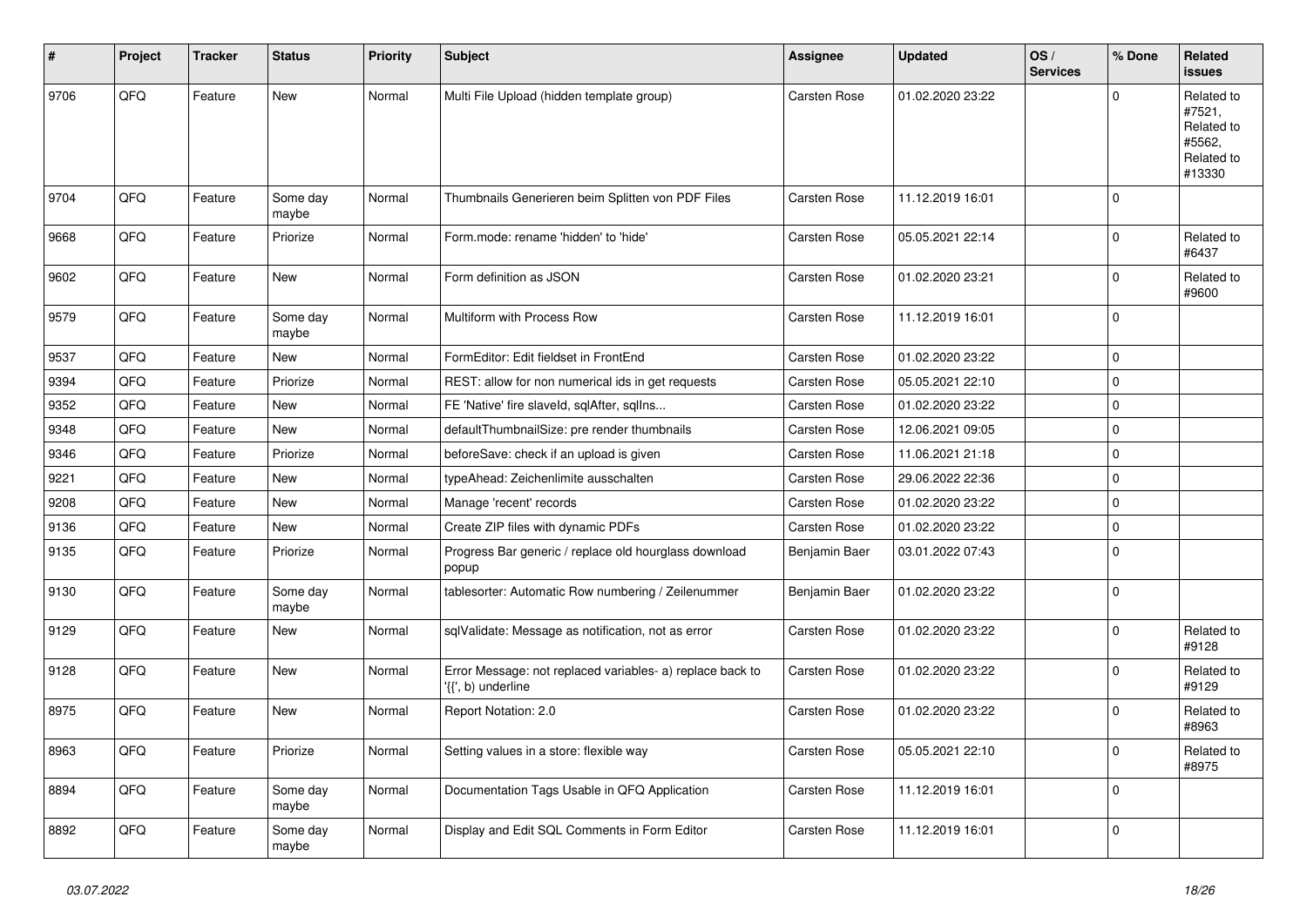| $\vert$ # | <b>Project</b> | <b>Tracker</b> | <b>Status</b>     | <b>Priority</b> | <b>Subject</b>                                                                                         | Assignee            | <b>Updated</b>   | OS/<br><b>Services</b> | % Done       | <b>Related</b><br><b>issues</b> |
|-----------|----------------|----------------|-------------------|-----------------|--------------------------------------------------------------------------------------------------------|---------------------|------------------|------------------------|--------------|---------------------------------|
| 8806      | QFQ            | Feature        | <b>New</b>        | Normal          | SQL Function nl2br                                                                                     | Carsten Rose        | 01.02.2020 23:22 |                        | $\mathbf{0}$ |                                 |
| 8719      | QFQ            | Feature        | New               | Normal          | extraButtonLock: add support for 0/1                                                                   | Carsten Rose        | 01.02.2020 23:22 |                        | $\mathbf 0$  |                                 |
| 8702      | QFQ            | Feature        | <b>New</b>        | Normal          | Load Record which is locked: missing user info                                                         | <b>Carsten Rose</b> | 11.12.2019 16:16 |                        | $\mathbf 0$  | Related to<br>#9789             |
| 8586      | QFQ            | Feature        | Some day<br>maybe | Normal          | QFQ: Enhance Error message for 'record not found'                                                      | <b>Carsten Rose</b> | 16.09.2021 15:10 |                        | $\mathsf 0$  |                                 |
| 8585      | QFQ            | Feature        | Priorize          | Normal          | Enhance Error message for 'unknown form'                                                               | <b>Carsten Rose</b> | 01.02.2020 10:13 |                        | $\mathbf 0$  |                                 |
| 8584      | QFQ            | Feature        | Priorize          | Normal          | FE 'Action' - never assign to Container (except Template<br>Group)                                     | Carsten Rose        | 01.02.2020 10:13 |                        | $\mathsf 0$  |                                 |
| 8522      | QFQ            | Feature        | Some dav<br>maybe | Normal          | build QFQ - npm warnings                                                                               | Benjamin Baer       | 01.02.2020 23:19 |                        | 50           |                                 |
| 8520      | QFQ            | Feature        | Some day<br>maybe | Normal          | Bring QFQ to Composer                                                                                  | <b>Carsten Rose</b> | 16.09.2021 15:10 |                        | $\mathbf 0$  |                                 |
| 8336      | QFQ            | Feature        | New               | Normal          | Form > modified > Close New: a) Optional disable popup, b)<br>custom text, c) mode on save: close stay | Carsten Rose        | 01.02.2020 23:22 |                        | $\mathsf 0$  | Related to<br>#8335             |
| 8277      | QFQ            | Feature        | Priorize          | Normal          | fe.parameter.default=                                                                                  | Carsten Rose        | 01.02.2020 23:17 |                        | $\mathbf 0$  | Related to<br>#8113             |
| 8217      | QFQ            | Feature        | New               | Normal          | if-elseif-else construct                                                                               | <b>Carsten Rose</b> | 16.03.2021 18:41 |                        | $\mathbf 0$  | Related to<br>#10716            |
| 8187      | QFQ            | Feature        | New               | Normal          | Subrecord: enable/hide new button - make new/edit/delete<br>customizeable.                             | Carsten Rose        | 06.03.2021 18:44 |                        | $\mathbf 0$  | Related to<br>#11326            |
| 8101      | QFQ            | Feature        | Some day<br>maybe | Normal          | Password hash: support further hashing methods                                                         | Carsten Rose        | 16.09.2021 15:10 |                        | $\mathbf 0$  |                                 |
| 8089      | QFQ            | Feature        | <b>New</b>        | Normal          | Copy/Paste for FormElements                                                                            | <b>Carsten Rose</b> | 01.02.2020 23:22 |                        | $\mathsf 0$  |                                 |
| 8056      | QFQ            | Feature        | Some day<br>maybe | Normal          | Termin Organisation (Reservation)                                                                      |                     | 01.02.2020 23:19 |                        | $\mathbf{0}$ | Related to<br>#8658             |
| 8044      | QFQ            | Feature        | Priorize          | Normal          | Transaction: a) Form, b) Report                                                                        | <b>Carsten Rose</b> | 05.05.2021 22:14 |                        | $\mathbf 0$  | Related to<br>#8043             |
| 8034      | QFQ            | Feature        | Priorize          | Normal          | FormElement 'data': 22.22.2222 should not be accepted                                                  | Carsten Rose        | 01.02.2020 10:13 |                        | $\mathbf 0$  |                                 |
| 7965      | QFQ            | Feature        | Priorize          | Normal          | Input type 'text' with visual format - currency                                                        | Benjamin Baer       | 03.01.2022 07:45 |                        | $\mathbf 0$  |                                 |
| 7924      | QFQ            | Feature        | <b>New</b>        | Normal          | Radio/Checkbox with Tooltip                                                                            | <b>Carsten Rose</b> | 01.02.2020 23:22 |                        | $\mathbf{0}$ |                                 |
| 7921      | QFQ            | Feature        | Some day<br>maybe | Normal          | Rest API Export: URL kuerzer machen                                                                    |                     | 01.02.2020 23:19 |                        | $\mathsf 0$  |                                 |
| 7920      | QFQ            | Feature        | <b>New</b>        | Normal          | FE: Syntax Highlight, Zeinlenumbruch                                                                   | <b>Carsten Rose</b> | 01.02.2020 10:03 |                        | $\mathbf{0}$ |                                 |
| 7812      | QFQ            | Feature        | New               | Normal          | FE 'Subrecord' - new option 'subrecordShowFilter',<br>'subrecordPaging'                                | <b>Carsten Rose</b> | 01.02.2020 23:22 |                        | $\mathbf 0$  |                                 |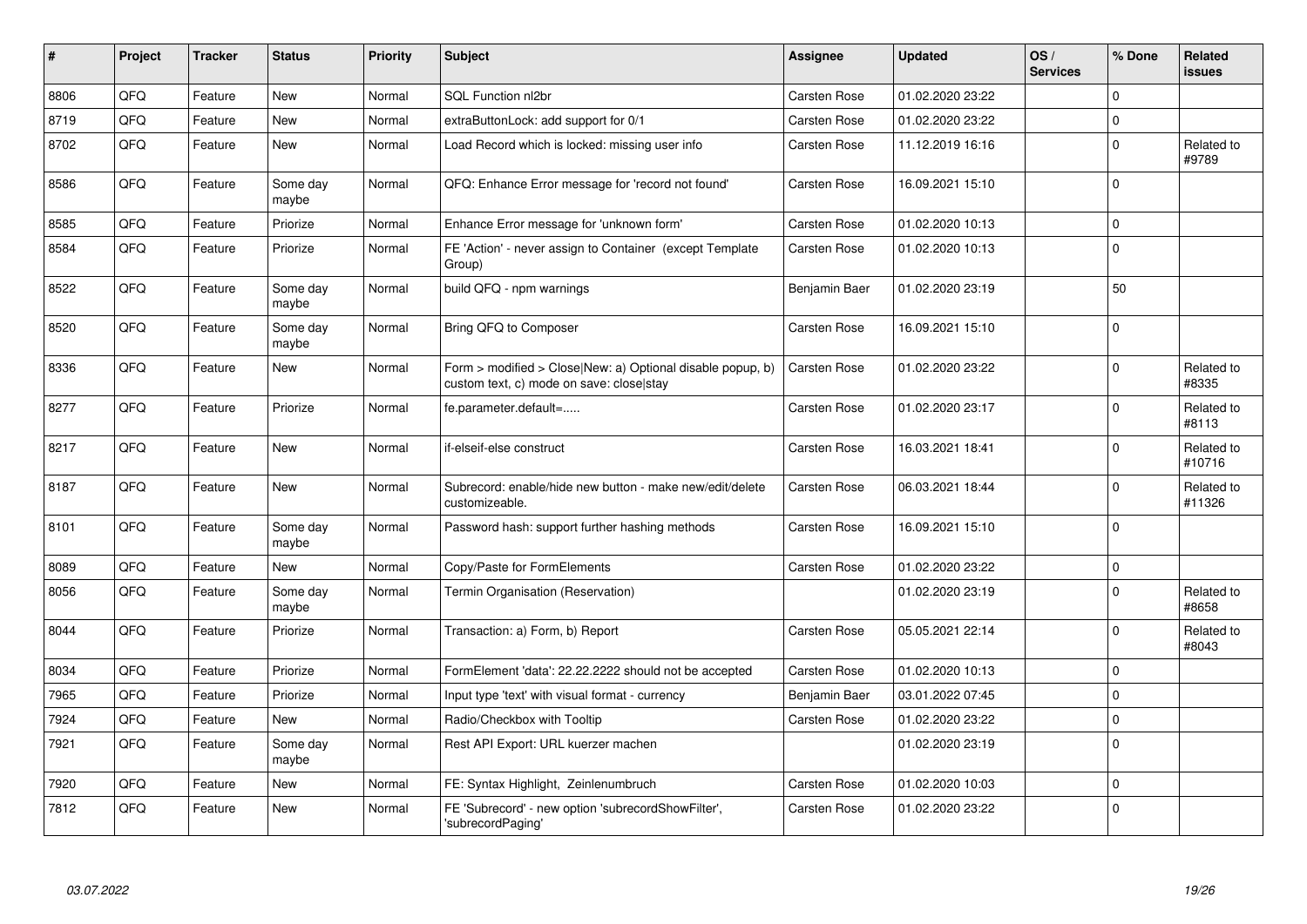| #    | Project        | <b>Tracker</b> | <b>Status</b>     | <b>Priority</b> | <b>Subject</b>                                                         | <b>Assignee</b>     | <b>Updated</b>   | OS/<br><b>Services</b> | % Done      | <b>Related</b><br>issues                                               |
|------|----------------|----------------|-------------------|-----------------|------------------------------------------------------------------------|---------------------|------------------|------------------------|-------------|------------------------------------------------------------------------|
| 7732 | QFQ            | Feature        | Some day<br>maybe | Normal          | Javascript: Lazy Loading der add on libs                               | Benjamin Baer       | 08.06.2022 10:38 |                        | $\Omega$    | Related to<br>#12611,<br>Related to<br>#12490,<br>Related to<br>#10013 |
| 7730 | QFQ            | Feature        | Priorize          | Normal          | SELECT Box: title in between                                           | Benjamin Baer       | 01.02.2020 23:22 |                        | $\mathbf 0$ |                                                                        |
| 7683 | QFQ            | Feature        | New               | Normal          | Special column names in '{{ SELECT  AS _link }}' should<br>be detected | Carsten Rose        | 01.02.2020 23:21 |                        | $\Omega$    |                                                                        |
| 7681 | QFQ            | Feature        | New               | Normal          | Optional switch off 'check for modified record'                        | Carsten Rose        | 01.02.2020 23:21 |                        | $\mathbf 0$ |                                                                        |
| 7660 | QFQ            | Feature        | New               | Normal          | IMAP: import mails to DB, move / delete mails                          | Carsten Rose        | 01.02.2020 09:52 |                        | $\Omega$    |                                                                        |
| 7630 | QFQ            | Feature        | Priorize          | Normal          | detailed error message for simple upload                               | <b>Carsten Rose</b> | 01.02.2020 10:13 |                        | $\mathbf 0$ |                                                                        |
| 7522 | QFQ            | Feature        | Priorize          | Normal          | Inserting default index.html to folder (Avoid Apache<br>Indexing)      | Carsten Rose        | 01.02.2020 10:13 |                        | $\mathbf 0$ |                                                                        |
| 7521 | QFQ            | Feature        | New               | Normal          | TemplateGroup: fe.type=upload                                          | Carsten Rose        | 01.02.2020 23:21 |                        | $\mathbf 0$ | Related to<br>#9706                                                    |
| 7520 | QFQ            | Feature        | <b>New</b>        | Normal          | QR Code:  AS _qr ( AS _link)                                           | <b>Carsten Rose</b> | 01.02.2020 23:22 |                        | $\mathbf 0$ |                                                                        |
| 7519 | QFQ            | Feature        | New               | Normal          | Select: Multi                                                          | Carsten Rose        | 01.02.2020 23:22 |                        | 0           |                                                                        |
| 7481 | QFQ            | Feature        | New               | Normal          | Detect 'BaseUrl' automatically                                         | Carsten Rose        | 01.02.2020 23:21 |                        | $\Omega$    |                                                                        |
| 7480 | QFQ            | Feature        | New               | Normal          | Record History (Undo / Redo)                                           | Carsten Rose        | 11.12.2019 16:16 |                        | $\mathbf 0$ | Related to<br>#2361                                                    |
| 7453 | QFQ            | Feature        | Some day<br>maybe | Normal          | import / export forms QFQ                                              | Carsten Rose        | 16.09.2021 15:10 |                        | $\mathbf 0$ |                                                                        |
| 7452 | QFQ            | Feature        | Some day<br>maybe | Normal          | automate deployment new QFQ version                                    | Carsten Rose        | 16.09.2021 15:10 |                        | $\mathbf 0$ |                                                                        |
| 7342 | QFQ            | Feature        | New               | Normal          | add content $=$ hide this                                              | Carsten Rose        | 01.02.2020 23:21 |                        | $\mathbf 0$ |                                                                        |
| 7336 | QFQ            | Feature        | Some day<br>maybe | Normal          | PDF Upload: disallow PDFs with specific Meta information               | Carsten Rose        | 11.12.2019 16:01 |                        | $\Omega$    |                                                                        |
| 7290 | QFQ            | Feature        | Priorize          | Normal          | FormEditor: title as textarea if LEN(title)>60                         | Carsten Rose        | 01.02.2020 10:13 |                        | $\mathbf 0$ | Blocked by<br>#7682                                                    |
| 7280 | QFQ            | Feature        | New               | Normal          | recently used table                                                    | Carsten Rose        | 01.02.2020 23:21 |                        | $\mathbf 0$ |                                                                        |
| 7278 | QFQ            | Feature        | Some day<br>maybe | Normal          | Form: Wert vordefinieren der immer gesetzt wird                        |                     | 02.05.2021 09:27 |                        | $\Omega$    |                                                                        |
| 7239 | QFQ            | Feature        | New               | Normal          | TinyMCE: html tag whitelist                                            | Carsten Rose        | 01.02.2020 23:21 |                        | $\mathbf 0$ | Related to<br>#14320                                                   |
| 7229 | QFQ            | Feature        | Some day<br>maybe | Normal          | New FormElement.type: Button                                           |                     | 01.02.2021 12:32 |                        | $\mathbf 0$ |                                                                        |
| 7217 | $\mathsf{QFQ}$ | Feature        | Priorize          | Normal          | Download: notice User if `_sip=?` is missing                           | Carsten Rose        | 01.02.2020 10:13 |                        | $\pmb{0}$   |                                                                        |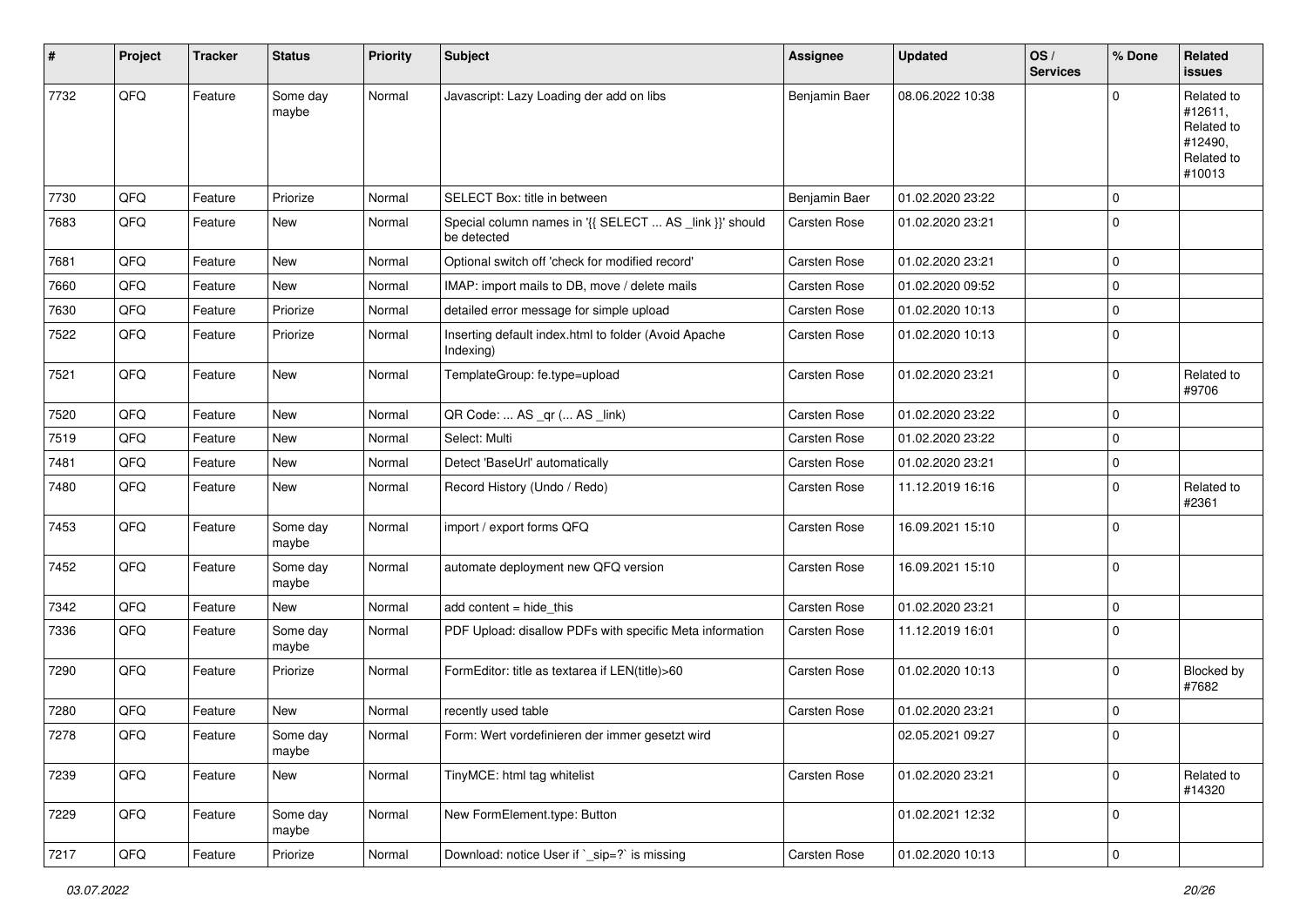| #    | Project | <b>Tracker</b> | <b>Status</b>     | <b>Priority</b> | <b>Subject</b>                                                                                                             | Assignee            | <b>Updated</b>   | OS/<br><b>Services</b> | % Done      | Related<br>issues         |
|------|---------|----------------|-------------------|-----------------|----------------------------------------------------------------------------------------------------------------------------|---------------------|------------------|------------------------|-------------|---------------------------|
| 7175 | QFQ     | Feature        | New               | Normal          | Upload: md5 hash as filename                                                                                               | <b>Carsten Rose</b> | 01.02.2020 23:21 |                        | $\mathbf 0$ |                           |
| 7119 | QFQ     | Feature        | New               | Normal          | Upload: scaleDownWidth, scaleDownHeight                                                                                    | <b>Carsten Rose</b> | 01.02.2020 23:21 |                        | 0           |                           |
| 7109 | QFQ     | Feature        | New               | Normal          | Dynamic Updates: row/element hide                                                                                          | Carsten Rose        | 01.02.2020 23:22 |                        | $\mathbf 0$ | Has<br>duplicate<br>#4081 |
| 7108 | QFQ     | Feature        | Some day<br>maybe | Normal          | QFQ Wrap Elements                                                                                                          |                     | 11.12.2019 16:01 |                        | $\mathbf 0$ |                           |
| 7107 | QFQ     | Feature        | Some day<br>maybe | Normal          | Showcase Registration Tool: Anmeldung / Administration :<br>Liste Anmeldungen / Emaileinaldung                             | Carsten Rose        | 11.12.2019 16:01 |                        | $\mathbf 0$ |                           |
| 7106 | QFQ     | Feature        | Some day<br>maybe | Normal          | Beispiel Nummerierung von Rows in Report                                                                                   |                     | 11.12.2019 16:01 |                        | $\mathbf 0$ |                           |
| 7105 | QFQ     | Feature        | Some day<br>maybe | Normal          | Beispiel wie man in einer zweiten Tabelle speichert.                                                                       |                     | 11.12.2019 16:01 |                        | $\mathbf 0$ |                           |
| 7104 | QFQ     | Feature        | Some day<br>maybe | Normal          | Manual: hint about escaping if '\r' appears in mail body                                                                   |                     | 11.12.2019 16:01 |                        | $\mathbf 0$ |                           |
| 7102 | QFQ     | Feature        | New               | Normal          | Comment sign in report: '#' and '--'                                                                                       | <b>Carsten Rose</b> | 01.02.2020 23:21 |                        | $\mathbf 0$ |                           |
| 7100 | QFQ     | Feature        | Some day<br>maybe | Normal          | Download: log access, max downloads, time limit                                                                            |                     | 01.02.2020 23:19 |                        | $\mathbf 0$ |                           |
| 7099 | QFQ     | Feature        | New               | Normal          | Redesign FormEditor                                                                                                        | <b>Carsten Rose</b> | 01.02.2020 23:21 |                        | $\mathbf 0$ |                           |
| 6998 | QFQ     | Feature        | Priorize          | Normal          | Form: with debug=on show column information as tooltip of<br>column label                                                  | <b>Carsten Rose</b> | 01.02.2020 10:13 |                        | $\mathbf 0$ |                           |
| 6992 | QFQ     | Feature        | Some day<br>maybe | Normal          | DB exception: Syntax Highlight                                                                                             |                     | 11.12.2019 16:01 |                        | $\mathbf 0$ | Related to<br>#5450       |
| 6972 | QFQ     | Feature        | Some day<br>maybe | Normal          | Fabric Clipboard / cross browser tab                                                                                       | Benjamin Baer       | 01.02.2020 23:21 |                        | $\mathbf 0$ |                           |
| 6970 | QFQ     | Feature        | Some day<br>maybe | Normal          | tablesorter: default fuer 'sortReset' aendern von 'Ctrl' zu 'Alt'                                                          | Benjamin Baer       | 01.02.2020 23:21 |                        | $\mathbf 0$ |                           |
| 6870 | QFQ     | Feature        | Priorize          | Normal          | Click on '_link' triggers an API call                                                                                      | Benjamin Baer       | 03.01.2022 08:25 |                        | $\mathbf 0$ |                           |
| 6855 | QFQ     | Feature        | New               | Normal          | With {{feUser:U}}!={{feUser:T}}: Save / Delete: only possible<br>with {{feUserSave:U}}='yes' and '{{feUserDelete:U}}='yes' | <b>Carsten Rose</b> | 01.02.2020 23:21 |                        | $\mathbf 0$ |                           |
| 6801 | QFQ     | Feature        | Priorize          | Normal          | Fabric: Maximize / FullIscreen                                                                                             | Benjamin Baer       | 21.03.2022 09:56 |                        | $\mathbf 0$ |                           |
| 6765 | QFQ     | Feature        | New               | Normal          | Moeglichkeit via QFQ eigene Logs zu schreiben                                                                              | <b>Carsten Rose</b> | 01.02.2020 23:21 |                        | $\Omega$    |                           |
| 6723 | QFQ     | Feature        | New               | Normal          | Report QFQ Installation and Version                                                                                        | Carsten Rose        | 12.06.2021 09:07 |                        | $\mathbf 0$ |                           |
| 6715 | QFQ     | Feature        | Some day<br>maybe | Normal          | Code-Refactoring: dbArray vereinheitlichen                                                                                 | Carsten Rose        | 11.12.2019 16:02 |                        | $\mathbf 0$ |                           |
| 6704 | QFQ     | Feature        | Some day<br>maybe | Normal          | Upload Mode: Bilder in Notizen rechts sollen aktuellen<br>Upload repräsentieren.                                           |                     | 01.02.2020 23:19 |                        | $\mathbf 0$ | Related to<br>#3264       |
| 6609 | QFQ     | Feature        | New               | Normal          | Formlet: JSON API erweitern                                                                                                | Carsten Rose        | 01.02.2020 23:21 |                        | $50\,$      |                           |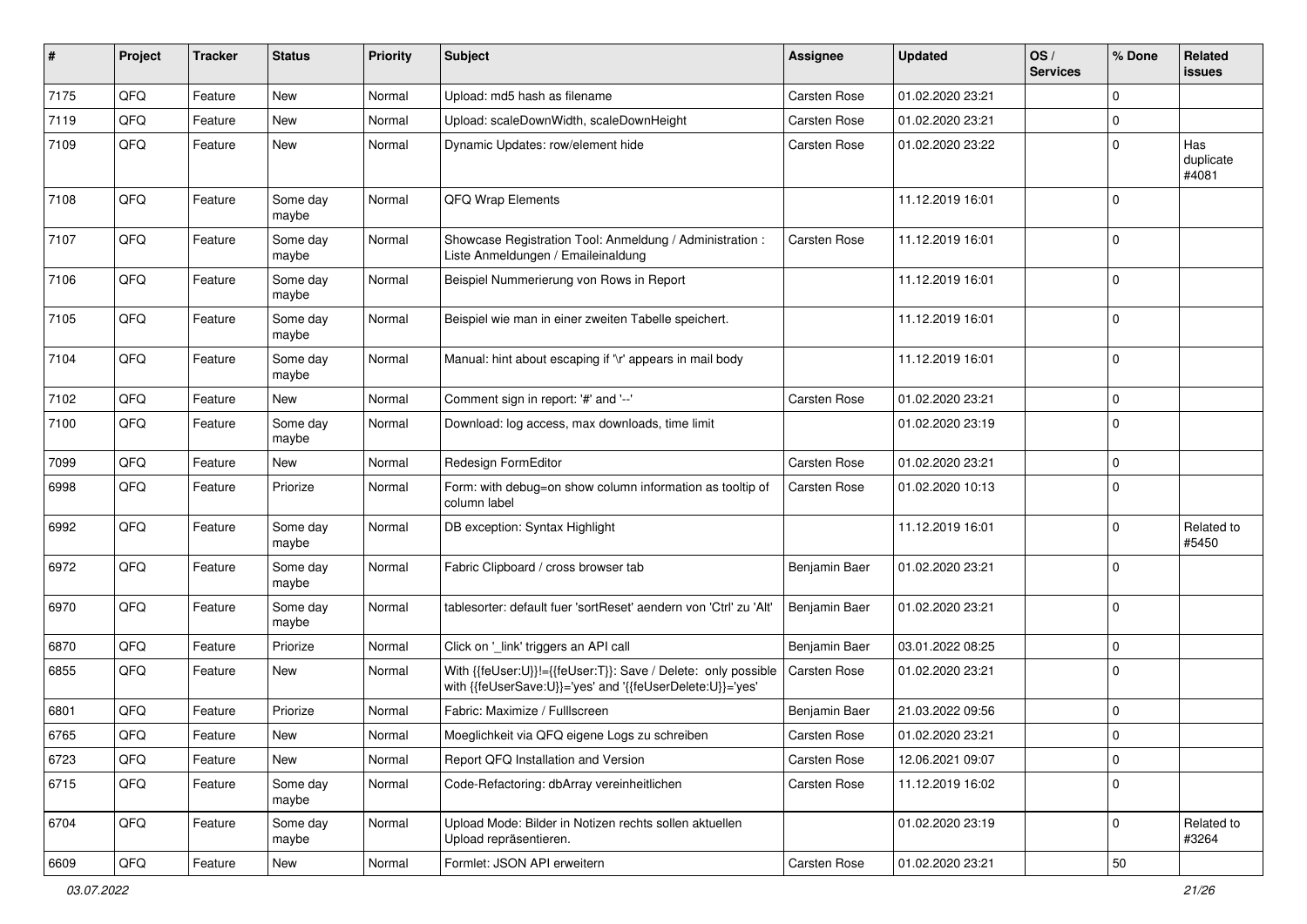| $\vert$ # | <b>Project</b> | <b>Tracker</b> | <b>Status</b>     | <b>Priority</b> | <b>Subject</b>                                                                                        | Assignee            | <b>Updated</b>   | OS/<br><b>Services</b> | % Done      | Related<br><b>issues</b>                    |
|-----------|----------------|----------------|-------------------|-----------------|-------------------------------------------------------------------------------------------------------|---------------------|------------------|------------------------|-------------|---------------------------------------------|
| 6602      | QFQ            | Feature        | New               | Normal          | Formlet: in Report auf Mausklick ein mini-form oeffnen                                                | Carsten Rose        | 11.12.2019 16:16 |                        | $\Omega$    |                                             |
| 6594      | QFQ            | Feature        | <b>New</b>        | Normal          | Excel: on download, check if there is a valid sip                                                     | Carsten Rose        | 01.02.2020 23:21 |                        | $\mathbf 0$ |                                             |
| 6515      | QFQ            | Feature        | Some day<br>maybe | Normal          | Formular: Felder dynamisch ein/ausblenden                                                             |                     | 11.12.2019 16:02 |                        | $\mathbf 0$ |                                             |
| 6437      | QFQ            | Feature        | <b>New</b>        | Normal          | Neuer Mode Button bei FormElementen                                                                   | Carsten Rose        | 01.02.2020 23:21 |                        | $\Omega$    | Related to<br>#9668,<br>Blocked by<br>#9678 |
| 6299      | QFQ            | Feature        | Some day<br>maybe | Normal          | Attack detection: log table with invalid SIP access                                                   |                     | 11.12.2019 16:02 |                        | $\Omega$    | Related to<br>#3947                         |
| 6292      | QFQ            | Feature        | New               | Normal          | Download: File speichern mit Hash aber original Filename in<br>der Datenbank vermerken fuer Downloads | <b>Carsten Rose</b> | 01.02.2020 23:21 |                        | $\Omega$    |                                             |
| 6289      | QFQ            | Feature        | New               | Normal          | Form: Log                                                                                             | Carsten Rose        | 01.02.2020 23:21 |                        | $\mathbf 0$ |                                             |
| 6288      | QFQ            | Feature        | Some day<br>maybe | Normal          | Best Practice: Erklaeren wie man ein Formular ganz in<br>'weiss' erstellen kann                       |                     | 11.12.2019 16:02 |                        | $\Omega$    |                                             |
| 6261      | QFQ            | Feature        | New               | Normal          | Persistent SIP                                                                                        | Carsten Rose        | 12.06.2021 09:07 |                        | $\Omega$    | Related to<br>#10819                        |
| 6250      | QFQ            | Feature        | In Progress       | Normal          | Enhance layout: a) Subrecord, b) Subrecord-Title                                                      | Carsten Rose        | 01.02.2020 23:22 |                        | $\Omega$    | Related to<br>#5391                         |
| 6224      | QFQ            | Feature        | Priorize          | Normal          | Dynamic update: fade in/out fields                                                                    | Benjamin Baer       | 21.03.2022 09:50 |                        | $\Omega$    |                                             |
| 6084      | QFQ            | Feature        | Some day<br>maybe | Normal          | New escape type: 'D' - convert date                                                                   |                     | 01.02.2020 23:19 |                        | $\Omega$    |                                             |
| 6083      | QFQ            | Feature        | Some day<br>maybe | Normal          | Dynamic Update: Value Check via SQL                                                                   |                     | 11.12.2019 16:02 |                        | $\Omega$    |                                             |
| 5983      | QFQ            | Feature        | Some day<br>maybe | Normal          | Form Submit (save & update): normalize date/-time FE                                                  | Carsten Rose        | 01.02.2020 23:19 |                        | $\Omega$    |                                             |
| 5942      | QFO            | Feature        | Priorize          | Normal          | 'L' and 'type': append to links, generate via '_link' by using<br>'u:' .                              | Carsten Rose        | 01.02.2020 10:13 |                        | $\Omega$    |                                             |
| 5923      | QFQ            | Feature        | Some day<br>maybe | Normal          | fillStoreSystemBySqlLate                                                                              |                     | 01.02.2020 23:19 |                        | $\Omega$    |                                             |
| 5895      | QFQ            | Feature        | Some day<br>maybe | Normal          | Tutorial: List of all QFQ Features                                                                    |                     | 01.02.2020 23:19 |                        | $\mathbf 0$ |                                             |
| 5894      | QFQ            | Feature        | Feedback          | Normal          | Typeahead in Report: show/hide rows dynamically                                                       | Carsten Rose        | 18.02.2022 08:50 |                        | $\Omega$    | Related to<br>#5893.<br>Related to<br>#5885 |
| 5893      | QFQ            | Feature        | Some day<br>maybe | Normal          | Edit on double-click                                                                                  |                     | 01.02.2020 23:19 |                        | $\Omega$    | Related to<br>#5894                         |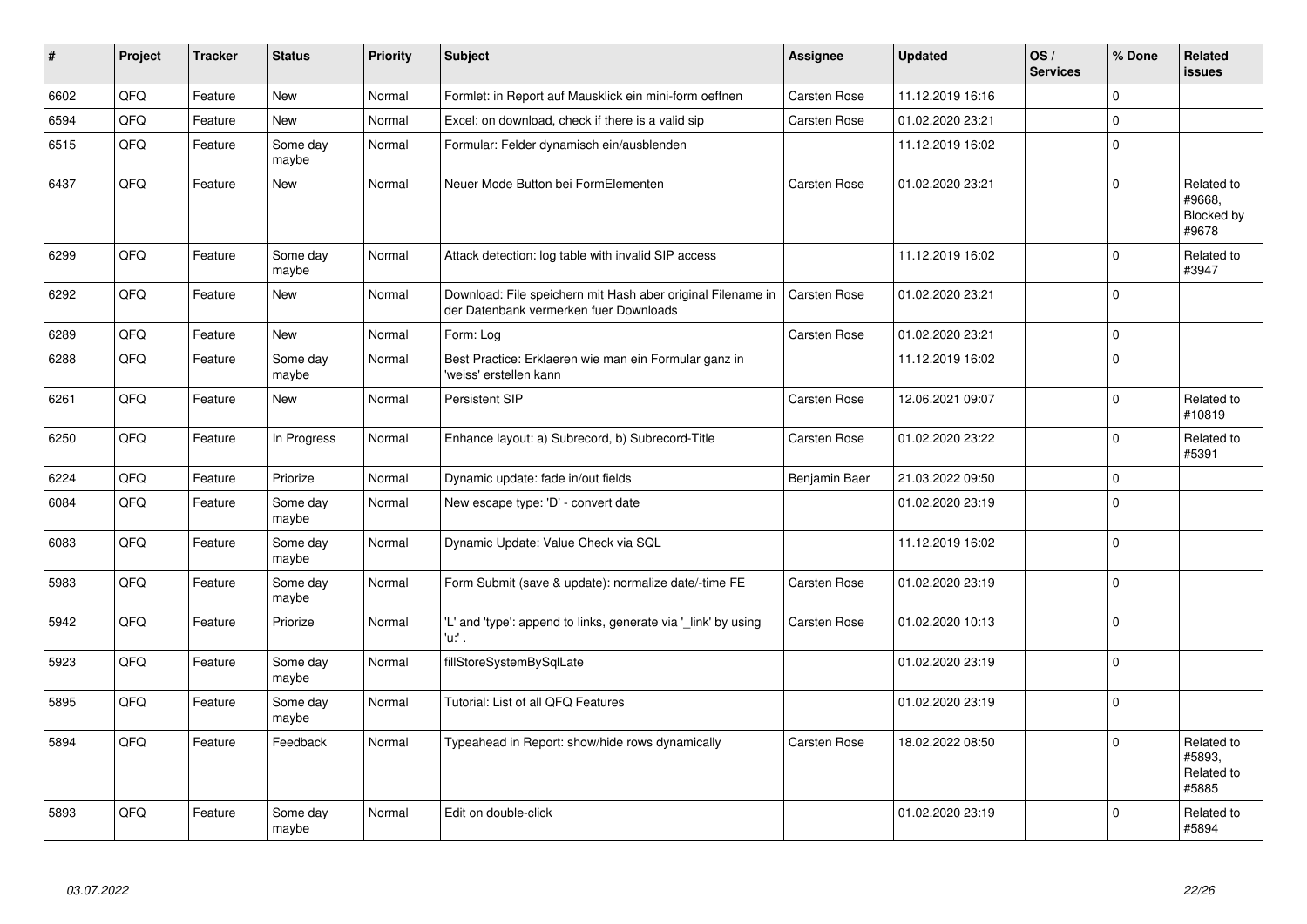| #    | Project | <b>Tracker</b> | <b>Status</b>     | <b>Priority</b> | <b>Subject</b>                                                                                     | <b>Assignee</b> | <b>Updated</b>   | OS/<br><b>Services</b> | % Done      | Related<br><b>issues</b>                    |
|------|---------|----------------|-------------------|-----------------|----------------------------------------------------------------------------------------------------|-----------------|------------------|------------------------|-------------|---------------------------------------------|
| 5892 | QFQ     | Feature        | Some day<br>maybe | Normal          | QFQ should use T3 API to manipulate FE GROUP<br>membership                                         |                 | 01.02.2020 23:20 |                        | $\mathbf 0$ |                                             |
| 5852 | QFQ     | Feature        | Some day<br>maybe | Normal          | Logging: mail.log / sql.log - im FE anzeigen und via AJAX<br>aktualisieren                         | Carsten Rose    | 01.02.2020 23:19 |                        | $\mathbf 0$ | Related to<br>#5885                         |
| 5851 | QFQ     | Feature        | Some day<br>maybe | Normal          | Queue System implementieren: MQTT, RabbitMQ                                                        |                 | 01.02.2020 23:20 |                        | $\mathbf 0$ | Related to<br>#5715                         |
| 5850 | QFQ     | Feature        | Some day<br>maybe | Normal          | Deployment: In QFQ Doc best practice fuer zeitgemaesses<br>Deployment beschreiben                  |                 | 01.02.2020 23:20 |                        | $\mathbf 0$ |                                             |
| 5805 | QFQ     | Feature        | Some day<br>maybe | Normal          | TypeAHead SQL value instead of key stored                                                          |                 | 01.02.2020 23:19 |                        | $\mathbf 0$ | Related to<br>#5444                         |
| 5783 | QFQ     | Feature        | Some day<br>maybe | Normal          | <b>BPMN View/Edit</b>                                                                              |                 | 11.12.2019 16:02 |                        | $\mathbf 0$ |                                             |
| 5782 | QFQ     | Feature        | New               | Normal          | NextCloud API                                                                                      | Carsten Rose    | 01.02.2020 10:02 |                        | $\mathbf 0$ |                                             |
| 5695 | QFQ     | Feature        | In Progress       | Normal          | Multiform                                                                                          | Carsten Rose    | 02.01.2021 18:38 |                        | $\mathbf 0$ |                                             |
| 5665 | QFQ     | Feature        | Some day<br>maybe | Normal          | Versuch das '{{!' nicht mehr noetig ist.                                                           | Carsten Rose    | 01.02.2020 23:20 |                        | $\mathbf 0$ | Related to<br>#7432,<br>Related to<br>#7434 |
| 5579 | QFQ     | Feature        | Some day<br>maybe | Normal          | Enhance Doc / Presentation: variable type 'link column type'                                       | Carsten Rose    | 01.02.2020 23:19 |                        | $\mathbf 0$ |                                             |
| 5562 | QFQ     | Feature        | Priorize          | Normal          | Drag'n'Drop fuer Uploads                                                                           | Benjamin Baer   | 21.03.2022 09:52 |                        | $\mathbf 0$ | Related to<br>#9706                         |
| 5548 | QFQ     | Feature        | Some day<br>maybe | Normal          | 801 Textfiles/Scriptfiles als Thumbnail                                                            | Carsten Rose    | 07.03.2022 16:26 |                        | $\mathbf 0$ |                                             |
| 5480 | QFQ     | Feature        | Some day<br>maybe | Normal          | QFQ: Dokumentation mit Screenshots versehen                                                        | Carsten Rose    | 01.02.2020 23:20 |                        | $\mathbf 0$ | Related to<br>#9879                         |
| 5455 | QFQ     | Feature        | Some day<br>maybe | Normal          | Mail Redirects grld abhaengig                                                                      |                 | 01.02.2020 23:20 |                        | $\mathbf 0$ |                                             |
| 5452 | QFQ     | Feature        | Some day<br>maybe | Normal          | Thumbnails from PDF: bad quality                                                                   |                 | 01.02.2020 23:20 |                        | $\mathbf 0$ |                                             |
| 5428 | QFQ     | Feature        | Some day<br>maybe | Normal          | secure thumbnail: late render on access.                                                           | Carsten Rose    | 01.02.2020 23:20 |                        | $\mathbf 0$ |                                             |
| 5389 | QFQ     | Feature        | Some day<br>maybe | Normal          | QFQ Design: Multline label / note                                                                  | Benjamin Baer   | 01.02.2020 23:19 |                        | $\mathbf 0$ |                                             |
| 5366 | QFQ     | Feature        | Priorize          | Normal          | Saving with keyboard shortcuts                                                                     | Benjamin Baer   | 21.03.2022 09:47 |                        | $\mathbf 0$ |                                             |
| 5345 | QFQ     | Feature        | New               | Normal          | Report: UPDATE / INSERT / DELETE statements should<br>trigger subqueries, depending on the result. | Carsten Rose    | 27.05.2020 16:11 |                        | $\mathbf 0$ |                                             |
| 5342 | QFQ     | Feature        | Some day<br>maybe | Normal          | link - with HTML Attributes                                                                        |                 | 01.02.2020 23:20 |                        | $\mathbf 0$ | Related to<br>#14077                        |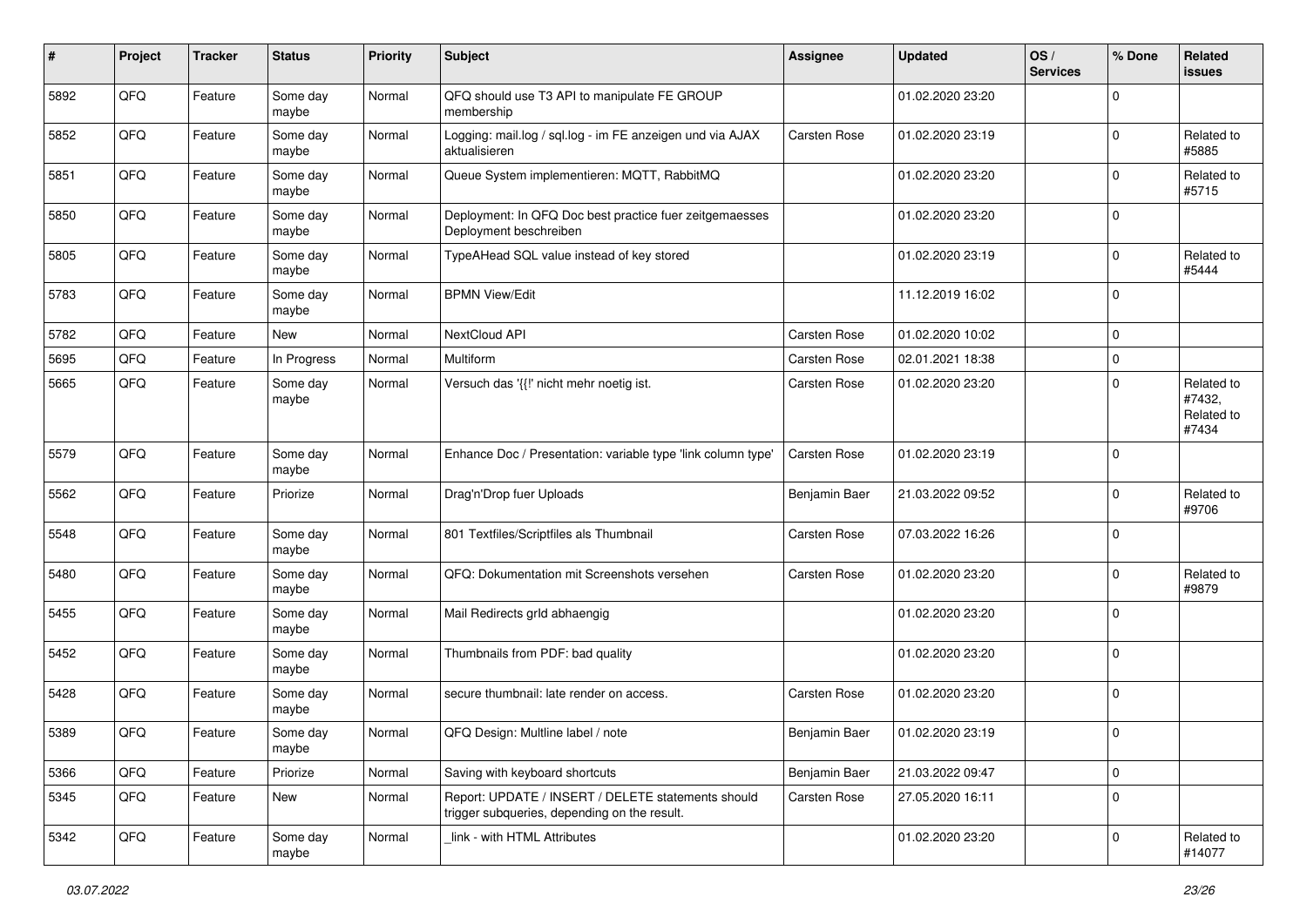| $\pmb{\#}$ | Project | <b>Tracker</b> | <b>Status</b>     | <b>Priority</b> | Subject                                                                                                                                                       | <b>Assignee</b>     | <b>Updated</b>   | OS/<br><b>Services</b> | % Done      | Related<br><b>issues</b> |
|------------|---------|----------------|-------------------|-----------------|---------------------------------------------------------------------------------------------------------------------------------------------------------------|---------------------|------------------|------------------------|-------------|--------------------------|
| 5160       | QFQ     | Feature        | Some day<br>maybe | Normal          | QFQ collaborative / together.js, ShareJS, y-js, collaborative,                                                                                                |                     | 11.12.2019 16:02 |                        | $\Omega$    |                          |
| 5132       | QFQ     | Feature        | Some day<br>maybe | Normal          | Error Message sendmail missing attachment: more details                                                                                                       | <b>Carsten Rose</b> | 01.02.2020 23:19 |                        | $\mathbf 0$ |                          |
| 5131       | QFQ     | Feature        | <b>New</b>        | Normal          | Activate Spin Gear ('wait/busy' indicator) via LINK attribute                                                                                                 | <b>Carsten Rose</b> | 01.02.2020 23:21 |                        | $\mathbf 0$ |                          |
| 5129       | QFQ     | Feature        | Some day<br>maybe | Normal          | Reports: SQL fuer x Achse und y Achse                                                                                                                         |                     | 11.12.2019 16:02 |                        | $\Omega$    |                          |
| 5024       | QFQ     | Feature        | Some day<br>maybe | Normal          | Fabric: Generate PDF with edits                                                                                                                               | Benjamin Baer       | 01.02.2020 23:20 |                        | $\mathbf 0$ | Related to<br>#10704     |
| 4974       | QFQ     | Feature        | Some day<br>maybe | Normal          | Long polling - inform all listening clients of changes                                                                                                        |                     | 11.12.2019 16:02 |                        | $\mathbf 0$ |                          |
| 4956       | QFQ     | Feature        | Some day<br>maybe | Normal          | Sendmail: Benutzerdefinierte Headers                                                                                                                          | <b>Carsten Rose</b> | 11.12.2019 16:02 |                        | $\mathbf 0$ |                          |
| 4872       | QFQ     | Feature        | Some day<br>maybe | Normal          | Fields of Typo3 page available in STORE_TYPO3                                                                                                                 | <b>Carsten Rose</b> | 01.02.2020 23:19 |                        | $\mathbf 0$ |                          |
| 4869       | QFQ     | Feature        | Some day<br>maybe | Normal          | Dynamic Update (show, hide, readonly?, required?) for<br><b>Template Group Elements</b>                                                                       | <b>Carsten Rose</b> | 01.02.2020 23:19 |                        | $\mathbf 0$ | Related to<br>#4865      |
| 4839       | QFQ     | Feature        | Some day<br>maybe | Normal          | qfq-handle in <head> Abschnitt</head>                                                                                                                         | Carsten Rose        | 11.12.2019 16:02 |                        | $\mathbf 0$ |                          |
| 4816       | QFQ     | Feature        | Some day<br>maybe | Normal          | Templates for QFQ Reports (Tables, Radios, )                                                                                                                  |                     | 01.02.2020 23:20 |                        | $\mathbf 0$ |                          |
| 4757       | QFQ     | Feature        | Some day<br>maybe | Normal          | Test subrecord: download links ok? Links ok?                                                                                                                  | <b>Carsten Rose</b> | 01.02.2020 23:20 |                        | $\mathbf 0$ |                          |
| 4719       | QFQ     | Feature        | Some day<br>maybe | Normal          | Custom Message in Client in case of 'Browser tab close,<br>modification will be lost'                                                                         |                     | 01.02.2020 23:20 |                        | $\mathbf 0$ |                          |
| 4652       | QFQ     | Feature        | Some day<br>maybe | Normal          | UZH CD: Weiterleitung auf benutzerdefinierte 403/404 Seite                                                                                                    | <b>Carsten Rose</b> | 01.02.2020 23:20 |                        | $\mathbf 0$ |                          |
| 4650       | QFQ     | Feature        | Some day<br>maybe | Normal          | Convert html to doc/rtf                                                                                                                                       | <b>Carsten Rose</b> | 01.02.2020 23:20 |                        | $\mathbf 0$ | Related to<br>#10704     |
| 4640       | QFQ     | Feature        | Some day<br>maybe | Normal          | Rename System Forms                                                                                                                                           |                     | 01.02.2020 23:20 |                        | $\mathbf 0$ |                          |
| 4627       | QFQ     | Feature        | Some day<br>maybe | Normal          | dbupdate: all tables - check 'create', 'modified' if it is possible<br>to change to default 'CURRENT_TIMESTAMP' and modified<br>'ON UPDATE CURRENT_TIMESTAMP' |                     | 01.02.2020 23:20 |                        | $\Omega$    |                          |
| 4626       | QFQ     | Feature        | Some day<br>maybe | Normal          | Mobile View: 'classBody=qfq-form-right' makes no sense                                                                                                        |                     | 01.02.2020 23:20 |                        | $\mathbf 0$ |                          |
| 4606       | QFQ     | Feature        | Some day<br>maybe | Normal          | link: qualifier to render bootstrap button                                                                                                                    | Carsten Rose        | 01.02.2020 23:19 |                        | $\mathbf 0$ |                          |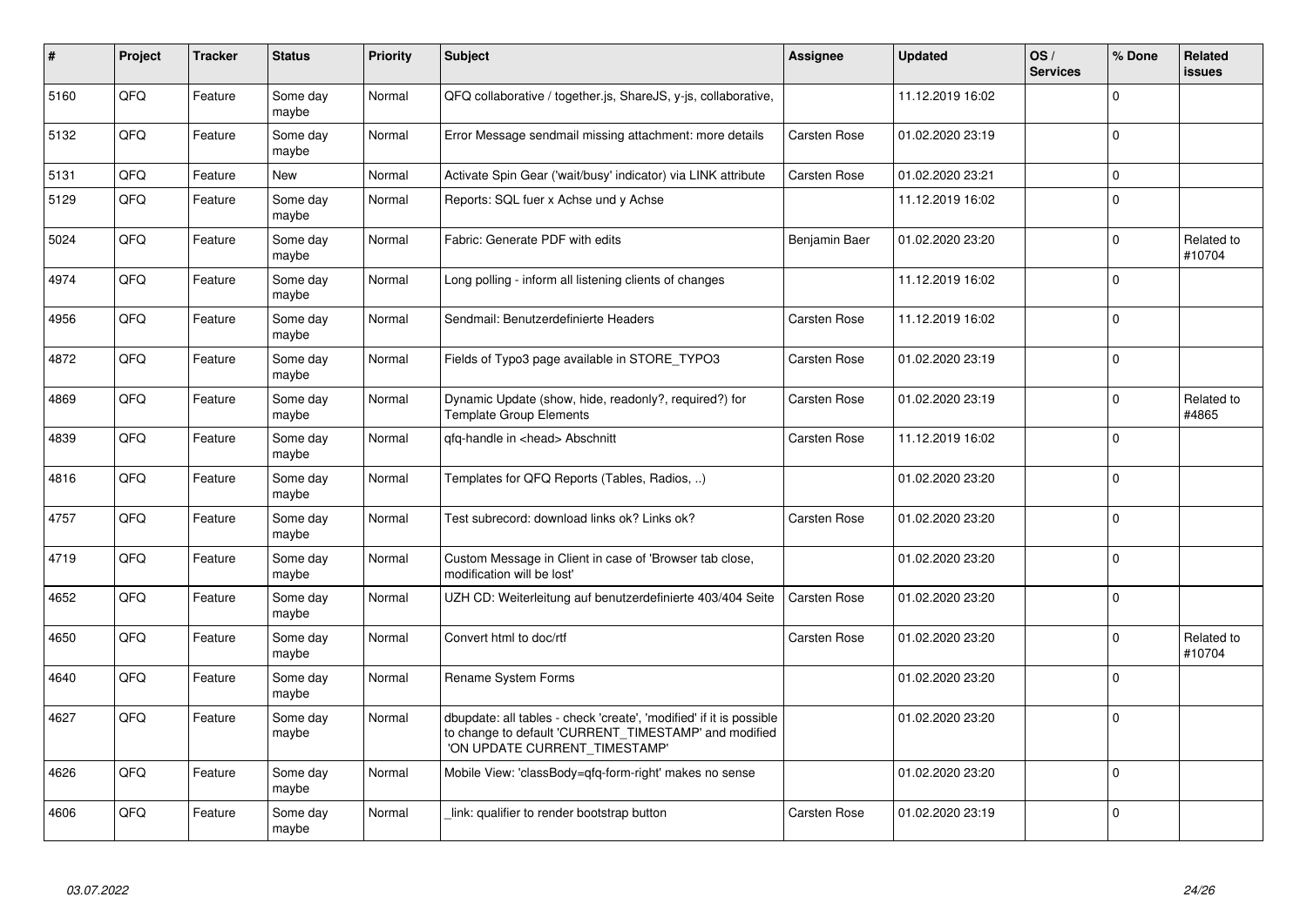| #    | Project | <b>Tracker</b> | <b>Status</b>     | <b>Priority</b> | <b>Subject</b>                                                                                                          | Assignee            | <b>Updated</b>   | OS/<br><b>Services</b> | % Done      | <b>Related</b><br><b>issues</b>             |
|------|---------|----------------|-------------------|-----------------|-------------------------------------------------------------------------------------------------------------------------|---------------------|------------------|------------------------|-------------|---------------------------------------------|
| 4551 | QFQ     | Feature        | Some day<br>maybe | Normal          | Set 'pills' via dynamicUpdate to show/hide/disabled                                                                     |                     | 01.02.2020 23:20 |                        | $\mathbf 0$ | Related to<br>#3752                         |
| 4536 | QFQ     | Feature        | Some dav<br>maybe | Normal          | FE upload: problem with delete if mutliple uploads an<br>FE.name="                                                      |                     | 01.02.2020 23:20 |                        | $\mathbf 0$ |                                             |
| 4446 | QFQ     | Feature        | Some day<br>maybe | Normal          | New FE get same feldContainerId as last modifed FE                                                                      |                     | 01.02.2020 23:20 |                        | $\mathbf 0$ |                                             |
| 4445 | QFQ     | Feature        | Some day<br>maybe | Normal          | template group: Option to simulate fieldset                                                                             |                     | 28.06.2021 14:11 |                        | $\mathbf 0$ |                                             |
| 4444 | QFQ     | Feature        | Some day<br>maybe | Normal          | FE.type=upload: detect mime type                                                                                        |                     | 11.12.2019 16:02 |                        | $\mathbf 0$ | Related to<br>#4303                         |
| 4443 | QFQ     | Feature        | Some day<br>maybe | Normal          | Form: multiple secondary tables                                                                                         |                     | 01.02.2020 23:20 |                        | $\mathbf 0$ |                                             |
| 4442 | QFQ     | Feature        | Some day<br>maybe | Normal          | Special Column Name: _link - new symbol G (Glyph) to<br>choose any available symbol                                     |                     | 11.12.2019 16:02 |                        | $\Omega$    |                                             |
| 4440 | QFQ     | Feature        | Some day<br>maybe | Normal          | Manual.rst: explain how to. expand PHP Session to 4h                                                                    |                     | 11.12.2019 16:02 |                        | $\Omega$    |                                             |
| 4439 | QFQ     | Feature        | Some day<br>maybe | Normal          | Log: report all actions fired by an FE Element, incl. the<br>original directive (slaveld, sqllnsert, )                  |                     | 01.02.2020 23:20 |                        | $\mathbf 0$ | Related to<br>#4432,<br>Related to<br>#5458 |
| 4435 | QFQ     | Feature        | Some day<br>maybe | Normal          | Report: striptags - specify allowed tags                                                                                |                     | 01.02.2020 23:20 |                        | $\mathbf 0$ |                                             |
| 4433 | QFQ     | Feature        | Some day<br>maybe | Normal          | Log when SIP will be destroyed by QFQ for any (security)<br>reason                                                      |                     | 01.02.2020 23:20 |                        | $\mathbf 0$ | Related to<br>#4432,<br>Related to<br>#5458 |
| 4420 | QFQ     | Feature        | Some day<br>maybe | Normal          | Client: Local Storage - store the changes of a form, local in<br>the browser.                                           | Benjamin Baer       | 11.12.2019 16:02 |                        | $\mathbf 0$ |                                             |
| 4413 | QFQ     | Feature        | <b>New</b>        | Normal          | fieldset: show/hidden, modeSql, dynamicUpdate                                                                           | Carsten Rose        | 09.02.2022 15:19 |                        | $\mathbf 0$ |                                             |
| 4365 | QFQ     | Feature        | Some day<br>maybe | Normal          | Multi Language: new way of config                                                                                       | Carsten Rose        | 01.02.2020 23:20 |                        | $\mathbf 0$ |                                             |
| 4349 | QFQ     | Feature        | Some day<br>maybe | Normal          | link download: downloaded external URL to<br>deliver/concatenate - check mimetipe and handle it correctly               | <b>Carsten Rose</b> | 11.12.2019 16:02 |                        | $\mathbf 0$ |                                             |
| 4343 | QFQ     | Feature        | Some day<br>maybe | Normal          | Link: Classifier to add 'attributes'                                                                                    | <b>Carsten Rose</b> | 01.02.2020 23:20 |                        | $\mathbf 0$ | Related to<br>#14077                        |
| 4330 | QFQ     | Feature        | Some dav<br>maybe | Normal          | Error Message: report missing {{ / }} in sqlUpdate, sqlInsert,<br>sqlDelete, sqlAfter, sqlBefore in FE action elements. | <b>Carsten Rose</b> | 01.02.2020 23:20 |                        | $\mathbf 0$ |                                             |
| 4259 | QFQ     | Feature        | Some day<br>maybe | Normal          | Instant trigger a cron job                                                                                              | Carsten Rose        | 11.12.2019 16:03 |                        | $\mathbf 0$ |                                             |